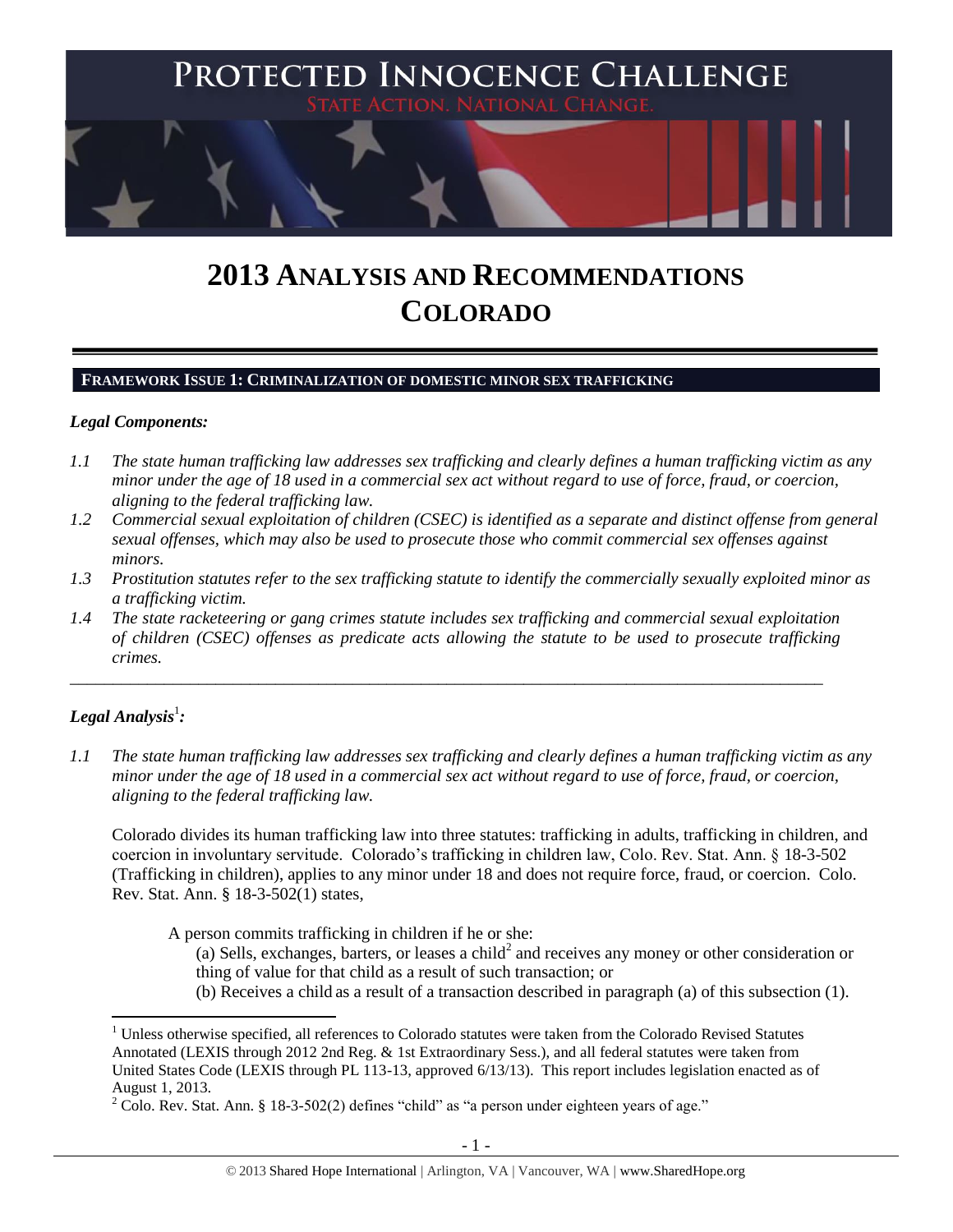<span id="page-1-0"></span>Colorado's trafficking in children statute does not specifically include trafficking of children for purposes of commercial sexual acts. The fact that trafficking in children is an "unlawful sex offense"<sup>3</sup> pursuant to Colo. Rev. Stat. Ann. § 18-3-411(1) (Sex offenses against children), however, indicates the intent to include sex trafficking, though the intent of the statute remains unclear.

A conviction under Colo. Rev. Stat. Ann. § 18-3-502(1) is punishable as a Class 2 felony by imprisonment for 8–24 years,<sup>4</sup> a fine of \$5,000–\$1,000,000,<sup>5</sup> or both. Colo. Rev. Stat. Ann. §§ 18-3-502(3), 18-1.3- $401(1)(a)(III)(A)$ ,  $(1)(a)(V)(A)$ , and is a "crime of violence,"<sup>6</sup> pursuant to Colo. Rev. Stat. Ann. § 18-1.3- $406(2)(b)(I)$  (Mandatory sentences for violent crimes), when the "defendant caused bodily injury<sup>7</sup> to the victim or in which the defendant used threat, intimidation, or force against the victim."

<span id="page-1-1"></span>1.1.1 Recommendation: Amend Colo. Rev. Stat. Ann. § 18-3-502 (Trafficking in children) to clarify its applicability to child sex trafficking by expressly defining trafficking in children to include the use of a minor under 18 in a commercial sex act without regard to use of force, fraud, or coercion in commission of the offense.<sup>8</sup>

l

<sup>&</sup>lt;sup>3</sup> An "unlawful sex offense," as defined in Colo. Rev. Stat. Ann. § 18-3-411(1) (Sex offenses against children), includes the following offenses: Colo. Rev. Stat. Ann. § 18-3-305 (Enticement of a child), § 18-3-405 (Sexual assault on a child), § 18-3-502 (Trafficking in children), § 18-6-403 (Sexual exploitation of a child), § 18-6-404 (Procurement of a child for sexual exploitation), § 18-7-402 (Soliciting for child prostitution), § 18-7-403 (Pandering of a child), § 18-7-403.5 (Procurement of a child), § 18-7-404 (Keeping a place of child prostitution), § 18-7-405 (Pimping of a child), § 18-7-405.5 (Inducement of child prostitution), § 18-7-406 (Patronizing a prostituted child), § 18-3-306(3) (Internet luring of a child) (when a Class 4 felony), § 18-3-405.4 (Internet sexual exploitation of a child), or "criminal attempt, conspiracy, or solicitation to commit" any of these crimes.  $4 \text{ V}$  Unless otherwise specified, the sentences of imprisonment for all felonies provided throughout this report are based on the assumption that the defendant has no prior felony convictions and that none of the aggravating factors listed in Colo. Rev. Stat. Ann. § 18-1.3-401(8) or (9) (Felonies classified―presumptive penalties) are present. "The court may consider aggravating circumstances such as serious bodily injury caused to the victim or the use of a weapon in the commission of a crime, notwithstanding the fact that such factors constitute elements of the offense." Colo. Rev. Stat. Ann. § 18-1.3-401(8)(f). If a defendant has 2 prior felony convictions, the defendant "shall not be

eligible to receive a fine in lieu of any sentence to imprisonment. . . but shall be sentenced to at least the minimum sentence specified." Colo. Rev. Stat. Ann. § 18-1.3-401(1)(a)(III)(E).  $<sup>5</sup>$  The fines cited in this report are applicable to felonies committed on or after July 1, 1985, while the sentences of</sup> imprisonment apply to felonies committed after July 1, 1993. Sentencing ranges for felonies committed before July

<sup>1, 1993</sup> are laid out in Colo. Rev. Stat. Ann. § 18-1.3-401(1)(a)(I), (II), and (IV).

 $6$  A "crime of violence" is an aggravating factor pursuant to Colo. Rev. Stat. Ann. § 18-1.3-401(8)(a)(I) and includes all felony unlawful sex offenses as defined in Colo. Rev. Stat. Ann. § 18-3-411(1) (Sex offenses against children) "in which the defendant caused bodily injury to the victim or in which the defendant used threat, intimidation, or force against the victim." Colo. Rev. Stat. Ann. § 18-1.3-406(2)(b)(I). A defendant convicted of a crime of violence must be sentenced "for a term of incarceration of at least the midpoint in, but not more than twice the maximum of, the presumptive range" for the offense. Colo. Rev. Stat. Ann. § 18-1.3-406(1)(a). However, where an "unlawful sex offense," as defined in Colo. Rev. Stat. Ann. § 18-3-411(1) is also a "sex offense," as defined in Colo. Rev. Stat. Ann. § 18-1.3-1003(5)(a), and "the defendant caused bodily injury to the victim or . . . used threat, intimidation, or force against the victim," the offense becomes a sex offense constituting a crime of violence and the defendant "shall be sentenced to the department of corrections for an indeterminate term of incarceration of at least the midpoint in the presumptive range specified in section  $18{\text -}1.3{\text -}401(1)(a)(V)(A)$  up to a maximum of the person's natural life, as provided in section 18-1.3-1004 (1)." Colo. Rev. Stat. Ann. §§ 18-1.3-406(1)(b), (2)(b)(I), 18-1.3- 1004(1)(b). Pursuant to Colo. Rev. Stat. Ann. § 18-1.3-401(1)(b)(III), a defendant convicted of a crime of violence may not be sentenced to pay a fine in lieu of imprisonment. Additionally, "A person convicted of two or more separate crimes of violence arising out of the same incident shall be sentenced for such crimes so that sentences are served consecutively rather than concurrently." Colo. Rev. Stat. Ann. § 18-1.3-406(1)(a).<br><sup>7</sup> "Bodily injury" is defined in Colo. Rev. Stat. Ann. § 18-1.3-406(2)(b)(I) by referring to Colo. Rev. Stat. Ann. § 18-

<sup>1-901(3)(</sup>c), which defines the term as "physical pain, illness, or any impairment of physical or mental condition."  $8$  Subsequent recommendations in this report referring to the state human trafficking law(s) are predicated upon the recommendations contained in Section 1.1 being previously or simultaneously implemented.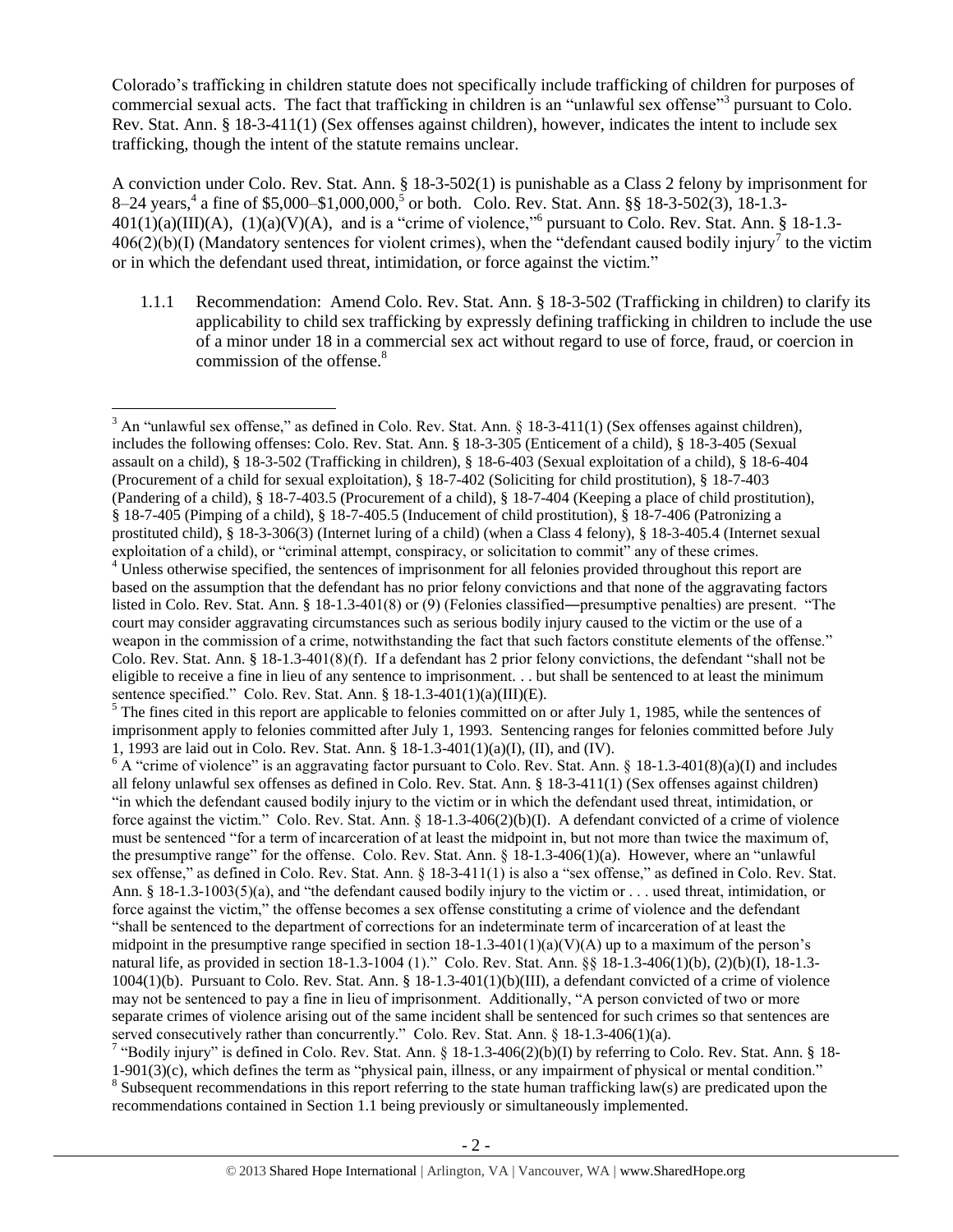*1.2 Commercial sexual exploitation of children (CSEC) is identified as a separate and distinct offense from general sexual offenses, which may also be used to prosecute those who commit commercial sex offenses against minors.*

The following laws<sup>9</sup> make CSEC a distinct crime in Colorado<sup>10</sup>:

1. Colo. Rev. Stat. Ann. § 18-6-403(3) (Sexual exploitation of a child) states,

A person commits sexual exploitation of a child if, for any purpose, he or she knowingly: (a) Causes, induces, entices, or permits a child to engage in, or be used for, any explicit sexual conduct<sup>11</sup> for the making of any sexually exploitative material;<sup>12</sup> or

<span id="page-2-2"></span><span id="page-2-1"></span><span id="page-2-0"></span>. . .

(d) Causes, induces, entices, or permits a child to engage in, or be used for, any explicit sexual conduct for the purpose of producing a performance.

A conviction under Colo. Rev. Stat. Ann. § 18-6-403(3)(a), (d) is punishable as a Class 3 felony by imprisonment for 4–12 years, a fine of \$3,000–\$750,000, or both. Colo. Rev. Stat. Ann. §§ 18-6-403(5)(a),  $18-1.3-401(1)(a)(III)(A), (1)(a)(V)(A).$ 

2. Colo. Rev. Stat. Ann. § 18-6-404 (Procurement of a child for sexual exploitation) provides, "Any person who intentionally gives, transports, provides, or makes available, or who offers to give,

<sup>10</sup> The penalty enhancements provided in the Colorado Sex Offender Lifetime Supervision Act of 1998, Colo. Rev. Stat. Ann. §§ 18-1.3-1001 to -1012, apply to all offenses listed in Section 1.2. These penalty enhancements are either mandatory or discretionary, depending on the offense. Under Colo. Rev. Stat. Ann. § 18-1.3-1004(1)(a), "Except as otherwise provided in this subsection (1) and in subsection (2) of this section, the district court . . . shall sentence a sex offender . . . for an indeterminate term of at least the minimum of the presumptive range . . . for the level of offense committed and a maximum of the sex offender's natural life." Colorado has two definitions of "sex offender." First, Colo. Rev. Stat. Ann. § 18-1.3-1003(4) defines "sex offender" as "a person who is convicted of or pleads guilty or nolo contendere to a sex offense." A "sex offense" is defined in Colo. Rev. Stat. Ann. § 18-1.3- 1003(4), (5) to include the following: Colo. Rev. Stat. Ann. § 18-3-405 (Sexual assault on a child), § 18-3-305 (Enticement of a child), § 18-7-406 (Patronizing a prostituted child), § 18-3-306(3) (Internet luring of a child), if it is a Class 4 felony, or § 18-3-405.4 (Internet sexual exploitation of a child). These offenses are subject to mandatory penalty enhancement provided in Colo. Rev. Stat. Ann. § 18-1.3-1004(1)(a). *See* People v. Harrison, 165 P.3d 859, 860 (Colo. App. 2007) (stating that "indeterminate sentencing [under Colo. Rev. Stat. Ann. § 18-1.3-1004(1)(a)] is (1) mandatory for the fourteen types of inchoate or completed [sex] offenses enumerated in § 18-1.3-1003(5), and (2) also appropriate, but only under certain circumstances (including the need for a sexually violent predator assessment), for nine other types of offenses specified in § 18-1.3-1004(4)[ Colo. Rev. Stat. Ann. § 18-1.3-1004(4) was repealed by the passage of House Bill 1310 during the 2nd regular session of the 68th Colorado Legislature, eff. June 7, 2012]"). In addition, Colo. Rev. Stat. Ann. § 18-1.3-401(1)(b)(II.5) provides that a defendant convicted of a sex offense, as defined in Colo. Rev. Stat. Ann. § 18-1.3-1003(5), may not be sentenced to pay a fine in lieu of imprisonment. Secondly, "sex offender" is defined in Colo. Rev. Stat. Ann. § 18-1.3-1003(4) as "a person who is convicted of or pleads guilty or nolo contendere to a sex offense." Also, the defendant may be sentenced to "an indeterminate term of at least the minimum of the presumptive range specified in section 18-1.3-401 for the level of offense committed and a maximum of the sex offender's natural life." Colo. Rev. Stat. Ann. § 18-1.3-1004(1)(a). <sup>11</sup> Colo. Rev. Stat. Ann. § 18-6-403(2)(e) defines "explicit sexual conduct" as "sexual intercourse, erotic fondling,

erotic nudity, masturbation, sadomasochism, or sexual excitement."

<sup>12</sup> Colo. Rev. Stat. Ann. § 18-6-403(2)(j) defines "sexually exploitative material" as "any photograph, motion picture, video, video tape, print, negative, slide, or other mechanically, electronically, chemically, or digitally reproduced visual material that depicts a child engaged in, participating in, observing, or being used for explicit sexual conduct."

 $\overline{\phantom{a}}$  $9<sup>9</sup>$  All crimes laid out in Section 1.2 are unlawful sexual offenses pursuant to Colo. Rev. Stat. Ann. § 18-3-411(1) (Sex offenses against children). As such, they are also crimes of violence pursuant to Colo. Rev. Stat. Ann. § 18- 1.3-406(2)(b)(I) (Mandatory sentences for violent crimes) if "the defendant caused bodily injury to the victim or [if] the defendant used threat, intimidation, or force against the victim." *See supra* note [3](#page-1-0) for details about unlawful sex offenses and *supra* note [6](#page-1-1) for details about crimes of violence.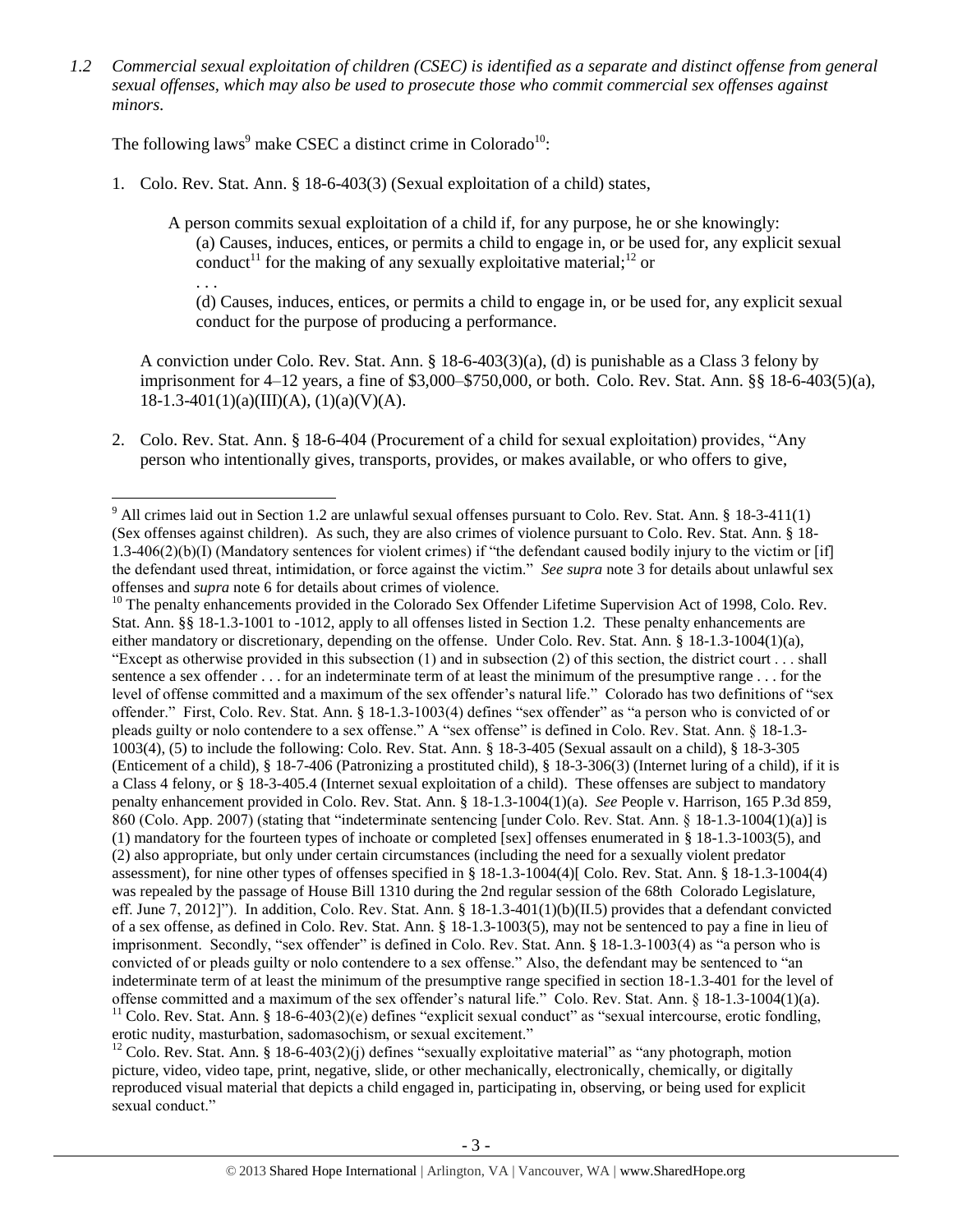transport, provide, or make available, to another person a child for the purpose of sexual exploitation of a child commits procurement of a child for sexual exploitation, which is a class 3 felony." A Class 3 felony is punishable by imprisonment for 4–12 years, a fine of \$3,000–\$750,000, or both. Colo. Rev. Stat. Ann. § 18-1.3-401(1)(a)(III)(A), (1)(a)(V)(A).

- 3. Colo. Rev. Stat. Ann. § 18-7-402(1) (Soliciting for child prostitution) makes it a crime when any person
	- (a) Solicits another for the purpose of prostitution of a child<sup>13</sup> or by a child:<sup>14</sup>

<span id="page-3-1"></span><span id="page-3-0"></span>(b) Arranges or offers to arrange a meeting of persons for the purpose of prostitution of a child or by a child; or

(c) Directs another to a place knowing such direction is for the purpose of prostitution of a child or by a child

A conviction under Colo. Rev. Stat. Ann. § 18-7-402(1) is punishable as a Class 3 felony by imprisonment for 4–12 years, a fine of \$3,000–\$750,000, or both. Colo. Rev. Stat. Ann. §§ 18-7- 402(2), 18-1.3-401(1)(a)(III)(A), (1)(a)(V)(A).

4. Colo. Rev. Stat. Ann. § 18-7-403(1) (Pandering of a child) provides,

Any person who does any of the following for money or other thing of value commits pandering of a child:

(a) Inducing a child by menacing or criminal intimidation to commit prostitution; or (b) Knowingly arranging or offering to arrange a situation in which a child may practice prostitution.

A conviction under Colo. Rev. Stat. Ann. § 18-7-403(1)(a) is punishable as a Class 2 felony by imprisonment for 8–24 years, a fine of \$5,000–\$1,000,000, or both, while a conviction under Colo. Rev. Stat. Ann. § 18-7-403(1)(b) is punishable as a Class 3 felony by imprisonment for 4–12 years, a fine of \$3,000–\$750,000, or both. Colo. Rev. Stat. Ann. §§ 18-7-403(2), 18-1.3-401(1)(a)(III)(A),  $(1)(a)(V)(A).$ 

5. Colo. Rev. Stat. Ann. § 18-7-403.5 (Procurement of a child) provides, "Any person who intentionally gives, transports, provides, or makes available, or who offers to give, transport, provide, or make available, to another person a child for the purpose of prostitution of the child commits procurement of a child, which is a class 3 felony."

 $\overline{\phantom{a}}$ <sup>13</sup> Colo. Rev. Stat. Ann. § 18-7-401(7) (Definitions) defines "prostitution of a child" as,

either inducing a child to perform or offer or agree to perform any act of sexual intercourse, fellatio, cunnilingus, masturbation, or anal intercourse with any person not the child's spouse by coercion or by any threat or intimidation or inducing a child, by coercion or by any threat or intimidation or in exchange for money or other thing of value, to allow any person not the child's spouse to perform or offer or agree to perform any act of sexual intercourse, fellatio, cunnilingus, masturbation, or anal intercourse with or upon such child. Such coercion, threat, or intimidation need not constitute an independent criminal offense and shall be determined solely through its intended or its actual effect upon the child.

 $14$  Colo. Rev. Stat. Ann. § 18-7-401(6) (Definitions) defines "prostitution by a child" as,

either a child performing or offering or agreeing to perform any act of sexual intercourse, fellatio, cunnilingus, masturbation, or anal intercourse with any person not the child's spouse in exchange for money or other thing of value or any person performing or offering or agreeing to perform any act of sexual intercourse, fellatio, cunnilingus, masturbation, or anal intercourse with any child not the person's spouse in exchange for money or other thing of value.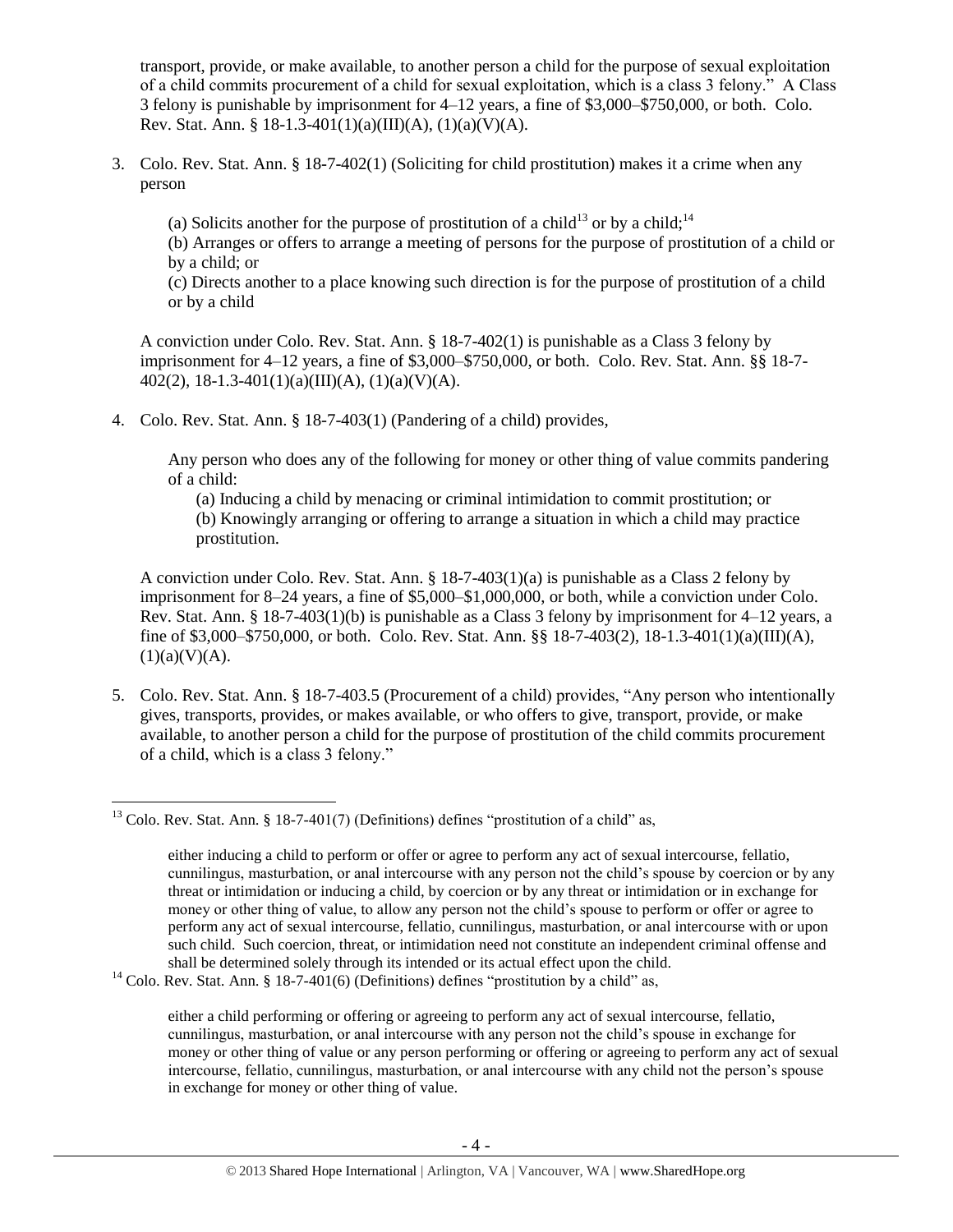A Class 3 felony is punishable by imprisonment for 4–12 years, a fine of \$3,000–\$750,000, or both. Colo. Rev. Stat. Ann. § 18-1.3-401(1)(a)(III)(A), (1)(a)(V)(A).

6. Colo. Rev. Stat. Ann. § 18-7-404(1) (Keeping a place of child prostitution) states,

Any person who has or exercises control over the use of any place which offers seclusion or shelter for the practice of prostitution and who performs any one or more of the following commits keeping a place of child prostitution if he:

(a) Knowingly grants or permits the use of such place for the purpose of prostitution of a child or by a child; or

(b) Permits the continued use of such place for the purpose of prostitution of a child or by a child after becoming aware of facts or circumstances from which he should reasonably know that the place is being used for purposes of such prostitution.

A conviction under Colo. Rev. Stat. Ann. § 18-7-404(1) is punishable as a Class 3 felony by imprisonment for 4–12 years, a fine of \$3,000–\$750,000, or both. Colo. Rev. Stat. Ann. §§ 18-7- 404(2), 18-1.3-401(1)(a)(III)(A), (1)(a)(V)(A).

- 7. Colo. Rev. Stat. Ann. § 18-7-405 (Pimping of a child) states, "Any person who knowingly lives on or is supported or maintained in whole or in part by money or other thing of value earned, received, procured, or realized by a child through prostitution commits pimping of a child, which is a class 3 felony." A Class 3 felony is punishable by imprisonment for 4–12 years, a fine of \$3,000–\$750,000, or both. Colo. Rev. Stat. Ann. §§ 18-1.3-401(1)(a)(III)(A), (1)(a)(V)(A).
- 8. Colo. Rev. Stat. Ann. § 18-7-405.5(1) (Inducement of child prostitution) states, "Any person who by word or action, other than conduct specified in section 18-7-403 (1)(a) [Pandering of a child], induces a child to engage in an act which is prostitution by a child, as defined in section 18-7-401 (6) [Definitions], commits inducement of child prostitution." A conviction under Colo. Rev. Stat. Ann. § 18-7-405.5(1) is punishable as a Class 3 felony by imprisonment for 4–12 years, a fine of \$3,000– \$750,000, or both. Colo. Rev. Stat. Ann. §§ 18-7-405.5(2), 18-1.3-401(1)(a)(III)(A), (1)(a)(V)(A).
- 9. Colo. Rev. Stat. Ann. § 18-7-406(1) (Patronizing a prostituted child) provides,

 $\overline{a}$ 

Any person who performs any of the following with a child not his spouse commits patronizing a prostituted child:

(a) Engages in an act which is prostitution of a child or by a child, as defined in section 18-7- 401(6) or (7); or

(b) Enters or remains in a place of prostitution with intent to engage in an act which is prostitution of a child or by a child . . . .

A conviction under Colo. Rev. Stat. Ann. § 18-7-406(1) is punishable as a Class 3 felony by imprisonment for 4–12 years, a fine of \$3,000–\$750,000, or both. Colo. Rev. Stat. Ann. §§ 18-7- 406(2),  $18-1.3-401(1)(a)(III)(A)$ ,  $(1)(a)(V)(A)$ . However, as a sex offense under Colo. Rev. Stat. Ann. § 18-1.3-1003(5)(a) (Definitions), the penalty must be enhanced to an indeterminate prison sentence of at least 4 years to life and a possible fine of \$3,000–\$750,000, which may not be imposed in lieu of a prison sentence. Colo. Rev. Stat. Ann. §§ 18-1.3-401(1)(a)(V)(C.5), (1)(b)(II.5), 18-1.3-  $1004(1)(a)$ , 18-1.3-1003(4), (5)(a)(X).<sup>15</sup>

Other crimes against children that are not specifically commercial in nature but may be used in a case of domestic minor sex trafficking include the following:

<sup>&</sup>lt;sup>15</sup> See supra note [10](#page-2-0) for sentencing provisions applicable to defendants convicted of a "sex offense," which includes a violation of Colo. Rev. Stat. Ann. § 18-7-406.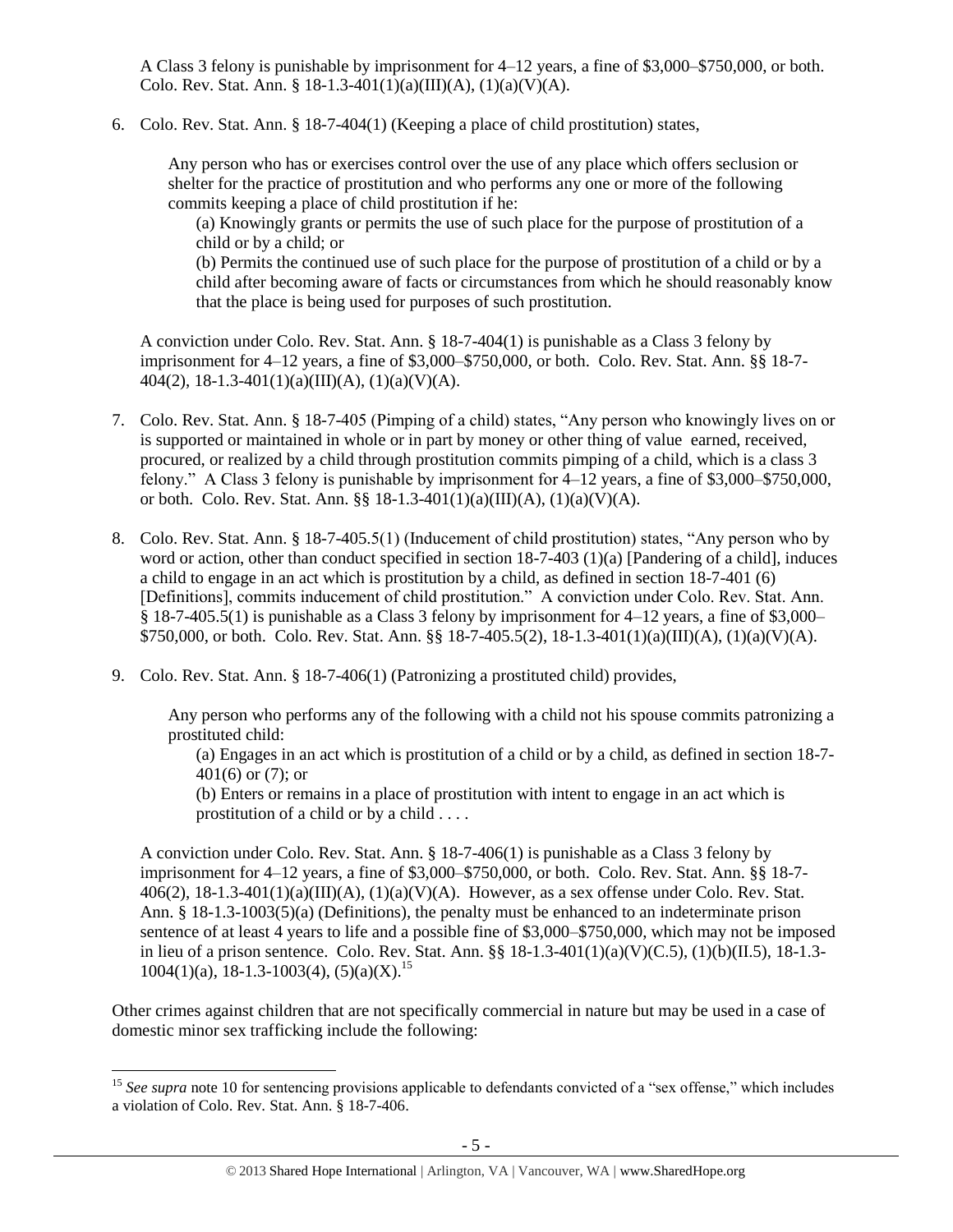1. Colo. Rev. Stat. Ann. § 18-3-305(1) (Enticement of a child) states,

A person commits the crime of enticement of a child if he or she invites or persuades, or attempts to invite or persuade, a child under the age of fifteen years to enter any vehicle, building, room, or secluded place with the intent to commit sexual assault or unlawful sexual contact upon said child. It is not necessary to a prosecution for attempt under this subsection (1) that the child have perceived the defendant's act of enticement.

A conviction under Colo. Rev. Stat. Ann. § 18-3-305(1) is punishable as a Class 4 felony by imprisonment for 2–6 years, a fine of \$2,000–\$500,000, or both. Colo. Rev. Stat. Ann. §§ 18-3-  $305(2)$ ,  $18-1.3-401(1)(a)(III)(A)$ ,  $(1)(a)(V)(A)$ . If the enticement results in bodily injury to the child or the defendant has a prior conviction for enticement of a child or Colo. Rev. Stat. Ann. § 18-3-405 (Sexual assault on a child), a conviction is punishable as a Class 3 felony by imprisonment for 4–12 years, a fine of \$3,000–\$750,000, or both. Colo. Rev. Stat. Ann. §§ 18-3-305(2), 18-1.3-  $401(1)(a)(III)(A), (1)(a)(V)(A)$ . However, as a sex offense under Colo. Rev. Stat. Ann. § 18-1.3-1003(5)(a) (Definitions), the penalty for the Class 4 felony must be enhanced to an indeterminate prison sentence of at least 2 years to life and a possible fine of \$2,000–\$500,000, which may not be imposed in lieu of a prison sentence, and the Class 3 felony must be enhanced to 4 years to life and a possible fine of \$3,000–\$750,000, which may not be imposed in lieu of a prison sentence. Colo. Rev. Stat. Ann. §§ 18-1.3-401(1)(a)(V)(C.5), (1)(b)(II.5), 18-1.3-1004(1)(a), 18-1.3-1003(4), (5)(a)(VII).<sup>16</sup>

2. Colo. Rev. Stat. Ann. § 18-3-405(1) (Sexual assault on a child) states,

 $\overline{\phantom{a}}$ 

Any actor who knowingly subjects another not his or her spouse to any sexual contact commits sexual assault on a child if the victim is less than fifteen years of age and the actor is at least four years older than the victim.

A conviction under Colo. Rev. Stat. Ann. § 18-3-405(1) generally is punishable as a Class 4 felony by imprisonment for 2–6 years, a fine of \$2,000–\$500,000, or both. Colo. Rev. Stat. Ann. §§ 18-3-405(2), 18-1.3-401(1)(a)(III)(A), (1)(a)(V)(A). However, as a sex offense under Colo. Rev. Stat. Ann. § 18-1.3- 1003(5)(a) (Definitions), the penalty for the Class 4 felony must be enhanced to an indeterminate prison sentence of at least 2 years to life and a possible fine of \$2,000–\$500,000, which may not be imposed in lieu of a prison sentence. Colo. Rev. Stat. Ann. §§ 18-1.3-1004(1)(a), 18-1.3-1003(4), (5)(a)(IV), 18-3- 405(2),  $18-1.3-401(1)(a)(III)(A)$ ,  $(1)(a)(V)(A)$ .<sup>17</sup> A conviction under Colo. Rev. Stat. Ann. § 18-3-405(1) is punishable as a Class 3 felony under certain circumstances involving a pattern of sexual abuse or the use of force or threats against the victim.<sup>18</sup> To the extent that a defendant is convicted of a Class 3 felony

<sup>&</sup>lt;sup>16</sup> See supra note [10](#page-2-0) for sentencing provisions applicable to defendants convicted of a "sex offense," which includes a violation of Colo. Rev. Stat. Ann. § 18-3-305.

<sup>&</sup>lt;sup>17</sup> See supra note [10](#page-2-0) for sentencing provisions applicable to defendants convicted of a "sex offense," which includes a violation of Colo. Rev. Stat. Ann. § 18-3-405.

<sup>&</sup>lt;sup>18</sup> Pursuant to Colo. Rev. Stat. Ann. § 18-3-405(2), a conviction under Colo. Rev. Stat. Ann. § 18-3-405(1) is a Class 3 felony when,

<sup>(</sup>a) The actor applies force against the victim in order to accomplish or facilitate sexual contact; or (b) The actor, in order to accomplish or facilitate sexual contact, threatens imminent death, serious bodily injury, extreme pain, or kidnapping against the victim or another person, and the victim believes that the actor has the present ability to execute the threat; or

<sup>(</sup>c) The actor, in order to accomplish or facilitate sexual contact, threatens retaliation by causing in the future the death or serious bodily injury, extreme pain, or kidnapping against the victim or another person, and the victim believes that the actor will execute the threat; or

<sup>(</sup>d) The actor commits the offense as a part of a pattern of sexual abuse as described in subsection (1) of this section. No specific date or time must be alleged for the pattern of sexual abuse; except that the acts constituting the pattern of sexual abuse, whether charged in the information or indictment or committed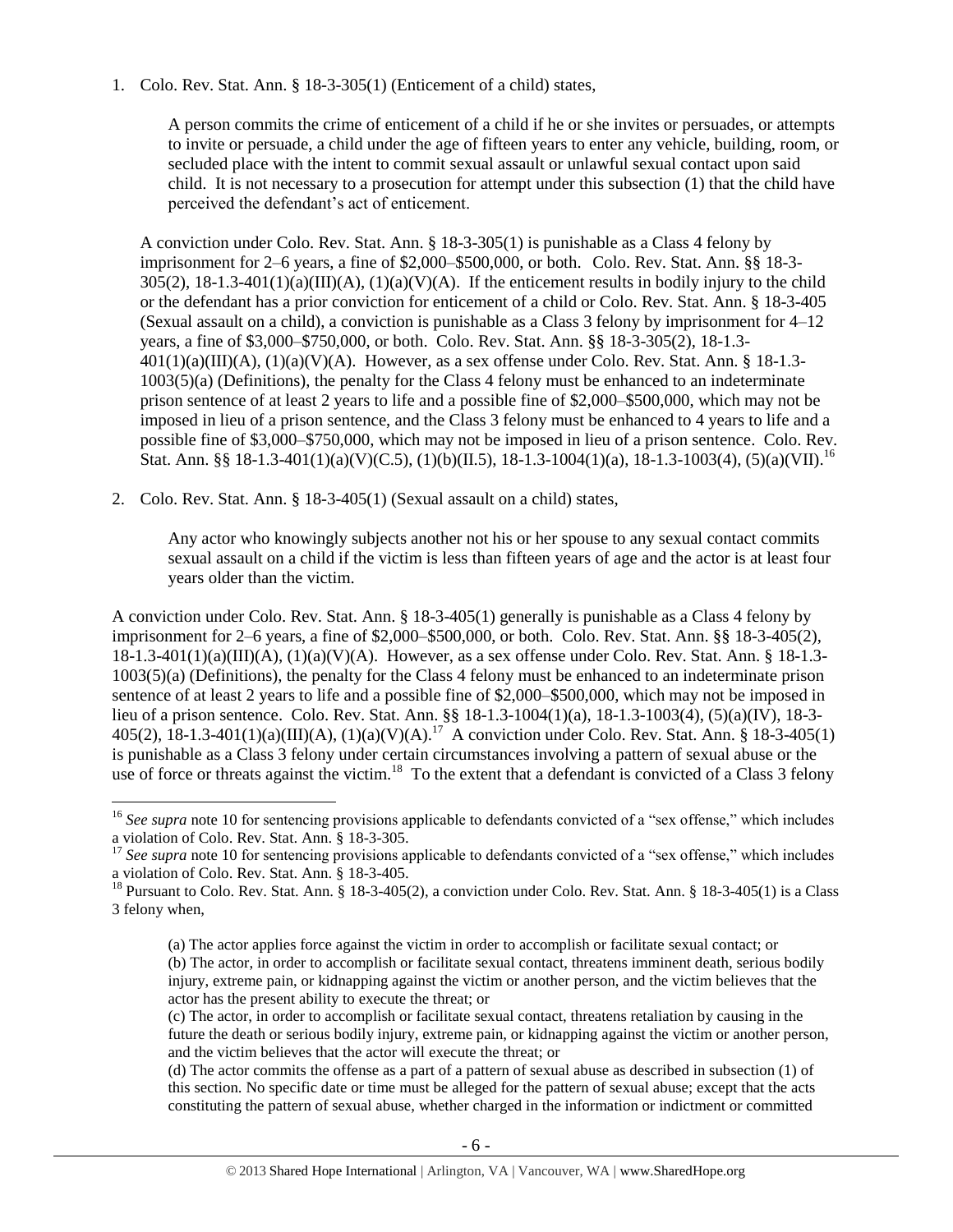violation of Colo. Rev. Stat. Ann. § 18-3-405, Colo. Rev. Stat. Ann. § 18-3-405(3) requires that the penalty be even further enhanced as a crime of violence pursuant to Colo. Rev. Stat. Ann. § 18-1.3-  $406(1)(b)$  (Mandatory sentences for violent crimes), under which the prison sentence is enhanced to an indeterminate sentence of at least 8 years to life imprisonment and a possible fine.<sup>19</sup> Colo. Rev. Stat. Ann. §§ 18-1.3-406(1)(b), 18-1.3-401(1)(a)(III)(A), (1)(a)(V)(A).

3. Colo. Rev. Stat. Ann. § 18-3-306(1) (Internet luring of a child) provides,

An actor commits internet luring of a child if the actor knowingly communicates over a computer or computer network, telephone network, or data network or by a text message or instant message to a person who the actor knows or believes to be under fifteen years of age and, in that communication or in any subsequent communication  $\dots$  describes explicit sexual conduct<sup>20</sup> as defined in section  $18-6-403(2)(e)$ , and, in connection with that description, makes a statement persuading or inviting that person to meet the actor for any purpose, and the actor is more than four years older than the person or than the age the actor believes the person to be.

A conviction under Colo. Rev. Stat. Ann. § 18-3-306(1) generally is punishable as a Class 5 felony by imprisonment for 1–3 years, a fine of \$1,000–\$100,000, or both. Colo. Rev. Stat. Ann. §§ 18-3-  $306(3)$ ,  $18-1.3-401(1)(a)(III)(A)$ ,  $(1)(a)(V)(A)$ . It is punishable as a Class 4 felony by imprisonment for 2–6 years, a possible fine of \$2,000–\$500,000, or both, where the actor intended to engage in sexual exploitation under Colo. Rev. Stat. Ann. § 18-6-403 or sexual contact<sup>21</sup> under Colo. Rev. Stat. Ann. § 18-3-401.<sup>22</sup> Colo. Rev. Stat. Ann. §§ 18-3-306(3), 18-1.3-401(1)(a)(III)(A), (1)(a)(V)(A). However, as a sex offense under Colo. Rev. Stat. Ann. § 18-1.3-1003(5)(a) (Definitions), the penalty for the Class 4 felony must be enhanced to an indeterminate prison sentence of at least 2 years to life and possible fine of \$2,000–\$500,000. Colo. Rev. Stat. Ann. §§ 18-1.3-401(1)(a)(V)(C.5),  $(1)(b)(II.5), 18-1.3-1004(1)(a), 18-1.3-1003(4), (5)(a)(XI).$ 

4. Colo. Rev. Stat. Ann. § 18-3-405.4(1) (Internet sexual exploitation of a child) provides,

An actor commits internet sexual exploitation of a child if the actor knowingly importunes, invites, or entices through communication via a computer network or system, telephone network, or data network or by a text message or instant message, a person whom the actor knows or believes to be under fifteen years of age and at least four years younger than the actor, to:

(a) Expose or touch the person's own or another person's intimate parts while communicating with the actor via a computer network or system, telephone network, or data network or by a text message or instant message; or

(b) Observe the actor's intimate parts via a computer network or system, telephone network, or data network or by a text message or instant message.

prior to or at any time after the offense charged in the information or indictment, shall be subject to the provisions of section 16-5-401 (1) (a), C.R.S., concerning sex offenses against children. The offense charged in the information or indictment shall constitute one of the incidents of sexual contact involving a child necessary to form a pattern of sexual abuse as defined in section 18-3-401 (2.5).

<sup>19</sup> See supra note [6](#page-1-1) for discussion of the "crime of violence" penalty enhancement potentially applicable to this offense.

 $\overline{\phantom{a}}$ 

the knowing touching of the victim's intimate parts by the actor, or of the actor's intimate parts by the victim, or the knowing touching of the clothing covering the immediate area of the victim's or actor's intimate parts if that sexual contact is for the purposes of sexual arousal, gratification, or abuse.

<sup>22</sup> See supra note [10](#page-2-0) for sentencing provisions applicable to defendants convicted of a "sex offense," which includes a violation of Colo. Rev. Stat. Ann. § 18-3-306, when it is punishable as a Class 4 felony. Additionally, Colo. Rev. Stat. Ann. § 18-1.3-406 (Mandatory sentences for violent crimes) may impose enhanced penalties on defendants who violate Colo. Rev. Stat. Ann. § 18-7-406(1).

<sup>&</sup>lt;sup>20</sup> *See supra* note [11](#page-2-1) for the definition of "explicit sexual conduct."

<sup>&</sup>lt;sup>21</sup> Colo. Rev. Stat. Ann. § 18-3-401(4) (Definitions) defines "sexual contact" as: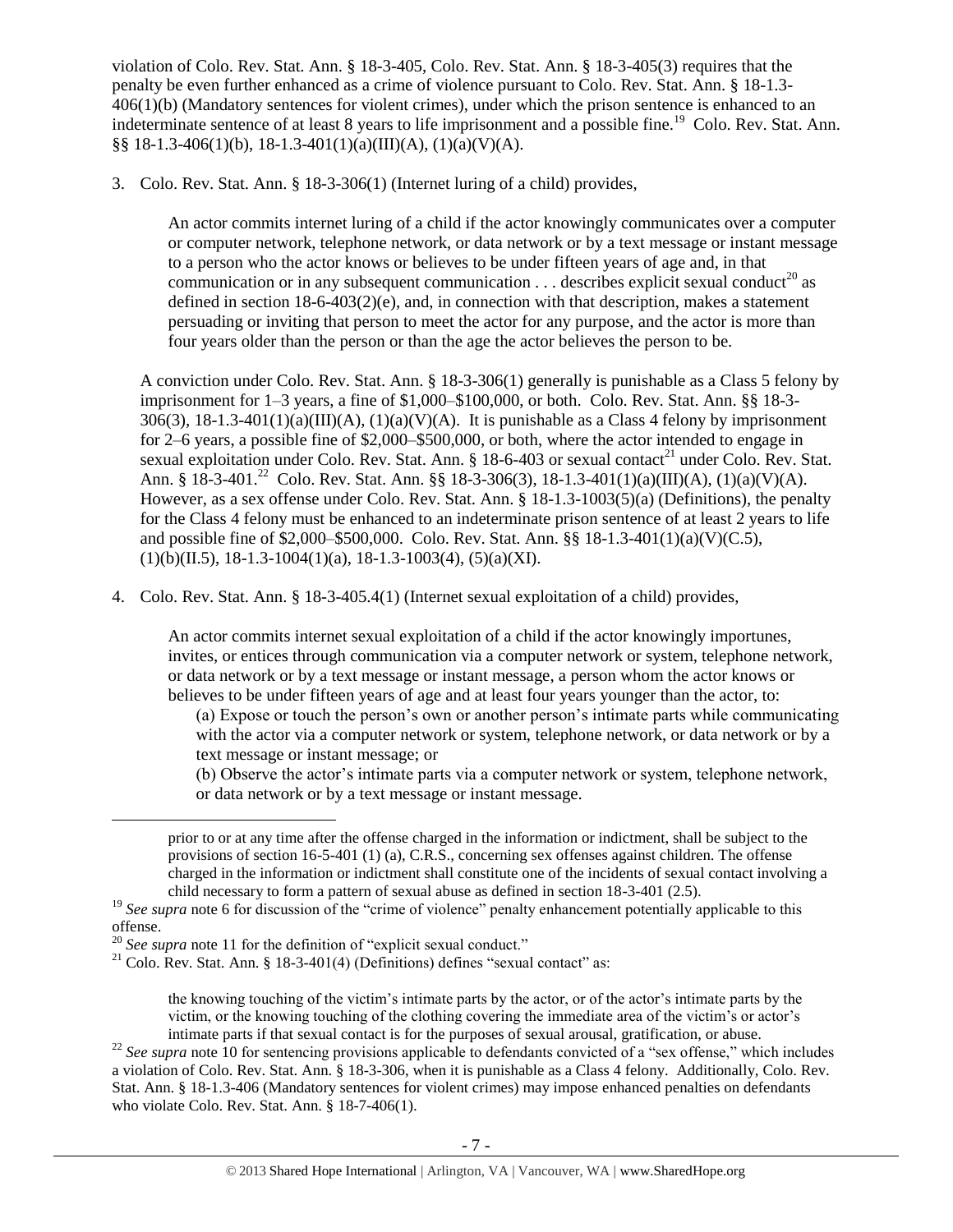A conviction under Colo. Rev. Stat. Ann. § 18-3-405.4(1) is punishable as a Class 4 felony by imprisonment for 2–6 years, a fine of \$2,000–\$500,000, or both. Colo. Rev. Stat. Ann. §§ 18-3-  $405.4(3)$ ,  $18-1.3-401(1)(a)(III)(A)$ ,  $(1)(a)(V)(A)$ . However, as a sex offense under Colo. Rev. Stat. Ann. § 18-1.3-1003(5)(a) (Definitions), the penalty is enhanced to an indeterminate prison sentence of at least 2 years to life and a possible fine of \$2,000–\$500,000. Colo. Rev. Stat. Ann. §§ 18-1.3-  $401(1)(a)(V)(C.5), (1)(b)(II.5), 18-1.3-1004(1)(a), 18-1.3-1003(4), (5)(a)(XII).^{23}$ 

*1.3 Prostitution statutes refer to the sex trafficking statute to identify the commercially sexually exploited minor as a trafficking victim.* 

Colo. Rev. Stat. Ann. § 18-7-201 (Prostitution) does not refer to Colo. Rev. Stat. Ann. § 18-3-502 (Trafficking in children) when a minor is involved.

- 1.3.1 Recommendation: Amend Colo. Rev. Stat. Ann. § 18-7-201 (Prostitution) when a minor is involved to refer to Colo. Rev. Stat. Ann. § 18-3-502 (Trafficking in children) to ensure the identification of trafficking victims.
- *1.4 The state racketeering or gang crimes statute includes sex trafficking and commercial sexual exploitation of children (CSEC) offenses as predicate acts allowing the statute to be used to prosecute trafficking crimes.*

The government may prosecute traffickers and facilitators under the Colorado Organized Crime Control Act.<sup>24</sup> Colo. Rev. Stat. Ann. § 18-17-104 (Prohibited activities) which provides,

(1) (a) It is unlawful for any person who knowingly has received any proceeds derived, directly or indirectly, from a pattern of racketeering activity or through the collection of an unlawful debt to use or invest, whether directly or indirectly, any part of such proceeds or the proceeds derived from the investment or use thereof in the acquisition of any title to, or any right, interest, or equity in, real property or in the establishment or operation of any enterprise. . . . .

(2) It is unlawful for any person, through a pattern of racketeering activity or through the collection of an unlawful debt, to knowingly acquire or maintain, directly or indirectly, any interest in or control of any enterprise or real property.

(3) It is unlawful for any person employed by, or associated with, any enterprise to knowingly conduct or participate, directly or indirectly, in such enterprise through a pattern of racketeering activity or the collection of an unlawful debt.

(4) It is unlawful for any person to conspire or endeavor to violate any of the provisions of subsection (1), (2), or (3) of this section.

Colo. Rev. Stat. Ann. § 18-17-103 (5) (Definitions) defines "racketeering activity" as

to commit, to attempt to commit, to conspire to commit, or to solicit, coerce, or intimidate another person to commit:

(a) Any conduct defined as "racketeering activity" under  $18 \text{ U.S.C. }$  §  $1961 \text{ (1) (A), (1) (B), (1) (C),}$ and (1) (D) [Racketeer Influenced and Corrupt Organizations Act]<sup>25</sup>; or

l

<sup>&</sup>lt;sup>23</sup> See supra note [10](#page-2-0) for sentencing provisions applicable to defendants convicted of a "sex offense," which includes a violation of Colo. Rev. Stat. Ann. § 18-3-405.4.

 $24$  Colo. Rev. Stat. Ann. § 18-17-101 et seq.

 $25$  18 U.S.C. 1961(1)(B) defines "racketeering activity" in part as "any act which is indictable under any of the following provisions of title 18, United States Code: . . . sections 1581–1592 (relating to peonage, slavery, and trafficking in persons) . . . sections 2251, 2251A, 2252, and 2260 (relating to sexual exploitation of children) . . . ."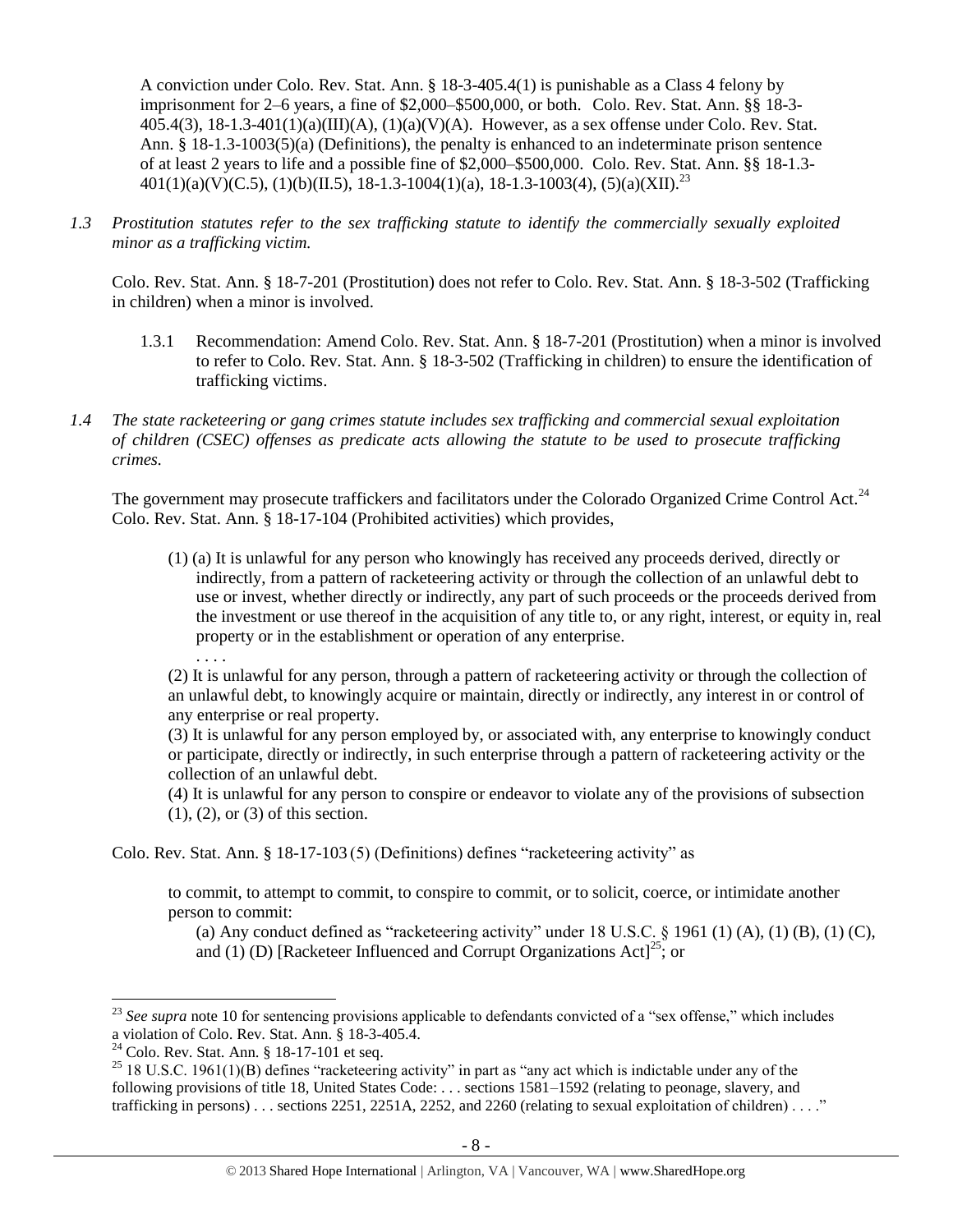(b) Any violation of the following provisions of the Colorado statutes or any criminal act committed in any jurisdiction of the United States which, if committed in this state, would be a crime under the following provisions of the Colorado statutes:

(I) Offenses against the person, [including Colo. Rev. Stat. Ann. § 18-3-502 (trafficking in children)];

(V) Offenses involving the family relation, as defined in section 18-6-403 (sexual exploitation of children);

(VI) Offenses relating to morals, as defined in sections . . . 18-7-203 (pandering), 18-7-206 (pimping), 18-7-402 (soliciting for child prostitution), 18-7-403 (pandering of a child), 18-7- 404 (keeping a place of child prostitution), and 18-7-405 (pimping of a child); . . . .

"Pattern of racketeering activity" is defined as "engaging in at least two acts of racketeering activity which are related to the conduct of the enterprise, if at least one of such acts occurred in this state after July 1, 1981, and if the last of such acts occurred within ten years (excluding any period of imprisonment) after a prior act of racketeering activity." Colo. Rev. Stat. Ann. § 18-17-103(3).

. . .

A conviction under Colo. Rev. Stat. Ann. § 18-17-104 is punishable as a Class 2 felony by imprisonment for 8–24 years, a fine of \$5,000–\$1,000,000, or both, and an additional fine of up to \$25,000 or, where the trafficker "derived pecuniary value, or . . . caused personal injury or property damage or other loss, . . . a fine that does not exceed three times the gross value gained or three times the gross loss caused, whichever is the greater, plus court costs and the costs of investigation and prosecution, reasonably incurred." Colo. Rev. Stat. Ann. §§ 18-17-105(1)(a), (2), 18-1.3-401(1)(a)(III)(A), (1)(a)(V)(A).

A defendant convicted of racketeering under Colo. Rev. Stat. Ann. § 18-17-104 (Prohibited activities) is subject to mandatory criminal asset forfeiture. Colo. Rev. Stat. Ann. § 18-17-105(1)(b) (Criminal penalties) requires traffickers convicted under Colo. Rev. Stat. Ann. § 18-17-104 to

[f]orfeit to the state any interest, including proceeds, he has acquired or maintained in violation of section 18-17-104 and any interest in, security of, claim against, or property or contractual right of any kind affording a source of influence over any enterprise which has established, operated, controlled, conducted, or participated in the conduct of in violation of section 18-17-104.

Additionally, where the offender is convicted of Colo. Rev. Stat. Ann. § 18-17-104 (Prohibited activities), Colo. Rev. Stat. Ann. § 18-17-106 (Civil remedies) authorizes the victim to file a civil action. Under Colo. Rev. Stat. Ann. § 18-17-106(7), the victim may be able to receive triple damages, attorney fees and the costs of the investigation to a victim in a civil action.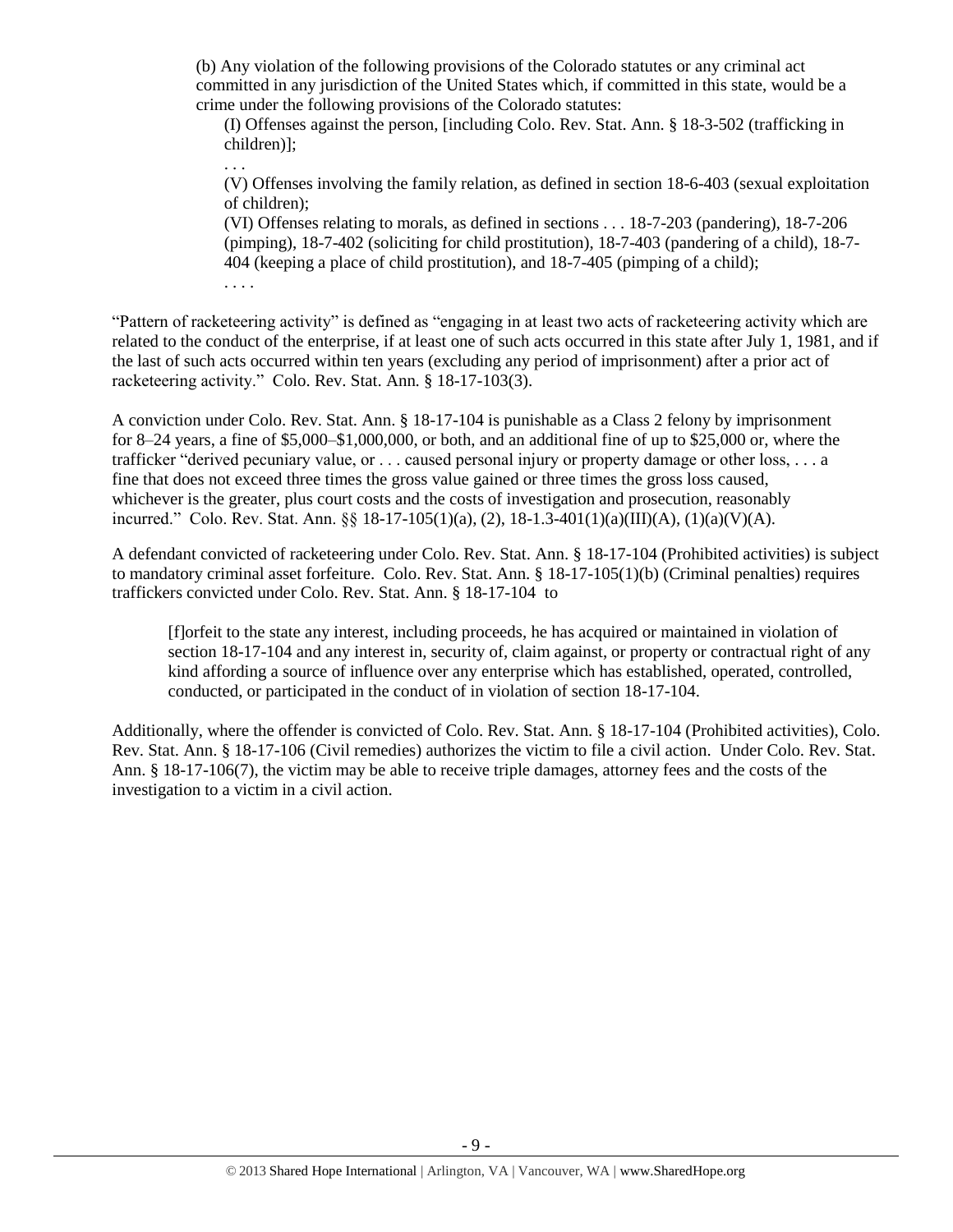#### **FRAMEWORK ISSUE 2: CRIMINAL PROVISIONS FOR DEMAND**

## *Legal Components:*

- *2.1 The state sex trafficking law can be applied to the buyers of commercial sex acts with a victim of domestic minor sex trafficking.*
- *2.2 Buyers of commercial sex acts with a minor can be prosecuted under commercial sexual exploitation of children (CSEC) laws.*
- *2.3 Solicitation laws differentiate buying sex acts with an adult and buying sex acts with a minor under 18.*
- *2.4 Penalties for buyers of commercial sex acts with minors are as high as federal penalties.*
- *2.5 Using the Internet to lure, entice, or purchase, or attempt to lure, entice, or purchase commercial sex acts with a minor is a separate crime or results in an enhanced penalty for buyers.*
- *2.6 No age mistake defense is permitted for a buyer of commercial sex acts with any minor under 18.*
- *2.7 Base penalties for buying sex acts with a minor under 18 are sufficiently high and not reduced for older minors.*
- *2.8 Financial penalties for buyers of commercial sex acts with minors are sufficiently high to make it difficult for buyers to hide the crime.*
- *2.9 Buying and possessing child pornography carries penalties as high as similar federal offenses.*
- *2.10 Convicted buyers of commercial sex acts with minors and child pornography are required to register as sex offenders.*

\_\_\_\_\_\_\_\_\_\_\_\_\_\_\_\_\_\_\_\_\_\_\_\_\_\_\_\_\_\_\_\_\_\_\_\_\_\_\_\_\_\_\_\_\_\_\_\_\_\_\_\_\_\_\_\_\_\_\_\_\_\_\_\_\_\_\_\_\_\_\_\_\_\_\_\_\_\_\_\_\_\_\_\_\_\_\_\_

# *Legal Analysis:*

*2.1 The state sex trafficking law can be applied to the buyers of commercial sex acts with a victim of domestic minor sex trafficking.*

Colo. Rev. Stat. Ann. § 18-3-502(1)(b) states, "A person commits trafficking in children if he or she . . . [r]eceives a child as a result of a transaction described in paragraph (a) of this subsection (1)." Pursuant to Colo. Rev. Stat. Ann § 18-3-502(a), "A person commits trafficking in children if he or she. . . [s]ells, exchanges, barters, or leases a child and receives any money or other consideration or thing of value for that child as a result of such transaction." However, Colo. Rev. Stat. Ann. § 18-3-502(1)(b) (Trafficking in children)<sup>26</sup> fails to specify transactions for the purpose of commercial sexual activity, making it inapplicable to buyers of commercial sex acts with minors.

- 2.1.1 Recommendation: Amend Colo. Rev. Stat. Ann. § 18-3-502 (Trafficking in children) to specifically include purchasing commercial sex acts with minors as prohibited conduct.
- *2.2 Buyers of commercial sex acts with a minor can be prosecuted under commercial sexual exploitation of children (CSEC) laws.*

Colorado's CSEC laws include the crime of buying sex with a minor. Colo. Rev. Stat. Ann. § 18-7-406(1) (Patronizing a prostituted child) applies to any person who "[e]ngages in an act which is prostitution of a child or by a child,"<sup>27</sup> or "[e]nters or remains in a place of prostitution with intent to engage in an act which is prostitution of a child or by a child."<sup>28</sup>

 $\overline{\phantom{a}}$ <sup>26</sup> *See supra* Section 1.1 for the provisions of Colo. Rev. Stat. Ann. § 18-3-502(1).

<sup>&</sup>lt;sup>27</sup> See supra note [13](#page-3-0) for the definition of "prostitution of a child" and note [14](#page-3-1) for the definition of "prostitution by a child."

<sup>&</sup>lt;sup>28</sup> Colo. Rev. Stat. Ann. § 18-7-401(2) (Definitions) defines a "child" as "a person under the age of eighteen years."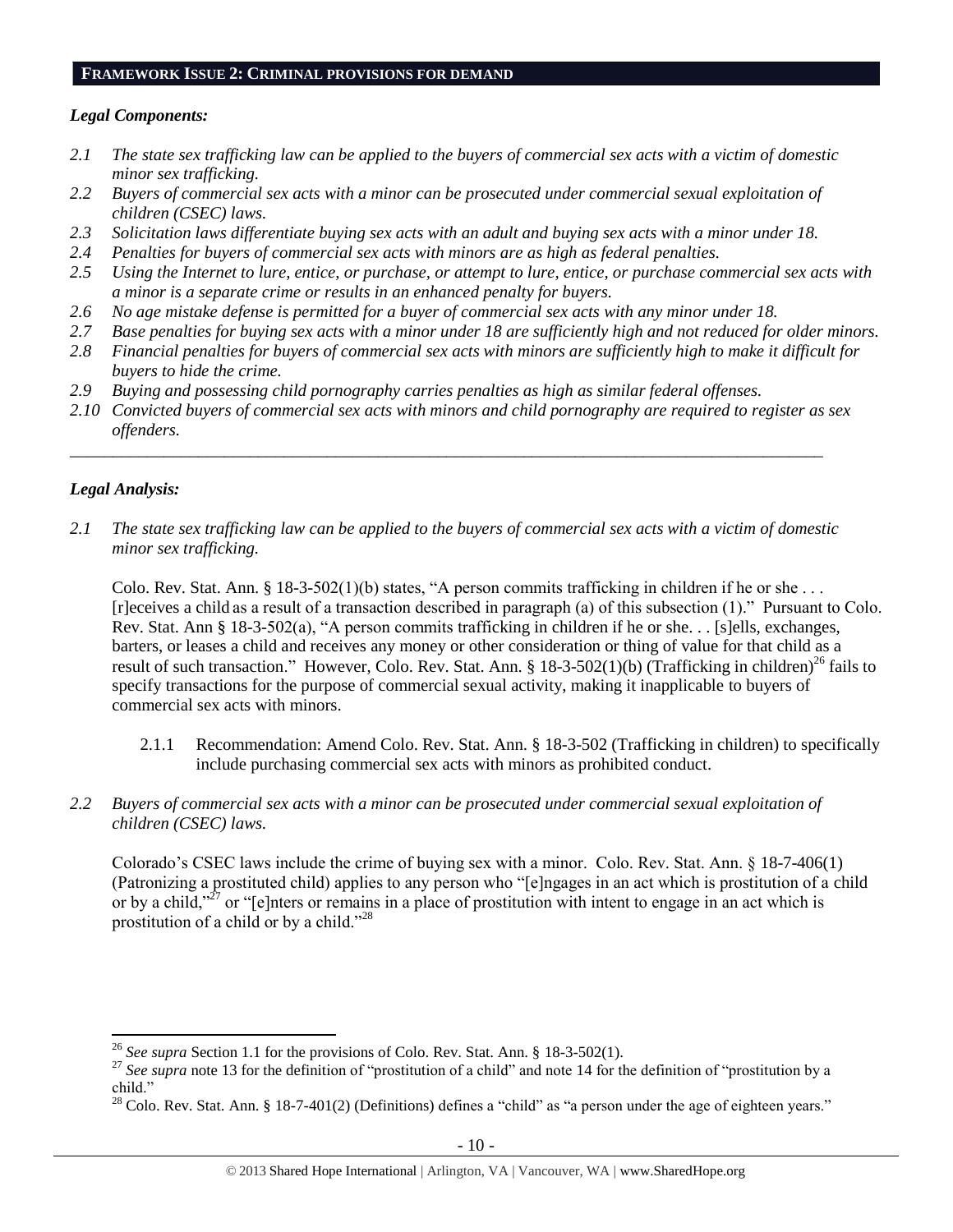<span id="page-10-0"></span>Under Colo. Rev. Stat. Ann. § 18-7-402(1) (Soliciting for child prostitution),  $^{29}$  a buyer could be prosecuted for soliciting "another for the purpose of prostitution of a child or by a child."

Finally, a buyer may be prosecuted under Colo. Rev. Stat. Ann. § 18-7-405.5 (Inducement of child prostitution) if the buyer "by word or action, other than conduct specified in section 18-7-403 (1)(a) [Pandering of a child], induces a child to engage in an act which is prostitution by a child."

A conviction under any of the above provisions is punishable as a Class 3 felony by imprisonment for 4–12 years, a fine of \$3,000–\$750,000, or both. Colo. Rev. Stat. Ann. §§ 18-7-406(2), 18-7-402(2), 18-7-405.5(2),  $18-1.3-401(1)(a)(III)(A)$ ,  $(1)(a)(V)(A)$ . However, for Colo. Rev. Stat. Ann. § 18-7-406(1) (Patronizing a prostituted child), as a sex offense under Colo. Rev. Stat. Ann. § 18-1.3-1003(5)(a), the penalty must be enhanced to an indeterminate prison sentence of at least 4 years to life and a possible fine of \$3,000–\$750,000. Colo. Rev. Stat. Ann. §§ 18-1.3-401(1)(a)(V)(C.5), (1)(b)(II.5), 18-1.3-1004(1)(a), 18-1.3-1003(4), (5)(a)(X).<sup>30</sup>

Several of Colorado's sexual offenses also could be used to prosecute certain buyers of commercial sex acts with a minor. $31$ 

#### *2.3 Solicitation laws differentiate buying sex acts with an adult and buying sex acts with a minor under 18.*

Colorado law differentiates between patronizing a child and an adult for prostitution. Colo. Rev. Stat. Ann. § 18-7-406(1) (Patronizing a prostituted child)<sup>32</sup> and Colo. Rev. Stat. Ann. § 18-7-402(1) (Soliciting for child prostitution)<sup>33</sup> apply to buyers who patronize or solicit children. A violation of either statute is a Class 3 felony by imprisonment for  $4-12$  years, a fine of \$3,000-\$750,000, or both.<sup>34</sup> Colo. Rev. Stat. Ann. §§ 18-7-406(2), 18-7-402(2), 18-1.3-401(1)(a)(III)(A), (1)(a)(V)(A). However, as a sex offense under Colo. Rev. Stat. Ann. § 18-1.3-1003(5)(a) (Definitions), the penalty for patronizing a prostituted child under Colo. Rev. Stat. Ann. § 18-7-406(1) is enhanced to an indeterminate prison sentence of at least 4 years to life and a possible fine of \$3,000–\$750,000. Colo. Rev. Stat. Ann. §§ 18-1.3-  $401(1)(a)(V)(C.5), (1)(b)(II.5), 18-1.3-1004(1)(a), 18-1.3-1003(4), (5)(a)(X).$ 

In contrast, Colo. Rev. Stat. Ann. § 18-7-205(1) (Patronizing a prostitute), Colorado's age-neutral patronizing prostitution law, states,

Any person who performs any of the following with a person not his spouse commits patronizing a prostitute:

(a) Engages in an act of sexual intercourse or of deviate sexual conduct with a prostitute; or

(b) Enters or remains in a place of prostitution with intent to engage in an act of sexual intercourse or deviate sexual conduct.

A conviction under Colo. Rev. Stat. Ann. § 18-7-205(1) is punishable as a Class 1 misdemeanor by imprisonment for 6–18 months, a fine of \$500–\$5,000, or both, as well as an additional fine of up to \$5,000. Colo. Rev. Stat. Ann. §§ 18-7-205(2), 18-1.3-501(1)(a).

 $\overline{\phantom{a}}$ 

<sup>29</sup> *See People v. Emerterio*, 819 P.2d 516, 518 (Colo. App. 1991) ("Defendant's status as the person seeking the illicit acts does not change the fact that he also solicited victim to provide him with children to perform those acts for money. Thus, defendant's conduct was proscribed by the statute . . . ."), *rev'd on other grounds*, 839 P.2d 1161 (Colo. 1992).

<sup>&</sup>lt;sup>30</sup> See supra note [10](#page-2-0) for sentencing provisions applicable to defendants convicted of a "sex offense," which includes a violation of Colo. Rev. Stat. Ann. § 18-7-406.

<sup>&</sup>lt;sup>31</sup> *See supra* Section 1.2 for a full discussion of applicable sexual offense laws.

<sup>&</sup>lt;sup>32</sup> *See supra* Section 1.2 for the provisions of Colo. Rev. Stat. Ann. § 18-7-406(1).

<sup>33</sup> *See supra* note [29.](#page-10-0)

<sup>34</sup> *See supra* note [10.](#page-2-0)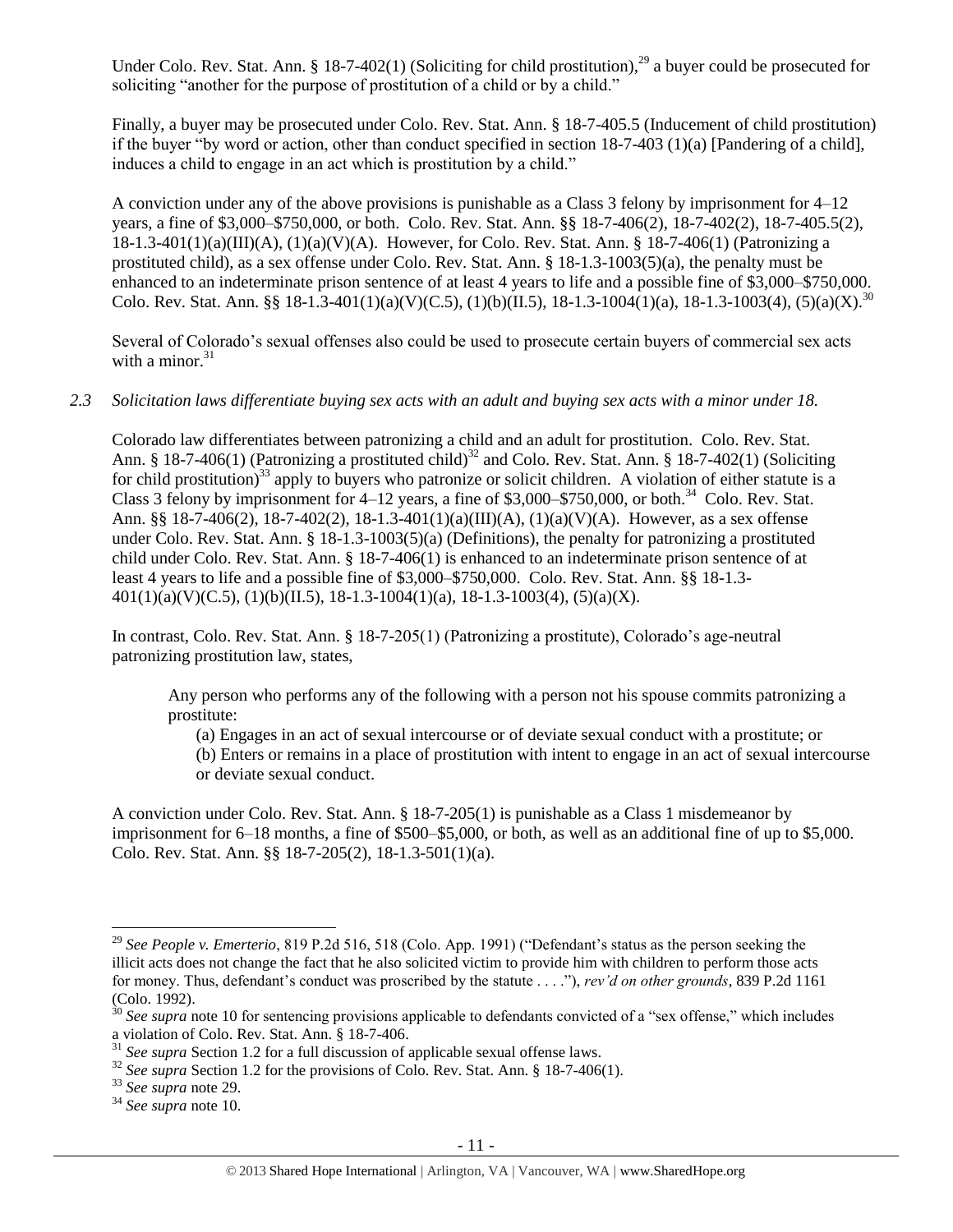# *2.4 Penalties for buyers of commercial sex acts with minors are as high as federal penalties.*

Convictions under Colo. Rev. Stat. Ann. § 18-7-405.5 (Inducement of child prostitution) and § 18-7-402(1) (Soliciting for child prostitution)<sup>35</sup> are punishable as Class 3 felonies by imprisonment for  $4-12$  years, a fine of  $$3,000-\$750,000$ , or both.<sup>36</sup> Colo. Rev. Stat. Ann. §§ 18-7-405.5(2), 18-7-402(2), 18-1.3-401(1)(a)(III)(A),  $(1)(a)(V)(A).$ 

Convictions under Colo. Rev. Stat. Ann. § 18-7-406(1) (Patronizing a prostituted child) are also subject to imprisonment for 4–12 years, a fine of \$3,000–\$750,000, or both. Colo. Rev. Stat. Ann. §§ 18-7-406(2), 18- 1.3-401(1)(a)(III)(A), (1)(a)(V)(A). However, as a sex offense under Colo. Rev. Stat. Ann. § 18-1.3-1003(5)(a) (Definitions), the penalty must be enhanced to an indeterminate prison sentence of at least 4 years to life and a possible fine of \$3,000–\$750,000.<sup>37</sup> Colo. Rev. Stat. Ann. §§ 18-1.3-401(1)(a)(V)(C.5), (1)(b)(II.5), 18-1.3- $1004(1)(a)$ , 18-1.3-1003(4), (5)(a)(X).

<span id="page-11-1"></span><span id="page-11-0"></span>In comparison, if the victim is under the age of 14, a conviction under the Trafficking Victims Protection Act  $(TVPA)^{38}$  for child sex trafficking is punishable by 15 years to life imprisonment and a fine not to exceed \$250,000. 18 U.S.C. §§ 1591(b)(1), 3559(a)(1), 3571(b)(3). If the victim is between the ages of 14–17, a conviction is punishable by 10 years to life imprisonment and a fine not to exceed \$250,000. 18 U.S.C. §§ 1591(b)(2), 3559(a)(1), 3571(b)(3). A conviction is punishable by mandatory life imprisonment, however, if the buyer has a prior conviction for a federal sex offense<sup>39</sup> against a minor. 18 U.S.C. § 3559(e)(1). To the extent buyers can be prosecuted under other federal CSEC laws,<sup>40</sup> a conviction is punishable by penalties ranging from a fine not to exceed \$250,000 to life imprisonment and a fine not to exceed \$250,000.<sup>41</sup>

*2.5 Using the Internet to lure, entice, or purchase, or attempt to lure, entice, or purchase commercial sex acts with a minor is a separate crime or results in an enhanced penalty for buyers.*

Colorado has enacted two laws, which although not expressly commercial, directly address use of the Internet to lure, entice, or purchase minors for the purpose of sexual conduct. First, Colo. Rev. Stat. Ann. § 18-3-405.4(1) (Internet sexual exploitation of a child) provides,

an offense under section 1591 [18 USCS § 1591] (relating to sex trafficking of children), 2241 [18 USCS § 2241] (relating to aggravated sexual abuse), 2242 [18 USCS § 2242] (relating to sexual abuse).  $2244(a)(1)$  [18 USCS §  $2244(a)(1)$ ] (relating to abusive sexual contact),  $2245$  [18 USCS § 2245] (relating to sexual abuse resulting in death), 2251 [18 USCS § 2251] (relating to sexual exploitation of children), 2251A [18 USCS  $\S$  2251A] (relating to selling or buying of children), 2422(b) [18 USCS  $\S$  2422(b)] (relating to coercion and enticement of a minor into prostitution), or 2423(a) [18 USCS § 2423(a)] (relating to transportation of minors).

<sup>40</sup> 18 U.S.C. §§ 2251A(b) (Selling or buying of children), 2251(a) (Sexual exploitation of children), 2423(a) (Transportation of a minor with intent for minor to engage in criminal sexual activity), 2422(a) (Coercion and enticement), 2252(a)(2), (a)(4) (Certain activities relating to material involving the sexual exploitation of minors).

<sup>41</sup> 18 U.S.C. §§ 2251A(b) (conviction punishable by imprisonment for 30 years to life and a fine), 2251(e) (conviction punishable by imprisonment for 15–30 years and a fine), 2423(a) (conviction punishable by imprisonment for 10 years to life and a fine), 2422(a) (conviction punishable by a fine, imprisonment up to 20 years, or both),  $2252(a)(2)$ , (4) (stating that a conviction under subsection (a)(2) is punishable by imprisonment for  $5-20$ years and a fine, while a conviction under subsection (a)(4) is punishable by imprisonment up to 10 years, a fine, or both); *see also* 18 U.S.C. §§ 3559(a)(1) (classifying all of the above listed offenses as felonies), 3571(b)(3) (providing a fine up to \$250,000 for any felony conviction).

 $\overline{a}$ <sup>35</sup> *See supra* note [29.](#page-10-0)

<sup>&</sup>lt;sup>36</sup> See supra note [6](#page-1-1) for discussion of the "crime of violence" penalty enhancement potentially applicable to these offenses.

<sup>&</sup>lt;sup>37</sup> See supra note [10](#page-2-0) for sentencing provisions applicable to defendants convicted of a "sex offense," which includes a violation of Colo. Rev. Stat. Ann. § 18-7-406.

<sup>&</sup>lt;sup>38</sup> Trafficking Victims Protection Act (TVPA) of 2000, Pub. L. No. 106-386, 114 Stat. 1464, 1466 (codified in scattered sections of 18 and 22 U.S.C.).

<sup>&</sup>lt;sup>39</sup> Pursuant to 18 U.S.C. § 3559(e)(2), "federal sex offense" is defined as,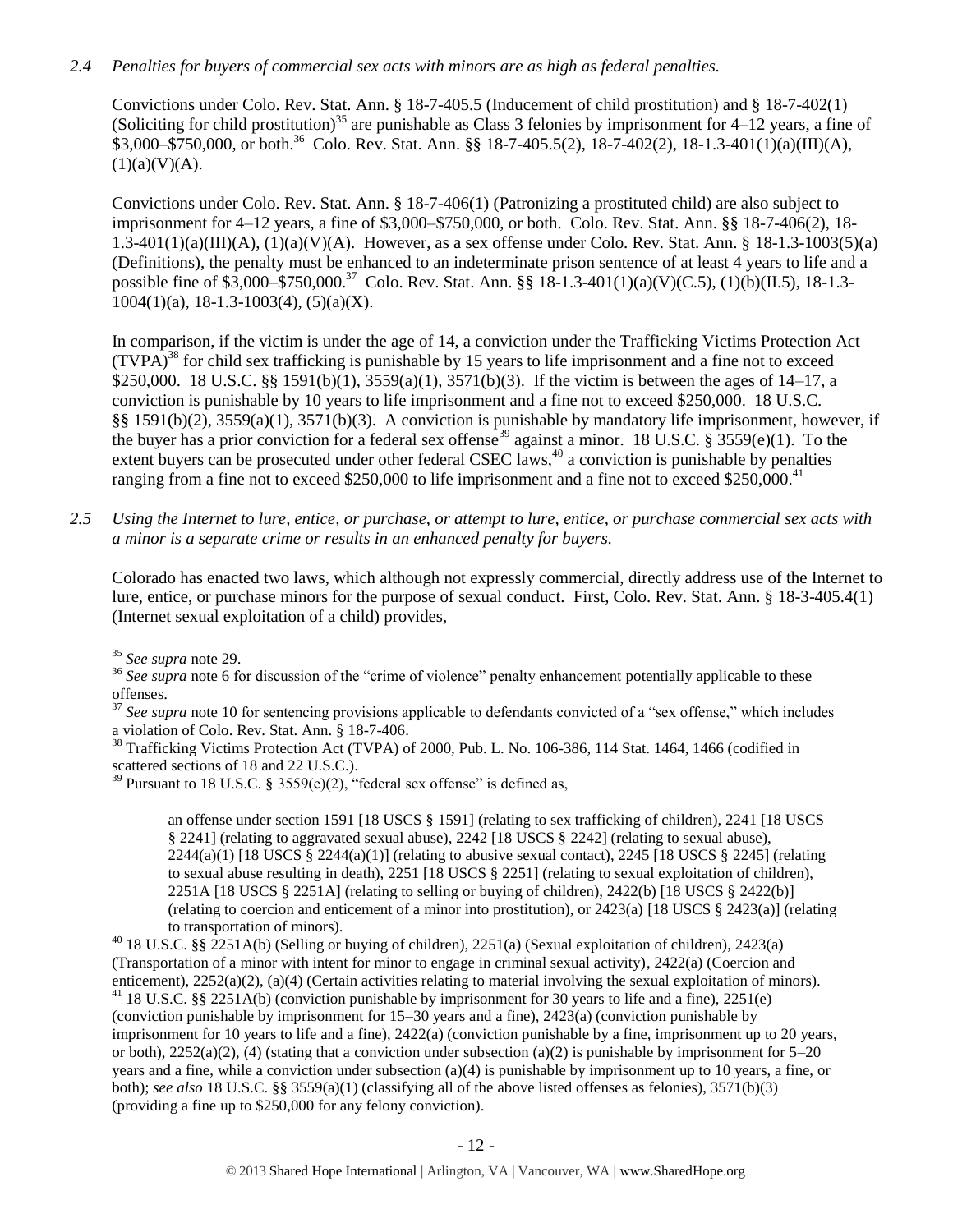An actor commits internet sexual exploitation of a child if the actor knowingly importunes, invites, or entices through communication via a computer network or system, telephone network, or data network or by a text message or instant message, a person whom the actor knows or believes to be under fifteen years of age and at least four years younger than the actor, to:

(a) Expose or touch the person's own or another person's intimate parts while communicating with the actor via a computer network or system, telephone network, or data network or by a text message or instant message; or

(b) Observe the actor's intimate parts via a computer network or system, telephone network, or data network or by a text message or instant message.

A conviction under Colo. Rev. Stat. Ann. § 18-3-405.4(1) is punishable as a Class 4 felony by imprisonment for 2–6 years, a fine of \$2,000–\$500,000, or both. Colo. Rev. Stat. Ann. §§ 18-3-405.4(3), 18-1.3-  $401(1)(a)(III)(A), (1)(a)(V)(A)$ . However, as a sex offense under Colo. Rev. Stat. Ann. § 18-1.3-1003(5)(a) (Definitions), the penalty must be enhanced to an indeterminate prison sentence of at least 4 years to life and a possible fine of \$3,000–\$750,000.<sup>42</sup> Colo. Rev. Stat. Ann. §§ 18-1.3-401(1)(a)(V)(C.5), (1)(b)(II.5), 18-1.3- $1004(1)(a)$ , 18-1.3-1003(4), (5)(a)(XII).

Additionally, Colo. Rev. Stat. Ann. § 18-3-306(1) (Internet luring of a child) states,

An actor commits internet luring of a child if the actor knowingly communicates over a computer or computer network, telephone network, or data network or by a text message or instant message to a person who the actor knows or believes to be under fifteen years of age and, in that communication or in any subsequent communication by computer, computer network, telephone network, data network, text message, or instant message, describes explicit sexual conduct<sup>43</sup> as defined in [section 18-6-](https://www.lexis.com/research/buttonTFLink?_m=0545d54bb3ab2fe03ee287d34806e7bd&_xfercite=%3ccite%20cc%3d%22USA%22%3e%3c%21%5bCDATA%5bC.R.S.%2018-3-306%5d%5d%3e%3c%2fcite%3e&_butType=4&_butStat=0&_butNum=2&_butInline=1&_butinfo=COCODE%2018-6-403&_fmtstr=FULL&docnum=1&_startdoc=1&wchp=dGLbVzB-zSkAb&_md5=937d1f974c5b2e4c88bf5b6e2c34877b) [403\(2\)\(e\),](https://www.lexis.com/research/buttonTFLink?_m=0545d54bb3ab2fe03ee287d34806e7bd&_xfercite=%3ccite%20cc%3d%22USA%22%3e%3c%21%5bCDATA%5bC.R.S.%2018-3-306%5d%5d%3e%3c%2fcite%3e&_butType=4&_butStat=0&_butNum=2&_butInline=1&_butinfo=COCODE%2018-6-403&_fmtstr=FULL&docnum=1&_startdoc=1&wchp=dGLbVzB-zSkAb&_md5=937d1f974c5b2e4c88bf5b6e2c34877b) and, in connection with that description, makes a statement persuading or inviting the person to meet the actor for any purpose, and the actor is more than four years older than the person or than the age the actor believes the person to be.

A conviction under Colo. Rev. Stat. Ann. § 18-3-306(1) is punishable as a Class 5 felony by imprisonment for 1–3 years, a fine of \$1,000–\$100,000, or both, unless the crime was "committed with the intent to meet for the purpose of engaging in sexual exploitation as defined in section 18-6-403 or sexual contact as defined in section 18-3-401," in which case the violation will be a Class 4 felony by imprisonment for 2–6 years, a fine of \$2,000– \$500,000, or both. Colo. Rev. Stat. Ann. §§ 18-3-306(3), 18-1.3-401(1)(a)(III)(A), (1)(a)(V)(A). However, as a sex offense under Colo. Rev. Stat. Ann. § 18-1.3-1003(5)(a) (Definitions), the penalty for the Class 4 felony must be enhanced to 2 years to life and a possible fine of \$2,000–\$500,000. Colo. Rev. Stat. Ann. §§ 18-1.3-  $401(1)(a)(V)(C.5), (1)(b)(II.5), 18-1.3-1004(1)(a), 18-1.3-1003(4), (5)(a)(XI).$ <sup>44</sup>

# *2.6 No age mistake defense is permitted for a buyer of commercial sex acts with any minor under 18.*

There is no mistake of age defense available to buyers who are convicted under Colo. Rev. Stat. Ann. § 18-7- 402 (Soliciting for child prostitution),  $45 \frac{\text{S}}{2}$  18-7-405.5 (Inducement of child prostitution), or  $\frac{\text{S}}{2}$  18-7-406 (Patronizing a prostituted child). Colo. Rev. Stat. Ann. § 18-7-407 (Criminality of conduct) states, "In any criminal prosecution under sections 18-7-402 to 18-7-407, it shall be no defense that the defendant did not know the child's age or that he reasonably believed the child to be eighteen years of age or older."

l

<sup>&</sup>lt;sup>42</sup> See supra note [10](#page-2-0) for sentencing provisions applicable to defendants convicted of a "sex offense," which includes a violation of Colo. Rev. Stat. Ann. § 18-3-405.4.

<sup>43</sup> *See supra* note [11](#page-2-1) for the definition of "explicit sexual conduct."

<sup>&</sup>lt;sup>44</sup> See supra note [10](#page-2-0) for sentencing provisions applicable to defendants convicted of a "sex offense," which includes

a violation of Colo. Rev. Stat. Ann. § 18-3-306, when it is punishable as a Class 4 felony.

<sup>45</sup> *See supra* note [29.](#page-10-0)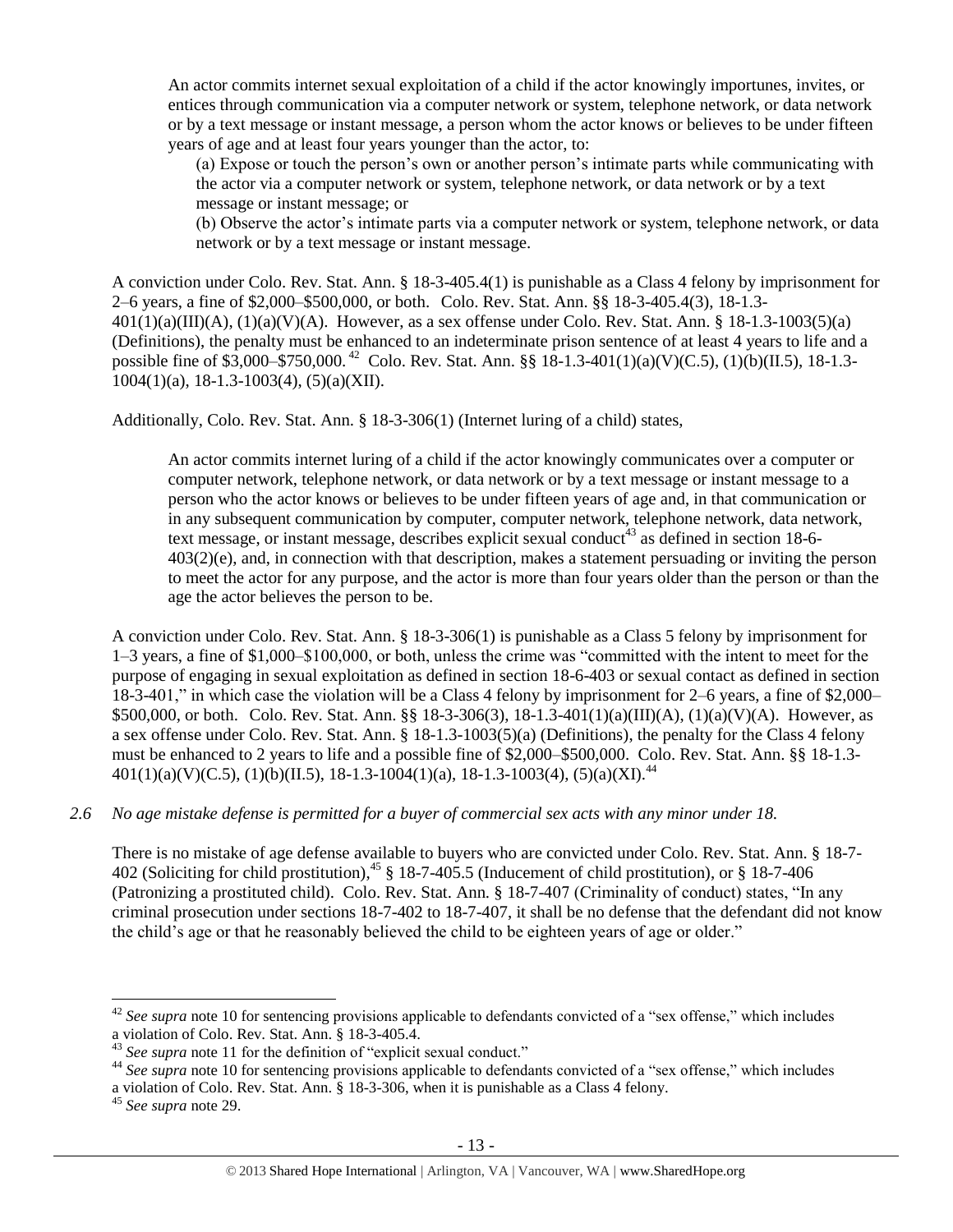There is no provision expressly prohibiting a mistake of age defense for Colo. Rev. Stat. Ann. § 18-3-502 (Trafficking in children) or § 18-3-405.4 (Internet sexual exploitation of a child).

*2.7 Base penalties for buying sex acts with a minor under 18 are sufficiently high and not reduced for older minors.*

None of Colorado's CSEC laws that are applicable to buyers stagger penalties based on the age of the minor victim.

However, Colo. Rev. Stat. Ann. § 18-3-306(1) (Internet luring of a child) and § 18-3-405.4(1) (Internet sexual exploitation of a child) apply only where the buyer knew or believed the victim to be under 15 years old, leaving minors who are 15–18 years old unprotected.

# *2.8 Financial penalties for buyers of commercial sex acts with minors are sufficiently high to make it difficult for buyers to hide the crime.*

Buyers convicted of Colo. Rev. Stat. Ann. § 18-7-402(1)(a) (Soliciting for child prostitution),  $^{46}$  § 18-7-405.5(1) (Inducement of child prostitution), or § 18-7-406(1) (Patronizing a prostituted child), all Class 3 felonies, may be required to pay a fine of \$3,000–\$750,000. Colo. Rev. Stat. Ann. §§ 18-7-402(2), 18-7-405.5(2), 18-7- 406(2), 18-1.3-401(1)(a)(III)(A).

The court is mandated to consider orders of restitution in cases involving any felony or misdemeanor conviction. Pursuant to Colo. Rev. Stat. Ann. § 18-1.3-603(1) (Assessment of restitution—corrective orders),

(1) Every order of conviction of a felony [or] misdemeanor . . . shall include consideration of restitution." <sup>47</sup>

<span id="page-13-0"></span>(2) The court shall base its order for restitution upon information presented to the court by the prosecuting attorney, who shall compile such information through victim impact statements or other means to determine the amount of restitution and the identities of the victims. . . . .

Colo. Rev. Stat. Ann. § 16-18.5-107(1) (Collection of restitution by the victim) provides in part that "[a]ny victim in whose name a restitution order has been entered shall have a right to pursue collection of the amount of restitution owed to such person in such person's own name." Under Colo. Rev. Stat. Ann. § 16-18.5-109(1), (2) (Declined or unclaimed restitution), even if the victim initially declines restitution or cannot be located when an order for restitution is entered, defendant must pay the state and the victim can claim the restitution within 2 years of the final determination of the case.

Additionally, under Colo. Rev. Stat. Ann. § 18-3-414 (Payment of treatment costs for the victim or victims of a sexual offense against a child), when a victim is under the age of 15, a court may order the person convicted of an unlawful sex offense, including Colo. Rev. Stat. Ann. § 18-3-502(1) (Trafficking in children), § 18-7- 402(1)(a) (Soliciting for child prostitution), § 18-7-405.5(1) (Inducement of child prostitution), § 18-7-406(1) (Patronizing a prostituted child), or  $\S$  18-6-403(3)(b.5) (Sexual exploitation of a child), to pay for part or all of the victim's treatment. Colo. Rev. Stat. Ann. §§ 18-3-414(1), 18-3-411(1).

Colo. Rev. Stat. Ann. § 16-13-303(1)(a) (Class 1 public nuisance) provides a basis for mandatory, civil forfeiture of a buyer's vehicle, by stating that "every vehicle . . . shall be deemed a class 1 public nuisance when

l

<sup>46</sup> *See supra* note [29.](#page-10-0)

 $47$  Colo. Rev. Stat. Ann. § 18-1.3-602(3)(a) defines "restitution" as "any pecuniary loss suffered by the victim and . . . does not include damages for physical or mental pain and suffering, loss of consortium, loss of enjoyment of life, loss of future earnings, or punitive damages."

*See infra* Section 5.10 for further discussion of restitution available to victims.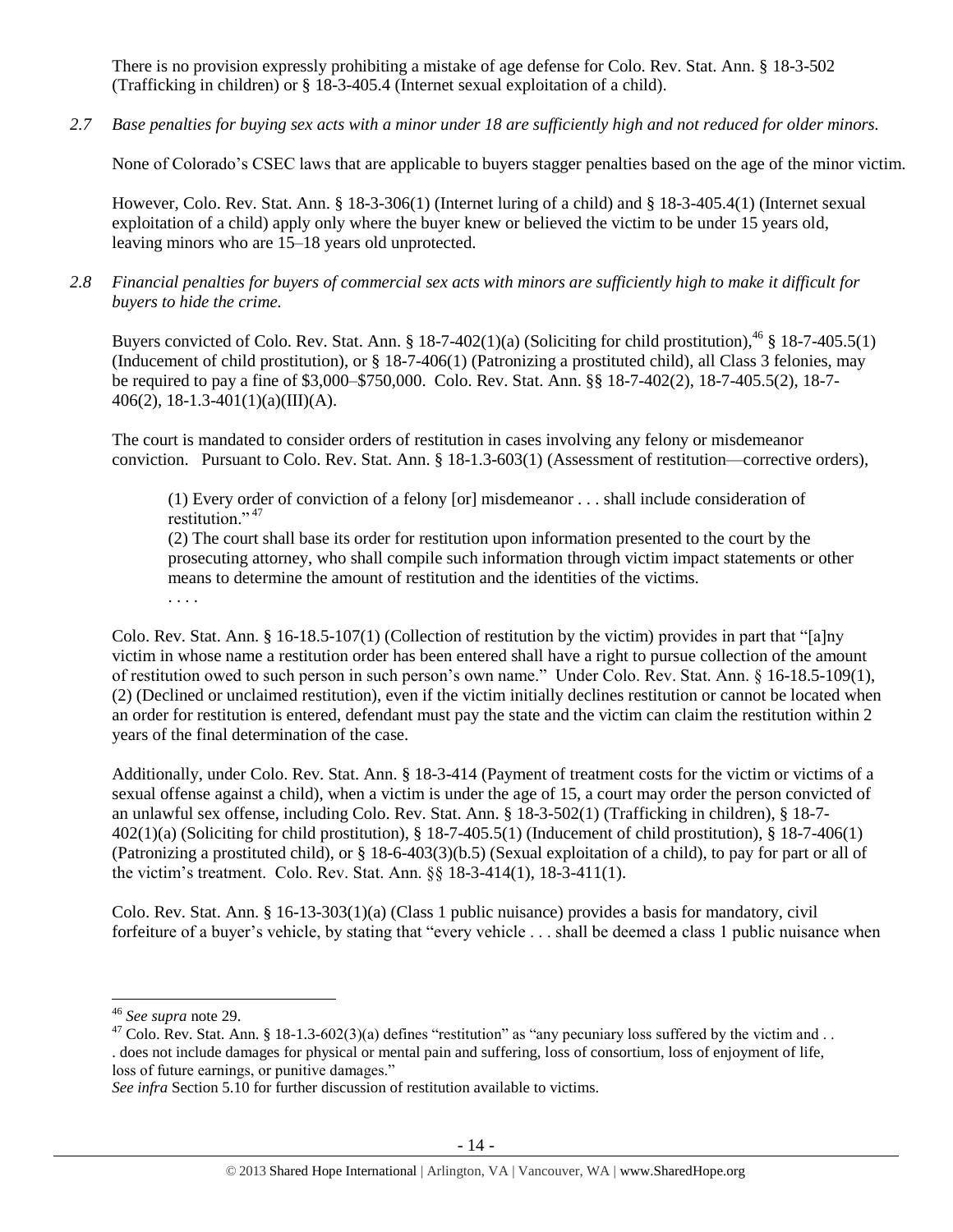$\dots$  [u]sed as a public or private place of prostitution.<sup>48</sup> Since the prostitution statute is age-neutral, forfeiture under this statute may be applicable to patronizing or soliciting commercial sex acts with minors, although such application is not specifically provided. Otherwise, it does not appear that asset forfeiture exists to reach the assets of buyers convicted under Colorado's CSEC laws.

Seizure of this property is governed by Colo. Rev. Stat. Ann. §16-13-315 which provides,

(1) Any personal property subject to seizure, confiscation, or forfeiture under the provisions of this part 3 may be seized:

(a) Pursuant to any writ, order, or injunction issued under the provisions of this part 3; or

(b) Under the authority of a search warrant; or

(c) By any peace officer or agent of a seizing agency with probable cause to believe that such property is a public nuisance or otherwise subject to confiscation and forfeiture under this part 3 if the seizure is incident to a lawful search or arrest.

Disposition of forfeited property is governed by Colo. Rev. Stat. Ann. §16-13-311 which provides, in relevant part,

(3) . . . Property forfeited under this section or proceeds therefrom shall be distributed or applied in the following order:

(I) To payment of the balances due on any liens . . . the order of their priority;

(II) To compensate an innocent partial owner for the fair market value of his or her interest in the property;

(III) To any person who suffers bodily injury, property damage, or property loss as a result of the conduct constituting a public nuisance that resulted in such forfeiture, if said person petitions the court therefor prior to the hearing dividing the proceeds pursuant to this section and the court finds that such person suffered said damages as a result of the subject acts that resulted in the forfeiture; (IV) To the law enforcement agency in possession of the property for reasonable fees and costs of sale, maintenance, and storage of the property;

(V) To the district attorney for actual and reasonable expenses related to the costs of prosecuting the forfeiture proceeding and title transfer not to exceed ten percent of the value of the property;

(VI) One percent of the value of the property to the clerk of the court for administrative costs associated with compliance with this section;

(VII) The balance shall be delivered, upon order of the court, as follows:

(A) Fifty percent to the general fund of the governmental body or bodies with budgetary authority over the seizing agency for public safety purposes or, if the seizing agency was a multijurisdictional task force, fifty percent to be distributed in accordance with the appropriate intergovernmental agreement; and

(B) The remaining amount to the managed service organization contracting with the unit within the department of human services that administers behavioral health programs and services, including those related to mental health and substance abuse, serving the judicial district where the forfeiture proceeding was prosecuted to fund detoxification and substance abuse treatment. Moneys appropriated to the managed service organization shall be in addition to, and shall not be used to supplant, other funding appropriated to such unit.

*2.9 Buying and possessing child pornography carries penalties as high as similar federal offenses.*

Colo. Rev. Stat. Ann. § 18-6-403(3)(b.5) (Sexual exploitation of a child) criminalizes the possession of child pornography. Colo. Rev. Stat. Ann. § 18-6-403(3)(b.5) provides that "[a] person commits sexual exploitation of

 $\overline{\phantom{a}}$  $48$  "Place of prostitution" is not defined within Part 3 of Article 13, Title 16. However, under Colo. Rev. Stat. Ann. § 18-7-204(1) (Keeping a place of prostitution) a person "commits keeping a place of prostitution" if the person "exercises control over the use of any place which offers seclusion or shelter for the practice of prostitution" and knowingly or negligently permits prostitution to occur in the place of prostitution.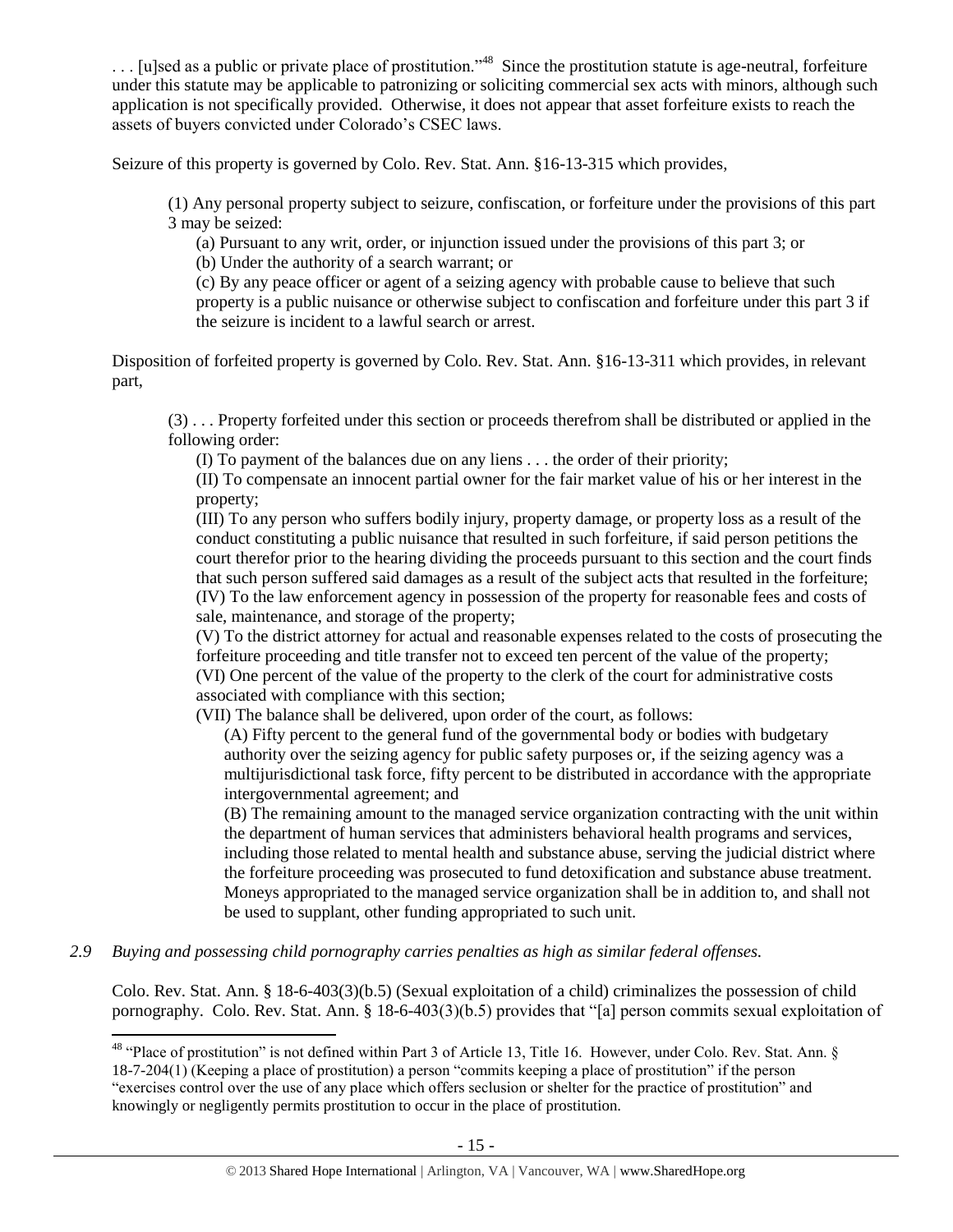a child if, for any purpose he or she knowingly: . . . [p]ossesses or controls any sexual exploitative material for any purpose." A conviction under Colo. Rev. Stat. Ann. § 18-6-403(3)(b.5) is punishable as a Class 6 felony by imprisonment for 1–1½ years, a fine of \$1,000–\$100,000, or both, unless it is the defendant's second offense or the material in possession is a video or motion picture or more than 20 sexually exploitative items, in which case it is punishable as a Class 4 felony by imprisonment for 2–6 years, a fine of \$2,000–\$500,000, or both. Colo. Rev. Stat. Ann. §§ 18-6-403(5)(b), 18-1.3-401(1)(a)(III)(A), 18-1.3-401(1)(a)(V)(A).

In comparison, a federal conviction for possession of child pornography<sup>49</sup> is generally punishable by imprisonment for 5–20 years and a fine not to exceed \$250,000.<sup>50</sup> Subsequent convictions, however, are punishable by imprisonment up to 40 years and a fine not to exceed  $$250,000$ .<sup>51</sup>

- 2.9.1 Recommendation: Increase the penalty for those who possess child pornography under Colo. Rev. Stat. Ann. § 18-6-403(3)(b.5) (Sexual exploitation of a child) to align with federal penalties.
- *2.10 Convicted buyers of commercial sex acts with minors and child pornography are required to register as sex offenders.*

Under Colo. Rev. Stat. Ann. § 16-22-103(1)(a) (Sex offender registration),

Effective July 1, 1998, the following persons shall be required to register pursuant to the provisions of section 16-22-108 and shall be subject to the requirements and other provisions specified in this article: (a) Any person who was convicted on or after July 1, 1991, in the state of Colorado, of an unlawful sexual offense, as defined in section 18-3-411  $(1)$ ,<sup>52</sup> C.R.S., enticement of a child, as described in section 18-3-305, C.R.S., or internet luring of a child, as described in section 18-3-306, C.R.S.

Additionally, buyers of sex with minors who are convicted of unlawful sexual behavior will be required to register as a sex offender. Colo. Rev. Stat. Ann. § 16-22-103(2)(a). "Unlawful sexual behavior" includes convictions under Colo. Rev. Stat. Ann. § 18-7-402(1)(a) (Soliciting for child prostitution),<sup>53</sup> § 18-7-405.5(1) (Inducement of child prostitution),  $\S 18-7-406(1)$  (Patronizing a prostituted child), or  $\S 18-6-403(3)(b.5)$ (Sexual exploitation of a child). Colo. Rev. Stat. Ann. § 16-22-102(9).

<sup>53</sup> *See supra* note [29.](#page-10-0)

 $\overline{\phantom{a}}$ 

<sup>&</sup>lt;sup>49</sup> 18 U.S.C. §§ 2252(a)(2), (a)(4) (Certain activities relating to material involving the sexual exploitation of minors),  $2252A(a)(2)$ –(3) (Certain activities relating to material constituting or containing child pornography), 1466A(a), (b) (Obscene visual representations of the sexual abuse of children).

 $\frac{50}{18}$  18 U.S.C. §§ 2252(b) (stating that a conviction under subsection (a)(2) is punishable by imprisonment for 5–20 years and a fine, while a conviction under subsection (a)(4) is punishable by imprisonment up to 10 years, a fine, or both),  $2252A(b)(1)$  (a conviction is punishable by imprisonment for 5–20 years and a fine),  $1466A(a)$ , (b) (stating that a conviction under subsection (a) is "subject to the penalties provided in section  $2252A(b)(1)$ ," imprisonment for 5–20 years and a fine, while a conviction under subsection (b) is "subject to the penalties provided in section 2252A(b)(2)," imprisonment up to 10 years, a fine, or both); *see also* 18 U.S.C. §§ 3559(a)(1) (classifying all of the above listed offenses as felonies), 3571(b)(3) (providing a fine up to \$250,000 for any felony conviction).

 $51$  18 U.S.C. §§ 2252(b) (stating if a person has a prior conviction under subsection (a)(2), or a list of other statutes, a conviction is punishable by a fine and imprisonment for 15–40 years, but if a person has a prior conviction under subsection (a)(4), or a list of other statutes, a conviction is punishable by a fine and imprisonment for  $10-20$  years),  $2252A(b)(1)$  (stating if a person has a prior conviction under subsection (a)(2), (a)(3), or a list of other statutes, a conviction is punishable by a fine and imprisonment for  $15-40$  years),  $1466A(a)$ , (b) (stating that the penalty scheme for section 2252A(b) applies); *see also* 18 U.S.C. §§ 3559(a)(1) (classifying all of the above listed offenses as felonies), 3571(b)(3) (providing a fine up to \$250,000 for any felony conviction).

<sup>52</sup> *See supra* note [3](#page-1-0) for the definition of "unlawful sexual offense."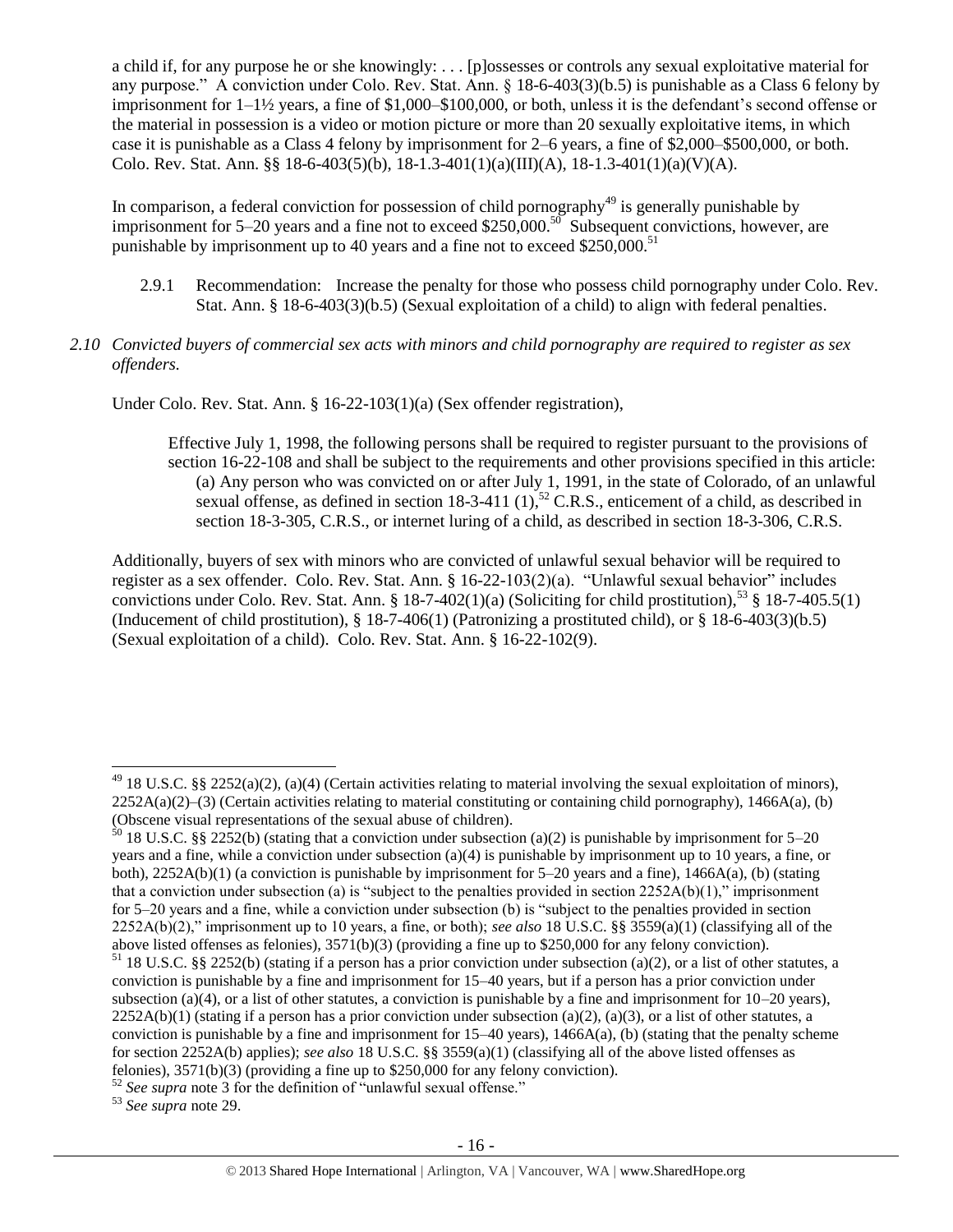#### **FRAMEWORK ISSUE 3: CRIMINAL PROVISIONS FOR TRAFFICKERS**

## *Legal Components:*

- *3.1 Penalties for trafficking a child for sexual exploitation are as high as federal penalties.*
- *3.2 Creating and distributing child pornography carries penalties as high as similar federal offenses.*
- *3.3 Using the Internet to lure, entice, recruit or sell commercial sex acts with a minor is a separate crime or results in an enhanced penalty for traffickers.*
- *3.4 Financial penalties for traffickers, including asset forfeiture, are sufficiently high.*
- *3.5 Convicted traffickers are required to register as sex offenders.*
- *3.6 Laws relating to termination of parental rights for certain offenses include sex trafficking or commercial sexual exploitation of children (CSEC) offenses in order to remove the children of traffickers from their control and potential exploitation.*

*\_\_\_\_\_\_\_\_\_\_\_\_\_\_\_\_\_\_\_\_\_\_\_\_\_\_\_\_\_\_\_\_\_\_\_\_\_\_\_\_\_\_\_\_\_\_\_\_\_\_\_\_\_\_\_\_\_\_\_\_\_\_\_\_\_\_\_\_\_\_\_\_\_\_\_\_\_\_\_\_\_\_\_\_\_\_\_\_*

# *Legal Analysis:*

 $\overline{\phantom{a}}$ 

*3.1 Penalties for trafficking a child for sexual exploitation are as high as federal penalties.* 

A conviction under Colo. Rev. Stat. Ann. § 18-3-502 (Trafficking in children) is punishable as a Class 2 felony by imprisonment for 8–24 years, a fine of \$5,000–\$1,000,000, or both. Colo. Rev. Stat. Ann. §§ 18-3-502(3), 18-1.3-401(1)(a)(III)(A), (1)(a)(V)(A). Traffickers may also be prosecuted under several of Colorado's CSEC laws. A conviction under Colo. Rev. Stat. Ann. § 18-7-402(1) (Soliciting for child prostitution) is punishable as a Class 3 felony by imprisonment for 4–12 years, a fine of \$3,000–\$750,000, or both. Colo. Rev. Stat. Ann. §§ 18-7-402(2), 18-1.3-401(1)(a)(III)(A), (1)(a)(V)(A).<sup>54</sup>

Colo. Rev. Stat. Ann. § 18-7-403(1) (Pandering of a child) may also be used to prosecute traffickers. A conviction under Colo. Rev. Stat. Ann. § 18-7-403(1)(a) is punishable as a Class 2 felony by imprisonment for 8–24 years, a fine of \$5,000–\$1,000,000, or both, while a conviction under Colo. Rev. Stat. Ann. § 18-7- 403(1)(b) is punishable as a Class 3 felony by imprisonment for 4–12 years, a fine of \$3,000–\$750,000, or both. Colo. Rev. Stat. Ann. §§ 18-7-403(2), 18-1.3-401(1)(a)(III)(A), (1)(a)(V)(A).

Traffickers also may be prosecuted under Colo. Rev. Stat. Ann. § 18-7-403.5 (Procurement of a child), § 18-7- 404(1) (Keeping a place of child prostitution), § 18-7-405 (Pimping of a child), and § 18-7-405.5(1), (2) (Inducement of child prostitution). A conviction under any of these provisions is punishable as a Class 3 felony by imprisonment for 4–12 years, a fine of \$3,000–\$750,000, or both. Colo. Rev. Stat. Ann. §§ 18-7-403.5, 18- 7-404(2), 18-7-405, 18-7-405.5(2), 18-1.3-401(1)(a)(III)(A), (1)(a)(V)(A).

A trafficker also could be prosecuted under Colo. Rev. Stat. Ann. § 18-5-309(1) (Money laundering), which provides,

- A person commits money laundering if he or she:
	- (a) Conducts or attempts to conduct a financial transaction that involves money or any other thing of value that he or she knows or believes to be the proceeds, in any form, of a criminal offense:
		- (I) With the intent to promote the commission of a criminal offense; or
		- (II) With knowledge or a belief that the transaction is designed in whole or in part to:
			- (A) Conceal or disguise the nature, location, source, ownership, or control of the proceeds of a criminal offense; or
			- (B) Avoid a transaction reporting requirement under federal law;
	- (b) Transports, transmits, or transfers a monetary instrument or moneys:
		- (I) With the intent to promote the commission of a criminal offense; or

<sup>&</sup>lt;sup>54</sup> See supra Section 1.2 for the relevant substantive provisions of the Colorado statutes listed in this section.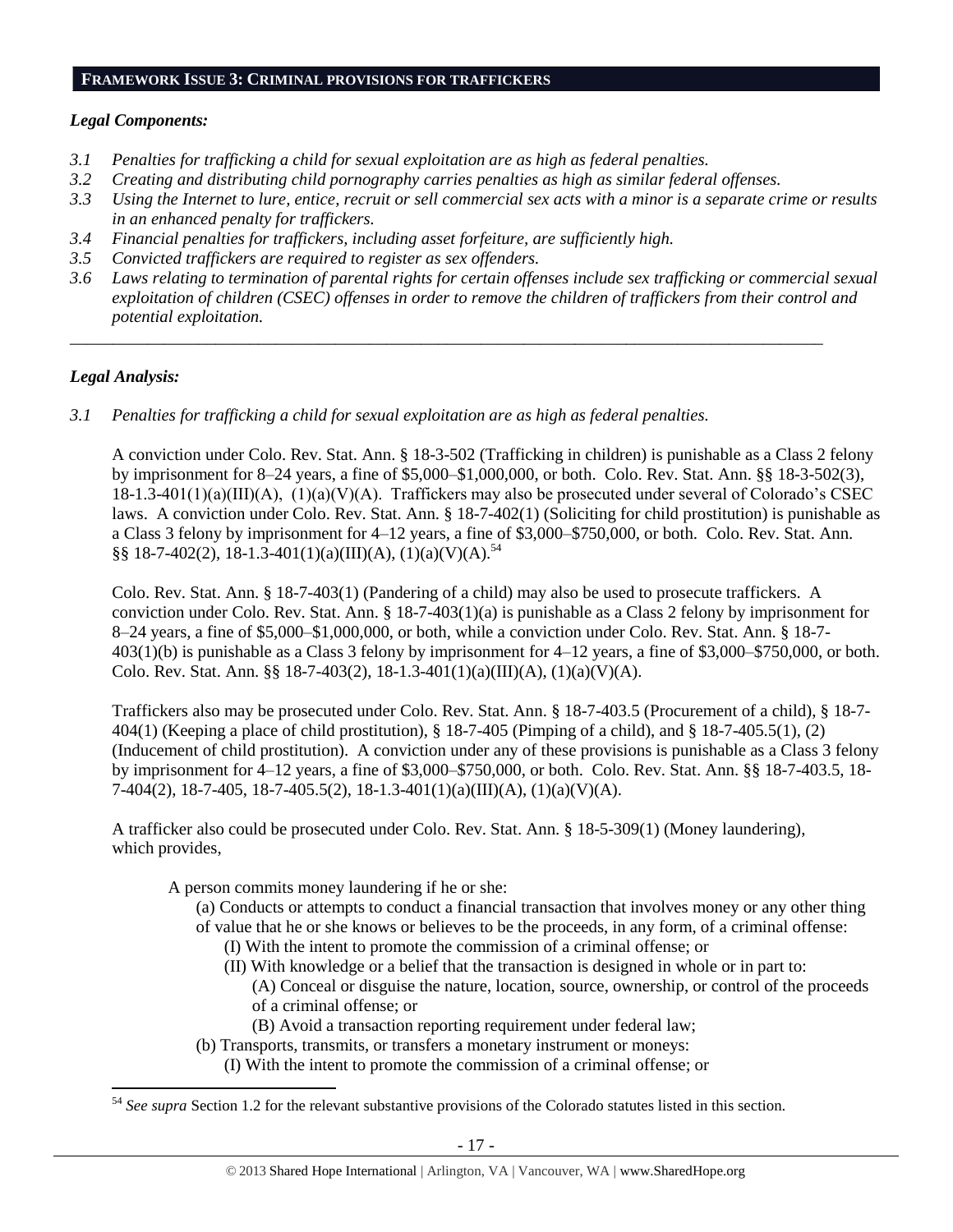(II) With knowledge or a belief that the monetary instrument or moneys represent the proceeds of a criminal offense and that the transportation, transmission, or transfer is designed, in whole or in part, to:

(A) Conceal or disguise the nature, location, source, ownership, or control of the proceeds of a criminal offense; or

(B) Avoid a transaction reporting requirement under federal law; or

(c) Intentionally conducts a financial transaction involving property that is represented to be the proceeds of a criminal offense, or involving property that the person knows or believes to have been used to conduct or facilitate a criminal offense, to:

(I) Promote the commission of a criminal offense;

(II) Conceal or disguise the nature, location, source, ownership, or control of property that the person believes to be the proceeds of a criminal offense; or

(III) Avoid a transaction reporting requirement under federal law.

A conviction under Colo. Rev. Stat. Ann. § 18-5-309(1) is punishable as a Class 3 felony by imprisonment for 4–12 years, a fine of \$3,000–\$750,000, or both. Colo. Rev. Stat. Ann. §§ 18-5-309(2), 18-1.3-401(1)(a)(III)(A),  $(1)(a)(V)(A).$ 

In comparison, if the victim is under the age of 14, a conviction under the Trafficking Victims Protection Act  $(TVPA)^{55}$  for child sex trafficking is punishable by 15 years to life imprisonment and a fine not to exceed \$250,000. 18 U.S.C. §§ 1591(b)(1), 3559(a)(1), 3571(b)(3). If the victim is between the ages of 14–17, a conviction is punishable by 10 years to life imprisonment and a fine not to exceed \$250,000. 18 U.S.C. §§ 1591(b)(2), 3559(a)(1), 3571(b)(3). A conviction is punishable by mandatory life imprisonment, however, if the trafficker has a prior conviction for a federal sex offense<sup>56</sup> against a minor.

*3.2 Creating and distributing child pornography carries penalties as high as similar federal offenses.*

Colo. Rev. Stat. Ann. § 18-6-403(3) (Sexual exploitation of a child) criminalizes the creation and distribution of child pornography. Specifically Colo. Rev. Stat. Ann. § 18-6-403(3) provides,

A person commits sexual exploitation of a child if, for any purpose, he or she knowingly:

(a) Causes, induces, entices, or permits a child to engage in, or be used for, any explicit sexual conduct<sup>57</sup> for the making of any sexually exploitative material;<sup>58</sup> or

(b) Prepares, arranges for, publishes, including but not limited to publishing through digital or electronic means, produces, promotes, makes, sells, finances, offers, exhibits, advertises, deals in, or distributes, including but not limited to distributing through digital or electronic means, any sexually exploitative material; or

. . .

(c) Possesses with the intent to deal in, sell, or distribute, including but not limited to distributing through digital or electronic means, any sexually exploitative material; or

(d) Causes, induces, entices, or permits a child to engage in, or be used for, any explicit sexual conduct for the purpose of producing a performance.

A conviction under Colo. Rev. Stat. Ann. § 18-6-403(3)(a), (b), (c), or (d) is punishable as a Class 3 felony by imprisonment for 4–12 years, a fine of \$3,000–\$750,000, or both. Colo. Rev. Stat. Ann. §§ 18-6-403(5)(a), 18-  $1.3-401(1)(a)(III)(A), (1)(a)(V)(A).$ 

In comparison, if the victim is under the age of 14, a conviction under the TVPA for child sex trafficking is punishable by 15 years to life imprisonment and a fine not to exceed \$250,000. 18 U.S.C. §§ 1591(b)(1),

 $\overline{\phantom{a}}$ 

<sup>55</sup> *See supra* note [38.](#page-11-0) 

<sup>56</sup> *See supra* note [39](#page-11-1) for the definition of "federal sex offense."

<sup>57</sup> *See supra* note [11](#page-2-1) for the definition of "explicit sexual conduct."

<sup>&</sup>lt;sup>58</sup> See supra note [12](#page-2-2) for the definition of "sexually exploitative material."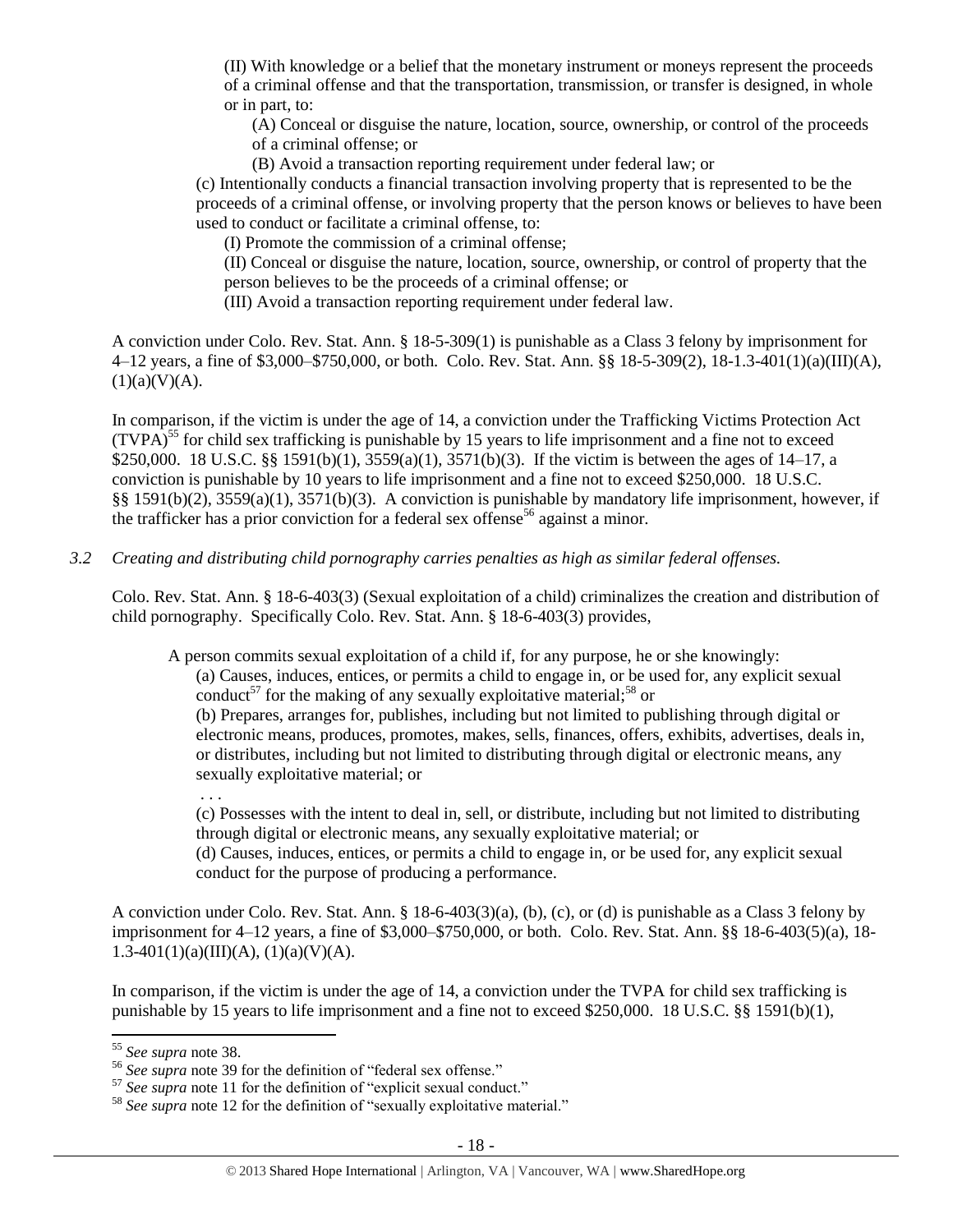$3559(a)(1)$ ,  $3571(b)(3)$ . If the victim is between the ages of  $14-17$ , a conviction is punishable by 10 years to life imprisonment and a fine not to exceed \$250,000. 18 U.S.C. §§ 1591(b)(2), 3559(a)(1), 3571(b)(3). A conviction is punishable by mandatory life imprisonment, however, if the trafficker has a prior conviction for a federal sex offense<sup>59</sup> against a minor. Additionally, a federal conviction for distribution of child pornography<sup>60</sup> is generally punishable by imprisonment for  $5-20$  years and a fine not to exceed \$250,000.<sup>61</sup> Subsequent convictions, however, are punishable by imprisonment up to 40 years and a fine not to exceed \$250,000.<sup>62</sup>

# *3.3 Using the Internet to lure, entice, recruit or sell commercial sex acts with a minor is a separate crime or results in an enhanced penalty for traffickers.*

Colorado has enacted two laws that relate to using the Internet to lure, entice, recruit, or purchase minors for the purpose of sexual conduct. However, Colo. Rev. Stat. Ann. § 18-3-405.4(1) (Internet sexual exploitation of a child) is not expressly commercial and is unlikely to apply to the conduct of traffickers. Section 18-3-405.4(1) provides,

An actor commits internet sexual exploitation of a child if the actor knowingly importunes, invites, or entices through communication via a computer network or system, telephone network, or data network or by a text message or instant message, a person whom the actor knows or believes to be under fifteen years of age and at least four years younger than the actor, to:

(a) Expose or touch the person's own or another person's intimate parts while communicating with the actor via a computer network or system, telephone network, or data network or by a text message or instant message . . .

. . . .

A conviction under Colo. Rev. Stat. Ann. § 18-3-405.4(1)(a) is punishable as a Class 4 felony by imprisonment for 2–6 years, a fine of \$2,000–\$500,000, or both. Colo. Rev. Stat. Ann. §§ 18-3-405.4(3), 18-1.3-  $401(1)(a)(III)(A)$ ,  $(1)(a)(V)(A)$ . However, as a sex offense under Colo. Rev. Stat. Ann. § 18-1.3-1003(5)(a) (Definitions), the penalty must be enhanced to an indeterminate prison sentence of at least 2 years to life and a possible fine of \$2,000–\$500,000. Colo. Rev. Stat. Ann. §§ 18-1.3-401(1)(a)(V)(C.5), (1)(b)(II.5), 18-1.3-  $1004(1)(a)$ , 18-1.3-1003(4), (5)(a)(XII).<sup>63</sup>

Colo. Rev. Stat. Ann. § 18-3-306(1) (Internet luring of a child) may apply to traffickers in certain circumstances. Section 18-3-306(1) states,

 $\overline{\phantom{a}}$ <sup>59</sup> *See supra* note [39](#page-11-1) for the definition of "federal sex offense."

<sup>&</sup>lt;sup>60</sup> 18 U.S.C. §§ 2252(a)(1), (a)(2), (a)(3) (Certain activities relating to material involving the sexual exploitation of minors),  $2252A(a)(2)$ ,  $(a)(3)$  (Certain activities relating to material constituting or containing child pornography), 1466A(a) (Obscene visual representations of the sexual abuse of children).

<sup>&</sup>lt;sup>61</sup> 18 U.S.C. §§ 2252(b) (stating that a conviction under subsection (a)(1), (a)(2), or (a)(3) is punishable by imprisonment for 5–20 years and a fine), 2252A(b)(1) (a conviction is punishable by imprisonment for 5–20 years and a fine), 1466A(a), (b) (stating that a conviction under subsection (a) is "subject to the penalties provided in section 2252A(b)(1)," imprisonment for 5–20 years and a fine, while a conviction under subsection (b) is "subject to the penalties provided in section 2252A(b)(2)," imprisonment up to 10 years, a fine, or both); *see also* 18 U.S.C. §§ 3559(a)(1) (classifying all of the above listed offenses as felonies), 3571(b)(3) (providing a fine up to \$250,000 for any felony conviction).

 $62$  18 U.S.C. §§ 2252(b) (stating if a person has a prior conviction under subsection (a)(1), (a)(2), or (a)(3) or a list of other statutes, a conviction is punishable by a fine and imprisonment for 15–40 years), 2252A(b)(1) (stating if a person has a prior conviction under subsection (a)(2), (a)(3), or a list of other statutes, a conviction is punishable by a fine and imprisonment for 15–40 years),  $1466A(a)$ , (b) (stating that the penalty scheme for section 2252A(b) applies); *see also* 18 U.S.C. §§ 3559(a)(1) (classifying all of the above listed offenses as felonies), 3571(b)(3) (providing a fine up to \$250,000 for any felony conviction).<br>  $63$  See sunna pata 10.6.

See supra note [10](#page-2-0) for sentencing provisions applicable to defendants convicted of a "sex offense," which includes a violation of Colo. Rev. Stat. Ann. § 18-3-405.4.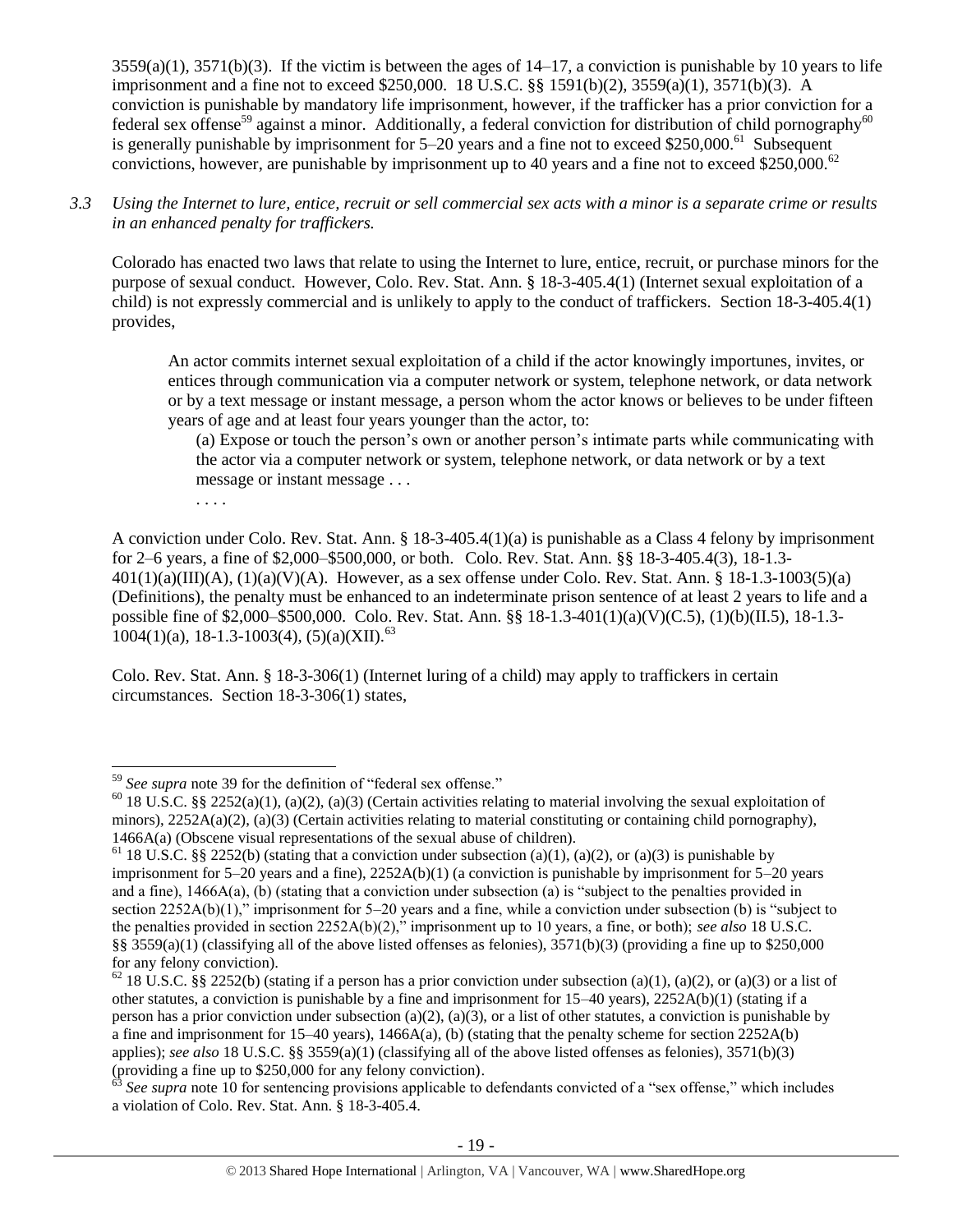An actor commits internet luring of a child if the actor knowingly communicates over a computer or computer network, telephone network, or data network or by a text message or instant message to a person who the actor knows or believes to be under fifteen years of age and, in that communication or in any subsequent communication by computer, computer network, telephone network, data network, text message, or instant message, describes explicit sexual conduct<sup>64</sup> as defined in section 18-6-403(2)(e), and, in connection with that description, makes a statement persuading or inviting the person to meet the actor for any purpose, and the actor is more than four years older than the person or than the age the actor believes the person to be.

A conviction under Colo. Rev. Stat. Ann. § 18-3-306(1) is punishable as a Class 5 felony by imprisonment for 1–3 years, a fine of \$1,000–\$100,000, or both, unless the crime was "committed with the intent to meet for the purpose of engaging in sexual exploitation as defined in section 18-6-403 or sexual contact as defined in section 18-3-401," in which case a violation is a Class 4 felony punishable by imprisonment for 2–6 years, a fine of  $$2,000–$500,000$ , or both. Colo. Rev. Stat. Ann. §§ 18-3-306(3), 18-1.3-401(1)(a)(III)(A), (1)(a)(V)(A). However, as a sex offense under Colo. Rev. Stat. Ann. § 18-1.3-1003(5)(a) (Definitions), the penalty for Class 4 felony internet luring must be enhanced to an indeterminate prison sentence of at least 2 years to life and a possible fine of \$2,000–\$500,000. Colo. Rev. Stat. Ann. §§ 18-1.3-401(1)(a)(V)(C.5), (1)(b)(II.5), 18-1.3-  $1004(1)(a)$ , 18-1.3-1003(4), (5)(a)(XI).<sup>65</sup>

# *3.4 Financial penalties for traffickers, including asset forfeiture, are sufficiently high.*

Traffickers convicted of Colo. Rev. Stat. Ann. § 18-7-402 (Soliciting for child prostitution), § 18-7-403(1)(b) (Pandering of a child), § 18-7-403.5 (Procurement of a child), § 18-7-404(1) (Keeping a place of child prostitution), § 18-7-405.5 (Inducement of child prostitution), § 18-7-405 (Pimping a child), or § 18-5-309 (Money laundering), all Class 3 felonies, may be required to pay fines of \$3,000–\$750,000. Colo. Rev. Stat. Ann. §§ 18-7-402(2), 18-7-403(2), 18-7-403.5, 18-7-404(2), 18-7-405.5(2), 18-7-405, 18-5-309(2), 18-1.3-  $401(1)(a)(III)(A)$ . A court must consider ordering traffickers to make restitution to their victims.<sup>66</sup> Pursuant to Colo. Rev. Stat. Ann. § 18-1.3-603(1) (Assessment of restitution—corrective orders),

(1) Every order of conviction of a felony [or] misdemeanor . . . shall include consideration of restitution."<sup>67</sup>

(2) The court shall base its order for restitution upon information presented to the court by the prosecuting attorney, who shall compile such information through victim impact statements or other means to determine the amount of restitution and the identities of the victims.

Colo. Rev. Stat. Ann. § 18-1.3-602(4)(e) expressly defines a "victim" as "a person less than eighteen years of age who has been trafficked by an offender, as described in section 18-3-502 [Trafficking in children], or coerced into involuntary servitude, as described in section 18-3-503 [Coercion of involuntary servitude]." Furthermore, Colo. Rev. Stat. Ann. § 16-18.5-107(1) (Collection of restitution by the victim) provides that "[a]ny victim in whose name a restitution order has been entered shall have a right to pursue collection of the amount of restitution owed to such person in such person's own name."

Additionally, under Colo. Rev. Stat. Ann. § 18-3-414(1) (Payment of treatment costs for the victim or victims of a sexual offense against a child) when a victim is under the age of 15, a court may order a person who is convicted of Colo. Rev. Stat. Ann. § 18-3-502(1) (Trafficking in children), § 18-7-402(1)(a) (Soliciting for child prostitution), § 18-6-403(3)(b.5) (Sexual exploitation of a child), § 18-7-403(1)(b) (Pandering of a child), § 18-7-403.5 (Procurement of a child), § 18-7-404(1) (Keeping a place of child prostitution), § 18-7-405 (Pimping of a child),

 $\overline{a}$ 

. . .

<sup>64</sup> *See supra* note [11](#page-2-1) for the definition of "explicit sexual conduct."

<sup>&</sup>lt;sup>65</sup> See supra note [10](#page-2-0) for sentencing provisions applicable to defendants convicted of a "sex offense," which includes a violation of Colo. Rev. Stat. Ann. § 18-3-306, when it is punishable as a Class 4 felony.

<sup>66</sup> *See supra* note [47.](#page-13-0)

<sup>&</sup>lt;sup>67</sup> See infra Section 5.10 for further discussion of restitution available to victims.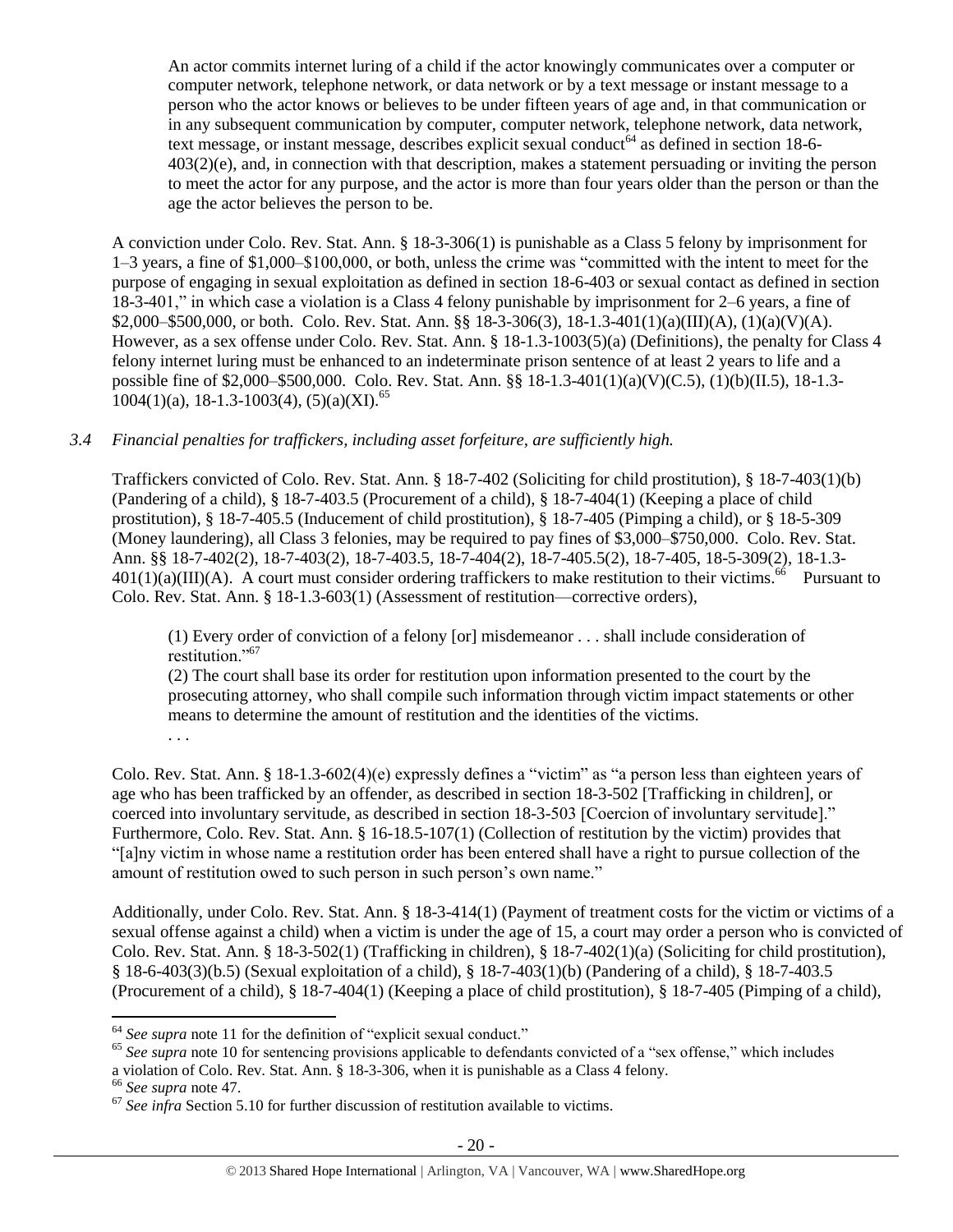§ 18-7-405.5 (Inducement of child prostitution), § 18-3-305 (Enticement of a child), or § 18-6-404 (Procurement of a child for sexual exploitations) to pay for part or all of the victim's treatment.

Mandatory civil asset forfeiture is provided for, pursuant to Colo. Rev. Stat. Ann. § 16-13-303(1)(a) (Class 1 public nuisance), which states,

Every building or part of a building including the ground upon which it is situate and all fixtures and contents thereof, every vehicle, and any real property shall be deemed a class 1 public nuisance when: (a) Used as a public or private place of prostitution or used as a place where the commission of soliciting for prostitution, as defined in section 18-7-202, C.R.S., pandering, as defined in section 18-7-203, C.R.S., keeping a place of prostitution, as defined in section 18-7-204, C.R.S.; pimping, as defined in section 18-7-206, C.R.S.; trafficking in adults, as defined in section 18-3-501, C.R.S.; trafficking in children, as defined in section 18-3-502, C.R.S.; or coercion of involuntary servitude, as defined in section 18-3-503, C.R.S. occurs;

. . .

Similarly, asset forfeiture may be available as a financial penalty for domestic minor sex trafficking under Colo. Rev. Stat. Ann. § 16-13-304(1)(b) (Class 2 public nuisance), which defines a Class 2 public nuisance in part as "[a]ny public or private place or premises which encourages . . . solicitation for prostitution."

Seizure of this property is governed by Colo. Rev. Stat. Ann. §16-13-315 which provides,

(1) Any personal property subject to seizure, confiscation, or forfeiture under the provisions of this part 3 may be seized:

(a) Pursuant to any writ, order, or injunction issued under the provisions of this part 3; or

(b) Under the authority of a search warrant; or

(c) By any peace officer or agent of a seizing agency with probable cause to believe that such property is a public nuisance or otherwise subject to confiscation and forfeiture under this part 3 if the seizure is incident to a lawful search or arrest.

Disposition of forfeited property is governed by Colo. Rev. Stat. Ann. §16-13-311 which provides, in relevant part,

(3) . . . Property forfeited under this section or proceeds therefrom shall be distributed or applied in the following order:

(I) To payment of the balances due on any liens . . . the order of their priority;

(II) To compensate an innocent partial owner for the fair market value of his or her interest in the property;

(III) To any person who suffers bodily injury, property damage, or property loss as a result of the conduct constituting a public nuisance that resulted in such forfeiture, if said person petitions the court therefor prior to the hearing dividing the proceeds pursuant to this section and the court finds that such person suffered said damages as a result of the subject acts that resulted in the forfeiture; (IV) To the law enforcement agency in possession of the property for reasonable fees and costs of sale, maintenance, and storage of the property;

(V) To the district attorney for actual and reasonable expenses related to the costs of prosecuting the forfeiture proceeding and title transfer not to exceed ten percent of the value of the property; (VI) One percent of the value of the property to the clerk of the court for administrative costs associated with compliance with this section;

(VII) The balance shall be delivered, upon order of the court, as follows:

(A) Fifty percent to the general fund of the governmental body or bodies with budgetary authority over the seizing agency for public safety purposes or, if the seizing agency was a multijurisdictional task force, fifty percent to be distributed in accordance with the appropriate intergovernmental agreement; and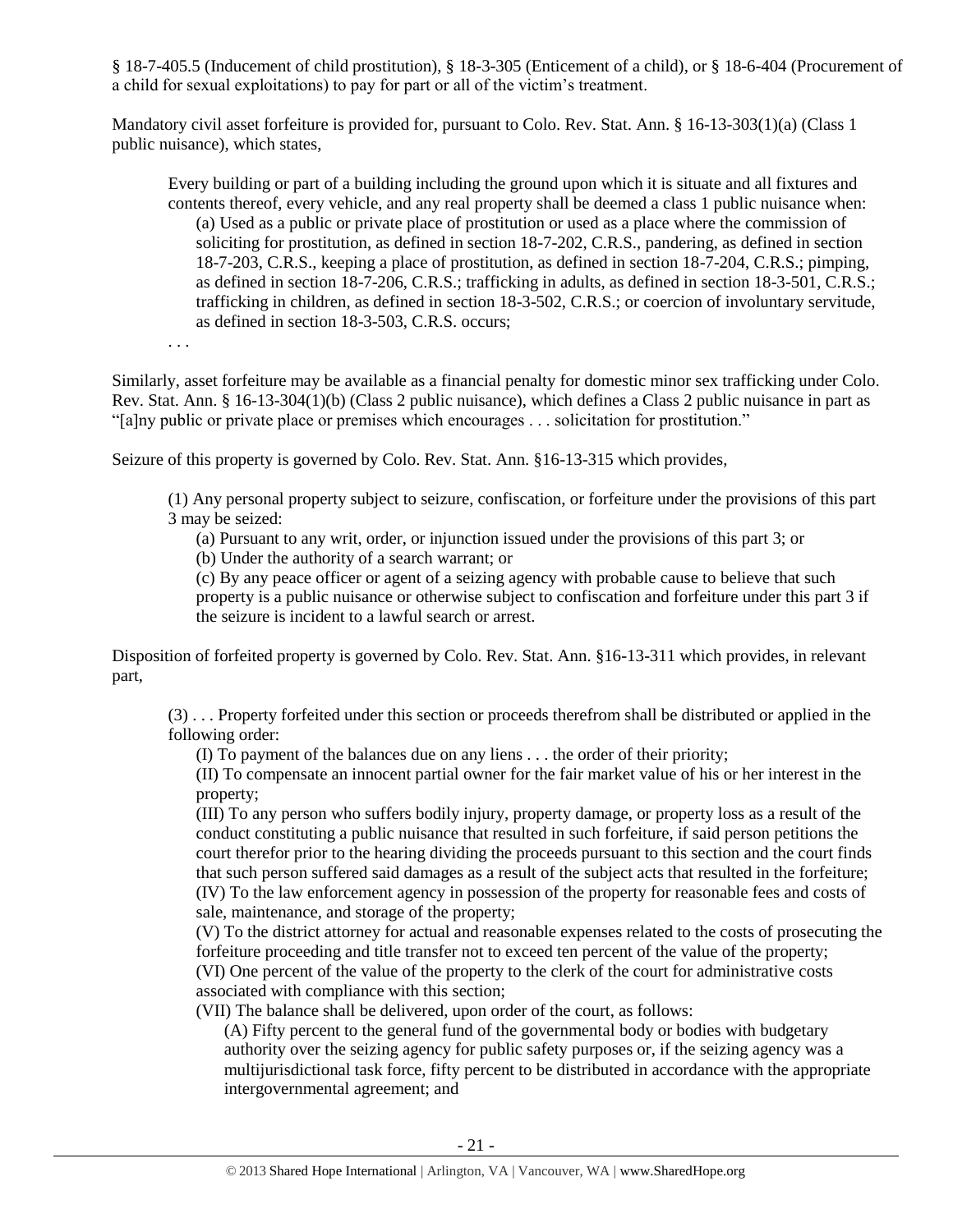(B) The remaining amount to the managed service organization contracting with the unit within the department of human services that administers behavioral health programs and services, including those related to mental health and substance abuse, serving the judicial district where the forfeiture proceeding was prosecuted to fund detoxification and substance abuse treatment. Moneys appropriated to the managed service organization shall be in addition to, and shall not be used to supplant, other funding appropriated to such unit.

## *3.5 Convicted traffickers are required to register as sex offenders.*

Traffickers convicted under Colo. Rev. Stat. Ann. § 18-3-502 (Trafficking in children) or any of the Colorado CSEC laws applicable to traffickers will be required to register as sex offenders. Under Colo. Rev. Stat. Ann.  $§ 16-22-103(1)(a),$ 

Effective July 1, 1998, the following persons shall be required to register pursuant to the provisions of section 16-22-108 and shall be subject to the requirements and other provisions specified in this article: (a) Any person who was convicted on or after July 1, 1991, in the state of Colorado, of an unlawful sexual offense, as defined in section  $18-3-411$  (1),<sup>68</sup> C.R.S., enticement of a child, as described in section 18-3-305, C.R.S., or internet luring of a child, as described in section 18-3-306, C.R.S.

The definition of "unlawful sexual offense" in Colo. Rev. Stat. Ann. § 18-3-411 includes Colo. Rev. Stat. Ann. § 18-3-502 (Trafficking in children) and all of the CSEC laws applicable to traffickers.<sup>69</sup>

*3.6 Laws relating to termination of parental rights for certain offenses include sex trafficking or commercial sexual exploitation of children (CSEC) offenses in order to remove the children of traffickers from their control and potential exploitation.* 

Colorado's laws relating to the termination of parental rights do not expressly include a violation of Colo. Rev. Stat. Ann. § 18-3-502 (Trafficking in children) or any of Colorado's CSEC laws as grounds for terminating parental rights. Instead, Colo. Rev. Stat. Ann. § 19-3-604 (Criteria for termination) provides,

(1) The court may order a termination of the parent-child legal relationship upon the finding by clear and convincing evidence of any one of the following:

(b) That the child is adjudicated dependent or neglected and the court finds that no appropriate treatment plan can be devised to address the unfitness of the parent or parents. In making such a determination, the court shall find one of the following as the basis for unfitness:

. . . (II) A single incident resulting in serious bodily injury or disfigurement of the child; (III) Long-term confinement of the parent of such duration that the parent is not eligible for parole for at least six years after the date the child was adjudicated dependent or neglected or, in a county designated pursuant to section 19-1-123, if the child is under six years of age at the time a petition is filed in accordance with section 19-3-501 (2), the long-term confinement of the parent of such duration that the parent is not eligible for parole for at least thirty-six months after the date the child was adjudicated dependent or neglected and the court has found by clear and convincing evidence that no appropriate treatment plan can be devised to address the unfitness of the parent or parents;

. . . (V) An identifiable pattern of habitual abuse to which the child or another child has been subjected and, as a result of which, a court has adjudicated another child as neglected or

. . .

 $\overline{a}$ <sup>68</sup> *See supra* note [3](#page-1-0) for the definition of "unlawful sexual offense."

<sup>&</sup>lt;sup>69</sup> See supra Section 3.1 for the CSEC offenses applicable to traffickers.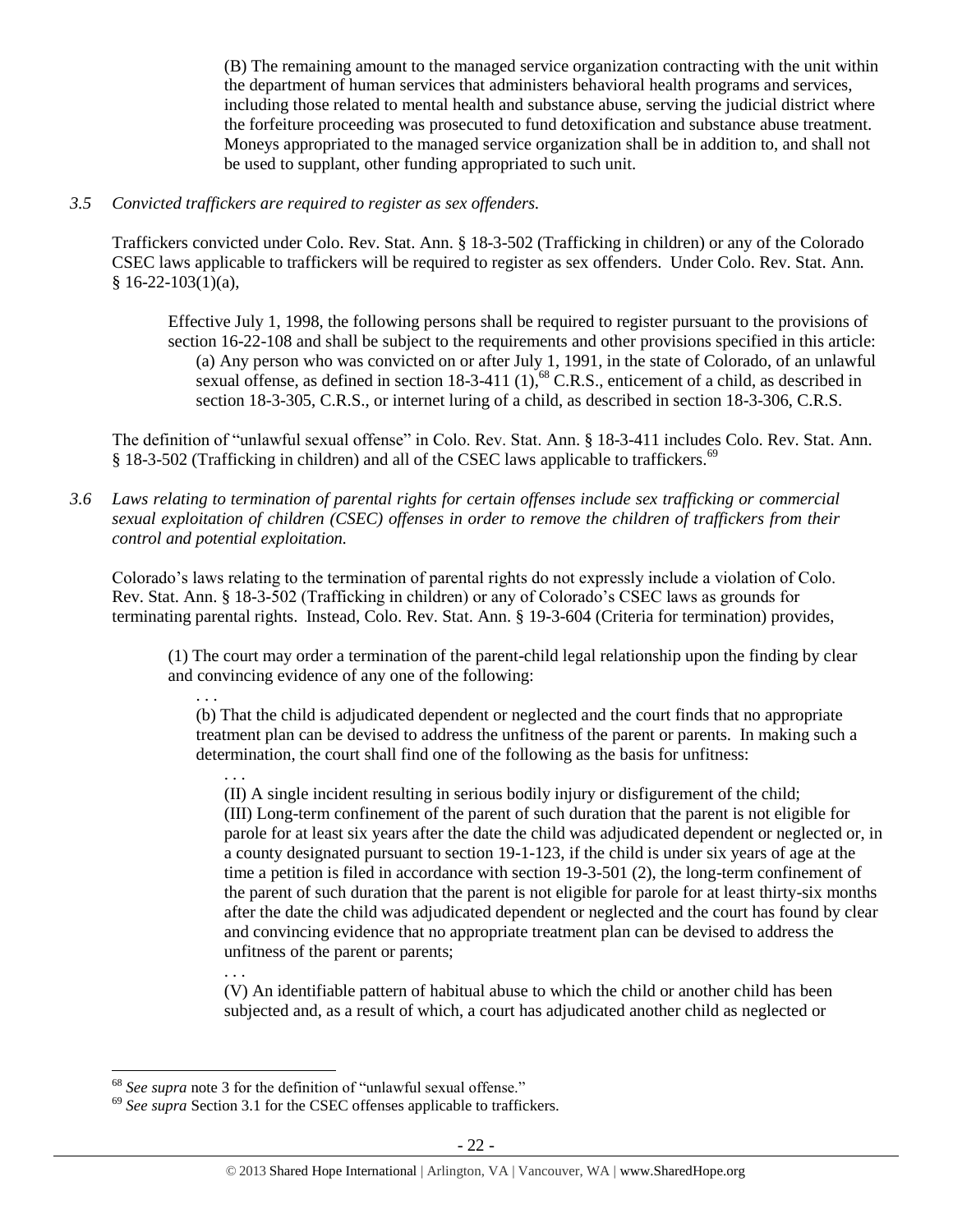dependent based upon allegations of sexual or physical abuse, or a court of competent jurisdiction has determined that such abuse has caused the death of another child; (VI) An identifiable pattern of sexual abuse of the child; or

(VII) The torture of or extreme cruelty to the child, a sibling of the child, or another child of either parent;

(2) In determining unfitness, conduct, or condition for purposes of paragraph (c) of subsection (1) of this section, the court shall find that continuation of the legal relationship between parent and child is likely to result in grave risk of death or serious bodily injury to the child or that the conduct or condition of the parent or parents renders the parent or parents unable or unwilling to give the child reasonable parental care to include, at a minimum, nurturing and safe parenting sufficiently adequate to meet the child's physical, emotional, and mental health needs and conditions. In making such determinations, the court shall consider, but not be limited to, the following:

. . . (b) Conduct towards the child of a physically or sexually abusive nature;

. . . . . . . .

 $\overline{\phantom{a}}$ 

. . . .

Additionally, Colo. Rev. Stat. Ann. § 18-3-405(4)<sup>70</sup> (Sexual assault on a child) terminates parental rights for children conceived as a result of sexual assault on a child, stating,

(4) A person who is convicted on or after July 1, 2013, of sexual assault on a child under this section, upon conviction, shall be advised by the court that the person has no right: (a) To notification of the termination of parental rights and no standing to object to the termination of parental rights for a child conceived as a result of the commission of that offense; (b) To allocation of parental responsibilities, including parenting time and decision-making responsibilities for a child conceived as a result of the commission of that offense; (c) Of inheritance from a child conceived as a result of the commission of that offense; and (d) To notification of or the right to object to the adoption of a child conceived as a result of the commission of that offense.

3.6.1 Recommendation: Amend Colo. Rev. Stat. Ann. § 19-3-604(1) (Criteria for termination) to include a violation of Colo. Rev. Stat. Ann. § 18-3-502 (Trafficking in children) and Colorado's CSEC laws as grounds for terminating parental rights.

<sup>&</sup>lt;sup>70</sup> The text of Colo. Rev. Stat. Ann. § 18-3-405(4) included here and elsewhere in this report includes amendments made by the passage of Senate Bill 227 during the 1st regular session of the 69th Colorado Legislature (effective July 1, 2013).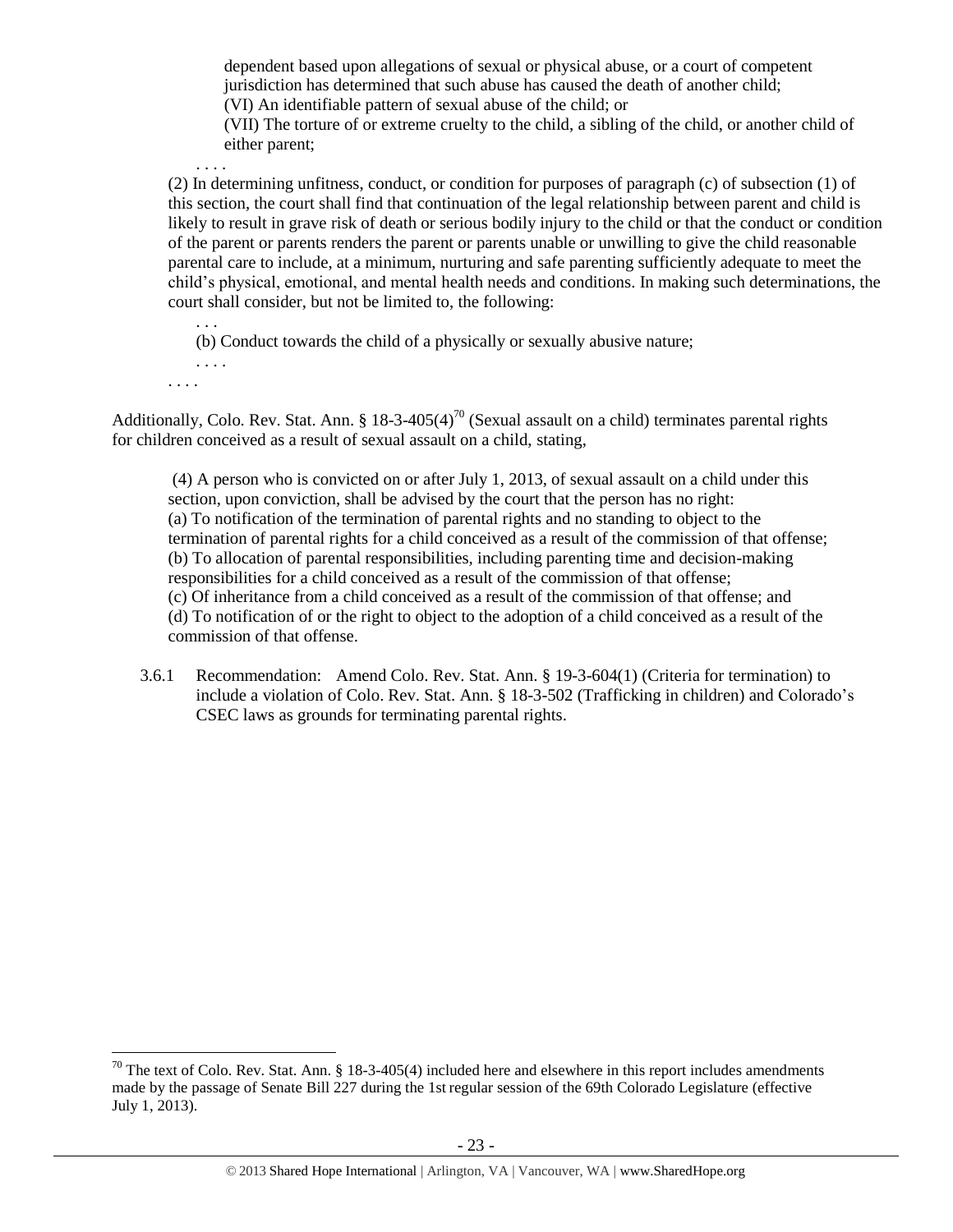#### **FRAMEWORK ISSUE 4: CRIMINAL PROVISIONS FOR FACILITATORS**

#### *Legal Components:*

- *4.1 The acts of assisting, enabling, or financially benefitting from child sex trafficking are included as criminal offenses in the state sex trafficking statute.*
- *4.2 Financial penalties, including asset forfeiture laws, are in place for those who benefit financially from or aid and assist in committing domestic minor sex trafficking.*
- *4.3 Promoting and selling child sex tourism is illegal.*
- *4.4 Promoting and selling child pornography is illegal.*

#### *Legal Analysis:*

*4.1 The acts of assisting, enabling, or financially benefitting from child sex trafficking are included as criminal offenses in the state sex trafficking statute.*

*\_\_\_\_\_\_\_\_\_\_\_\_\_\_\_\_\_\_\_\_\_\_\_\_\_\_\_\_\_\_\_\_\_\_\_\_\_\_\_\_\_\_\_\_\_\_\_\_\_\_\_\_\_\_\_\_\_\_\_\_\_\_\_\_\_\_\_\_\_\_\_\_\_\_\_\_\_\_\_\_\_\_\_\_\_\_\_\_*

Colo. Rev. Stat. Ann. § 18-3-502 (Trafficking in children) does not apply to facilitators who have assisted or financially benefitted from domestic minor sex trafficking; however, Colo. Rev. Stat. Ann. § 18-7-403.5 (Procurement of a child) and § 18-7-404(1) (Keeping a place of child prostitution), both Class 3 felonies, may be used to prosecute facilitators. Colo. Rev. Stat. Ann. §§ 18-7-403.5, 18-7-404(2). A facilitator who "[d]irects another to a place knowing such direction is for the purpose of prostitution of a child or by a child," could face prosecution under Colo. Rev. Stat. Ann. § 18-7-402(1)(c) (Soliciting for child prostitution), also a Class 3 felony. Colo. Rev. Stat. Ann. § 18-7-402(2). A Class 3 felony is punishable by imprisonment for 4–12 years, a fine of \$3,000–\$750,000, or both. Colo. Rev. Stat. Ann. § 18-1.3-401(1)(a)(III)(A), (1)(a)(V)(A).

A facilitator also could be prosecuted under Colo. Rev. Stat. Ann. § 18-5-309(1) (Money laundering).<sup>71</sup> A conviction under Colo. Rev. Stat. Ann. § 18-5-309(1) is punishable as a Class 3 felony by imprisonment for 4–12 years, a fine of \$3,000–\$750,000, or both. Colo. Rev. Stat. Ann. §§ 18-5-309(2), 18-1.3-  $401(1)(a)(III)(A), (1)(a)(V)(A).$ 

- 4.1.1 Recommendation: Amend Colo. Rev. Stat. Ann. § 18-3-502 (Trafficking in children) to include those who knowingly assist, enable, or financially benefit from domestic minor sex trafficking.
- *4.2 Financial penalties, including asset forfeiture laws, are in place for those who benefit financially from or aid and assist in committing domestic minor sex trafficking.*

Facilitators convicted of Colo. Rev. Stat. Ann. § 18-7-402 (Soliciting for child prostitution), § 18-7-403.5 (Procurement of a child), § 18-7-404(1) (Keeping a place of child prostitution), or § 18-5-309(1) (Money laundering), all Class 3 felonies, may be required to pay fines of \$3,000–\$750,000. Colo. Rev. Stat. Ann. §§ 18-7-402(2), 18-7-403.5, 18-7-404(2), 18-5-309(2), 18-1.3-401(1)(a)(III)(A). A facilitator convicted of violating Colo. Rev. Stat. Ann. § 18-17-104 (Prohibited activities), a Class 2 felony, may be required to pay a fine of \$5,000–\$1,000,000 and an additional fine of up to \$25,000 or, where the facilitator "derived pecuniary value, or . . . caused personal injury or property damage or other loss" the greater of 3 times "the gross value gained" or "the gross loss caused." Colo. Rev. Stat. Ann. §§ 18-17-105(1), (2), 18-1.3-401(1)(a)(III)(A).

Where a facilitator is convicted, the court must consider ordering restitution for the victims.<sup>72</sup> Colo. Rev. Stat. Ann. § 18-1.3-603(1) (Assessment of restitution—corrective orders) requires the court in any conviction for a felony or misdemeanor to consider ordering restitution. Furthermore, Colo. Rev. Stat. Ann. § 16-18.5-107(1) (Collection of restitution by the victim) provides that "[a]ny victim in whose name a restitution order has been

 $\overline{a}$ 

<sup>71</sup> *See supra* Section 3.1 for the definition of "money laundering."

<sup>72</sup> *See supra* note [47.](#page-13-0)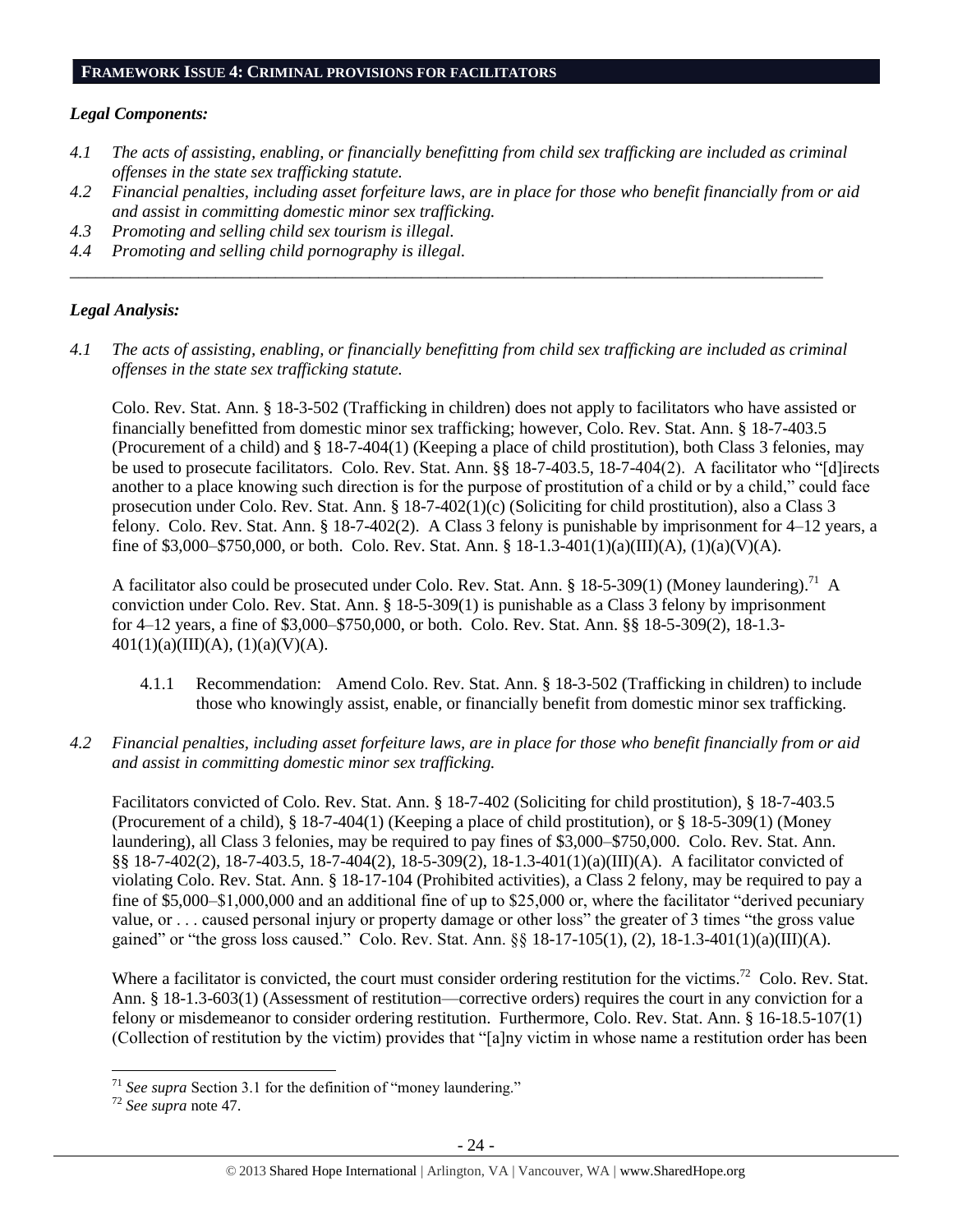entered shall have a right to pursue collection of the amount of restitution owed to such person in such person's own name."

Additionally, under Colo. Rev. Stat. Ann. § 18-3-414(1) (Payment of treatment costs for the victim or victims of a sexual offense against a child),<sup>73</sup> when a defendant is convicted of an unlawful sexual offense and the victim is under the age of 15, a court may order the defendant to pay all or part of the victim's treatment.

Facilitators who permit their property to be used for minor sex trafficking shall face mandatory, civil asset forfeiture under Colo. Rev. Stat. Ann. § 16-13-303(1)(a) (Class 1 public nuisance), which provides,

Every building or part of a building including the ground upon which it is situate and all fixtures and contents thereof, every vehicle, and any real property shall be deemed a class 1 public nuisance when: (a) Used as a public or private place of prostitution or used as a place where the commission of soliciting for prostitution, as defined in section 18-7-202, C.R.S., pandering, as defined in section 18-7-203, C.R.S., keeping a place of prostitution, as defined in section 18-7-204, C.R.S.; pimping, as defined in section 18-7-206, C.R.S.; trafficking in adults, as defined in section 18-3-501, C.R.S.; trafficking in children, as defined in section 18-3-502, C.R.S.; or coercion of involuntary servitude, as defined in section 18-3-503, C.R.S. occurs;

. . .

Similarly, asset forfeiture may be available as a financial penalty for facilitators of domestic minor sex trafficking under Colo. Rev. Stat. Ann. § 16-13-304(1)(b), which defines a Class 2 public nuisance in part as "[a]ny public or private place or premises which encourages . . . solicitation for prostitution."

Seizure of this property is governed by Colo. Rev. Stat. Ann. §16-13-315 which provides,

(1) Any personal property subject to seizure, confiscation, or forfeiture under the provisions of this part 3 may be seized:

(a) Pursuant to any writ, order, or injunction issued under the provisions of this part 3; or

(b) Under the authority of a search warrant; or

(c) By any peace officer or agent of a seizing agency with probable cause to believe that such property is a public nuisance or otherwise subject to confiscation and forfeiture under this part 3 if the seizure is incident to a lawful search or arrest.

Disposition of forfeited property is governed by Colo. Rev. Stat. Ann. §16-13-311 which provides, in relevant part,

(3) . . . Property forfeited under this section or proceeds therefrom shall be distributed or applied in the following order:

(I) To payment of the balances due on any liens . . . the order of their priority;

(II) To compensate an innocent partial owner for the fair market value of his or her interest in the property;

(III) To any person who suffers bodily injury, property damage, or property loss as a result of the conduct constituting a public nuisance that resulted in such forfeiture, if said person petitions the court therefor prior to the hearing dividing the proceeds pursuant to this section and the court finds that such person suffered said damages as a result of the subject acts that resulted in the forfeiture; (IV) To the law enforcement agency in possession of the property for reasonable fees and costs of sale, maintenance, and storage of the property;

(V) To the district attorney for actual and reasonable expenses related to the costs of prosecuting the forfeiture proceeding and title transfer not to exceed ten percent of the value of the property; (VI) One percent of the value of the property to the clerk of the court for administrative costs

 $\overline{\phantom{a}}$ <sup>73</sup> *See supra* Section 2.8 for the provisions of Colo. Rev. Stat. Ann. § 18-3-414(1).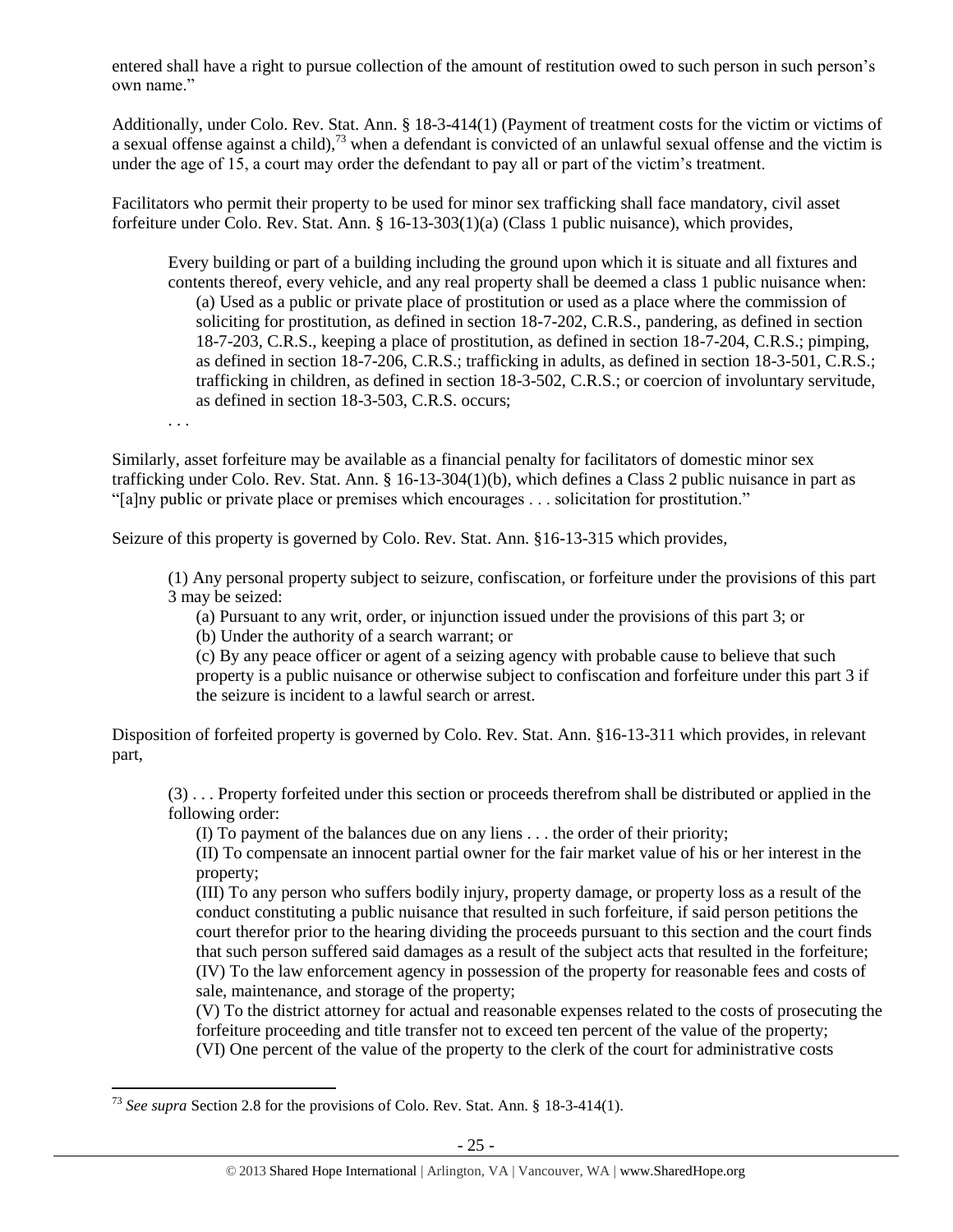associated with compliance with this section;

(VII) The balance shall be delivered, upon order of the court, as follows:

(A) Fifty percent to the general fund of the governmental body or bodies with budgetary authority over the seizing agency for public safety purposes or, if the seizing agency was a multijurisdictional task force, fifty percent to be distributed in accordance with the appropriate intergovernmental agreement; and

(B) The remaining amount to the managed service organization contracting with the unit within the department of human services that administers behavioral health programs and services, including those related to mental health and substance abuse, serving the judicial district where the forfeiture proceeding was prosecuted to fund detoxification and substance abuse treatment. Moneys appropriated to the managed service organization shall be in addition to, and shall not be used to supplant, other funding appropriated to such unit.

*4.3 Promoting and selling child sex tourism is illegal.*

There is no provision in the Colorado statutes prohibiting child sex tourism.

4.3.1 Recommendation: Enact a law that prohibits selling or offering to sell travel services that include or facilitate travel for the purpose of engaging in commercial sexual exploitation of a minor or prostitution of a minor, if the travel is sold or occurs in Colorado.

# *4.4 Promoting and selling child pornography is illegal.*

Colo. Rev. Stat. Ann. § 18-6-403(3)(b), (c) (Sexual exploitation of a child) criminalizes the promotion and sale of child pornography. Specifically Colo. Rev. Stat. Ann. § 18-6-403(3) provides,

A person commits sexual exploitation of a child if, for any purpose, he or she knowingly:

(b) Prepares, arranges for, publishes, including but not limited to publishing through digital or electronic means, produces, promotes, makes, sells, finances, offers, exhibits, advertises, deals in, or distributes, including but not limited to distributing through digital or electronic means, any sexually exploitative material; $^{74}$  or

. . .

. . .

(c) Possesses with the intent to deal in, sell, or distribute, including but not limited to distributing through digital or electronic means, any sexually exploitative material; . . . .

A conviction under Colo. Rev. Stat. Ann. § 18-6-403(3)(b), (c) is punishable as a Class 3 felony by imprisonment for 4–12 years, a fine of \$3,000–\$750,000, or both.<sup>75</sup> Colo. Rev. Stat. Ann. §§ 18-6-403(5)(a),  $18-1.3-401(1)(a)(III)(A), (1)(a)(V)(A).$ 

Colo. Rev. Stat. Ann. § 18-6-404 (Procurement of a child for sexual exploitation) also may apply to facilitators, including those who transport a child for the purpose of sexual exploitation of a child. Colo. Rev. Stat. Ann. § 18-6-404 criminalizes when a person "intentionally gives, transports, provides, or makes available, or who offers to give, transport, provide, or make available, to another person a child for the purpose of sexual exploitation of a child." A conviction under Colo. Rev. Stat. Ann. § 18-6-404 is punishable as a Class 3 felony by imprisonment for 4–12 years, a fine of \$3,000–\$750,000, or both. Colo. Rev. Stat. Ann. §§ 18-6-404, 18- 1.3-401(1)(a)(III)(A), (1)(a)(V)(A).

 $\overline{\phantom{a}}$  $74$  *See supra* note [12](#page-2-2) for the definition of "sexually exploitative material."

 $75$  If the defendant "caused bodily injury to the victim or  $\dots$  used threat, intimidation, or force against the victim," enhanced penalties apply under Colo. Rev. Stat. Ann. § 18-1.3-406 (Mandatory sentences for violent crimes). Colo. Rev. Stat. Ann. § 18-1.3-406(2)(b)(I). *See supra* not[e 6](#page-1-1) for the provisions of Colo. Rev. Stat. Ann. § 18-1.3-406.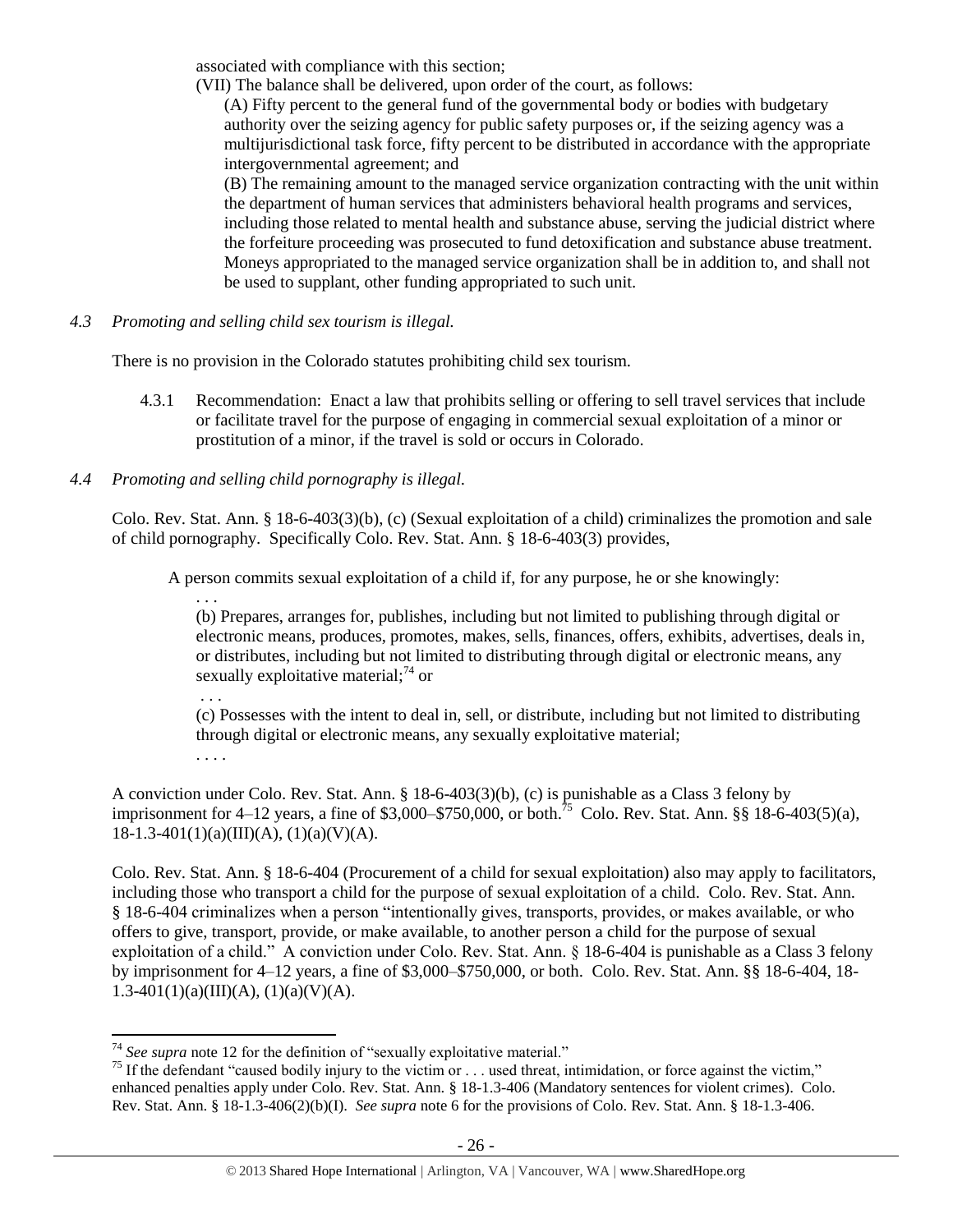#### **FRAMEWORK ISSUE 5: PROTECTIVE PROVISIONS FOR THE CHILD VICTIMS**

#### *Legal Components:*

- *5.1 Statutorily-mandated victim services define "victim" to specifically include victims of domestic minor sex trafficking or commercial sexual exploitation of children (CSEC) to ensure prompt identification and access to victims' rights and services.*
- *5.2 The state sex trafficking statute expressly prohibits a defendant from raising consent of the minor to the commercial sex acts as a defense.*
- *5.3 Prostitution laws apply only to adults, making minors under 18 specifically immune from this offense.*
- *5.4 Child victims of sex trafficking or commercial sexual exploitation are provided with a child protection response, including specialized shelter and services, and are not detained in juvenile detention facilities.*
- *5.5 Commercial sexual exploitation is identified as a type of abuse and neglect within child protection statutes.*
- *5.6 The definition of "caregiver" (or similar term) in the child welfare statutes is broad enough to include a*  trafficker who has custody or control of a child in order to bring a trafficked child into protection of child *protective services.*
- *5.7 Crime victims' compensation is specifically available to a child victim of sex trafficking or commercial sexual exploitation of children (CSEC) without regard to ineligibility factors.*
- *5.8 Victim-friendly procedures and protections are provided in the trial process for minors under 18.*
- *5.9 Expungement or sealing of juvenile delinquency records resulting from arrests or adjudications for prostitution-related offenses committed as a result of, or in the course of, the commercial sexual exploitation of a minor is available within a reasonable time after turning 18.*
- *5.10 Victim restitution and civil remedies for victims of domestic minor sex trafficking or commercial sexual exploitation of children (CSEC) are authorized by law.*

*\_\_\_\_\_\_\_\_\_\_\_\_\_\_\_\_\_\_\_\_\_\_\_\_\_\_\_\_\_\_\_\_\_\_\_\_\_\_\_\_\_\_\_\_\_\_\_\_\_\_\_\_\_\_\_\_\_\_\_\_\_\_\_\_\_\_\_\_\_\_\_\_\_\_\_\_\_\_\_\_\_\_\_\_\_\_\_\_*

*5.11 Statutes of limitations for civil and criminal actions for child sex trafficking or commercial sexual exploitation of children (CSEC) offenses are eliminated or lengthened sufficiently to allow prosecutors and victims a realistic opportunity to pursue criminal action and legal remedies.*

## *Legal Analysis:*

 $\overline{a}$ 

. . . .

*5.1 Statutorily-mandated victim services define "victim" to specifically include victims of domestic minor sex trafficking or commercial sexual exploitation of children (CSEC) to ensure prompt identification and access to victims' rights and services.*

For purposes of Colorado's laws relating to restitution, Colo. Rev. Stat. Ann. § 18-1.3-602(4)(e)(Definitions) states, "Notwithstanding any other provision of this section, 'victim' includes a person less than eighteen years of age who has been trafficked by an offender, as described in section 18-3-502 [Trafficking in children], or coerced into involuntary servitude, as described in section 18-3-503 [Coercion of involuntary servitude]."

Under the Crime Victim Compensation Act, Colo. Rev. Stat. Ann. § 24-4.1-102(10) (Definitions),

(a) "Victim" means any of the following persons who suffer property damage, economic loss, injury, or death as a result of a compensable crime<sup>76</sup> perpetrated or attempted in whole or in part in this state: (I) Any person against whom a compensable crime is perpetrated or attempted. Such person shall be referred to as a "primary victim".

<sup>&</sup>lt;sup>76</sup> Colo. Rev. Stat. Ann. § 24-4.1-102(4)(a)(I) defines "compensable crime" in part as "[a]n intentional, knowing, reckless, or criminally negligent act of a person . . . that results in residential property damage to or bodily injury or death of another person or results in loss of or damage to eyeglasses, dentures, hearing aids, or other prosthetic or medically necessary devices and which, if committed by a person of full legal capacity, is punishable as a crime in this state."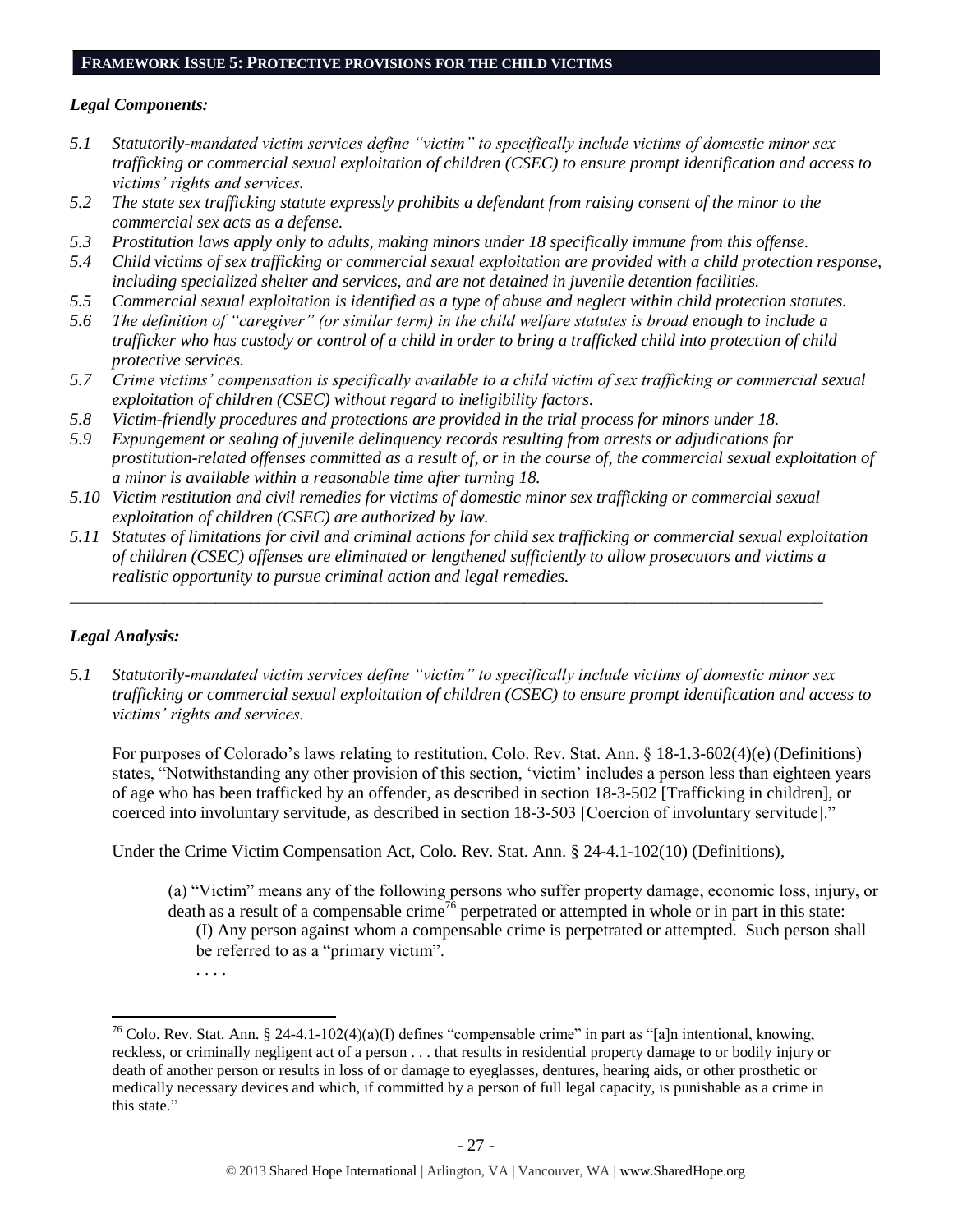(b) "Victim" also means a person who suffers injury or death, the proximate cause of which is a compensable crime perpetrated or attempted in the person's presence against a primary victim. (c) "Victim" also means a person who is a resident of this state and who is a victim of a crime that occurred outside of this state, where the crime would be a compensable crime had it occurred in this state and where the state or country in which the crime occurred does not have a crime victim compensation program for which the person would be eligible.

. . . .

Lastly, as used within Colo. Rev. Stat. Ann. § 18-3-405 (Sexual assault on a child) and § 18-3-405.4 (Internet sexual exploitation of a child), Colo. Rev. Stat. Ann. § 18-3-401(7) (Definitions) defines a "victim" as "the person alleging to have been subjected to a criminal sexual assault."

*5.2 The state sex trafficking statute expressly prohibits a defendant from raising consent of the minor to the commercial sex acts as a defense.*

Neither Colo. Rev. Stat. Ann. § 18-3-502 (Trafficking in children) nor any of Colorado's CSEC laws expressly prohibits a defendant from using a minor's consent to a commercial sex act as a defense to the crime. However, Colo. Rev. Stat. Ann. § 18-1-505 (Consent) explains,

(1) The consent of the victim to conduct charged to constitute an offense or to the result thereof is not a defense unless the consent negatives an element of the offense or precludes the infliction of the harm or evil sought to be prevented by the law defining the offense.

(2) When conduct is charged to constitute an offense because it causes or threatens bodily injury, consent to that conduct or to the infliction of that injury is a defense only if the bodily injury consented to or threatened by the conduct consented to is not serious, or the conduct and the injury are reasonably foreseeable hazards of joint participation in a lawful athletic contest or competitive sport, or the consent establishes a justification under sections 18-1-701 [Execution of public duty] to 18-1-707 [Use of physical force in making an arrest or in preventing an escape].

(3) Unless otherwise provided by this code or by the law defining the offense, assent does not constitute consent if:

(a) It is given by a person who is legally incompetent to authorize the conduct charged to constitute the offense; or

(b) It is given by a person who, by reason of immaturity, mental disease or mental defect, or intoxication, is manifestly unable and is known or reasonably should be known by the defendant to be unable to make a reasonable judgment as to the nature or harmfulness of the conduct charged to constitute the offense; or

(c) It is given by a person whose consent is sought to be prevented by the law defining the offense; or

(d) It is induced by force, duress, or deception.

(4) Any defense authorized by this section is an affirmative defense.

5.2.1 Recommendation: Amend Colo. Rev. Stat. Ann. § 18-1-505 (Consent) to expressly prohibit a defendant from using a minor's consent to a commercial sex act as a defense to Colo. Rev. Stat. Ann. § 18-3-502 (Trafficking in children) and Colorado's CSEC laws .

# *5.3 Prostitution laws apply only to adults, making minors under 18 specifically immune from this offense.*

Although Colorado's law prohibiting prostitution, Colo. Rev. Stat. Ann. § 18-7-201(1) (Prostitution prohibited), is age-neutral, stating that "[a]ny person who performs or offers or agrees to perform any act of sexual intercourse, fellatio, cunnilingus, masturbation, or anal intercourse with any person not his spouse in exchange for money or other thing of value commits prostitution," Colo. Rev. Stat. Ann. § 18-1-604 (Exemptions from liability based upon behavior of another) provides that "[u]nless otherwise provided by the statute defining the offense, a person shall not be legally accountable for behavior of another constituting an offense if he is a victim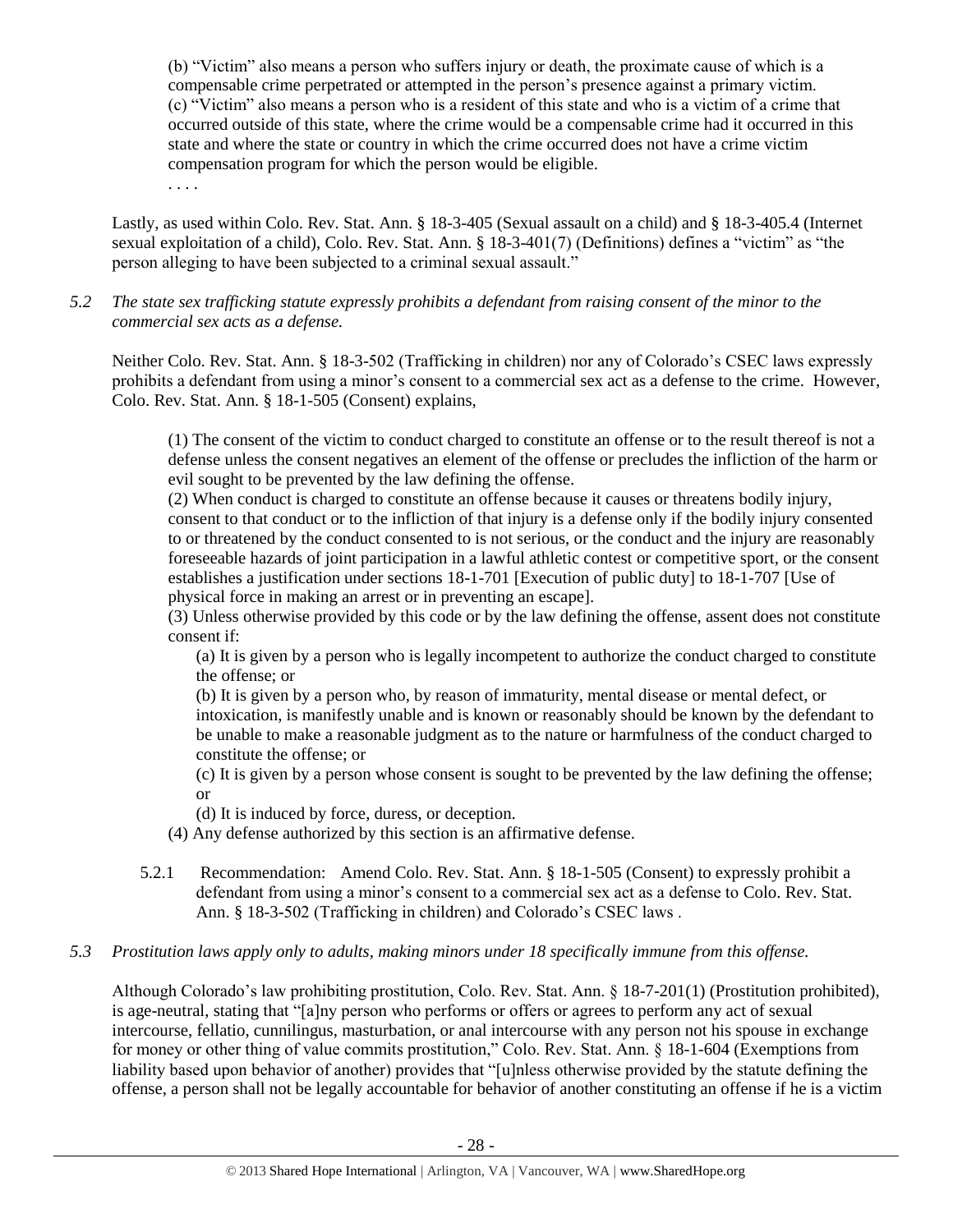of that offense or the offense is so defined that his conduct is inevitably incidental to its commission." Colo. Rev. Stat. Ann. § 18-1-604 could make commercially sexually exploited children, as victims of Colo. Rev. Stat. Ann. § 18-3-502 (Trafficking in children) and Colorado's CSEC laws, immune from prosecution for Colo. Rev. Stat. Ann. § 18-7-201(1) to the extent that it is "inevitably incidental to" the commission of one of those crimes.

- 5.3.1 Recommendation: Amend Colo. Rev. Stat. Ann. § 18-7-201 (Prostitution prohibited) to expressly make this offense inapplicable to minors.
- *5.4 Child victims of sex trafficking or commercial sexual exploitation are provided with a child protection response, including specialized shelter and services, and are not detained in juvenile detention facilities.*

# **Child Identified as Neglected or Dependent**

Pursuant to Colo. Rev. Stat. Ann. § 19-1-103(1)(a)(II),<sup>77</sup> a sexually exploited child is likely to be identified as neglected or dependent. Colorado uses the term "custodian" in its child welfare statutes, and if a child is identified as neglected or dependent, the definition of "custodian" under Colo. Rev. Stat. Ann. § 19-1-103(35)<sup>78</sup> is not sufficiently broad to involve Child Protective Services in investigations where the child is in the custody or control of a non-family trafficker.

<span id="page-28-0"></span>Colo. Rev. Stat. Ann. § 19-3-304(1)(a)<sup>79</sup> (Persons required to report child abuse or neglect) requires certain medical professionals, social workers, school employees, and members of the clergy, among others, who have "reasonable cause to know or suspect that a child has been subjected to abuse or neglect . . . shall immediately upon receiving such information report or cause a report to be made . . . to the county department, or the local law enforcement agency, or through the child abuse reporting hotline system as set forth in section 26-5-111, C.R.S."

Reports of known or suspected child abuse must "be made immediately to the county department, the local law enforcement agency or through the child abuse reporting hotline system as set forth in section 26-5-111, C.R.S., and shall be followed promptly by a written report prepared by those persons required to report." Colo. Rev. Stat. Ann. § 19-3-307(1).<sup>80</sup> "The county department shall respond immediately upon receipt of any report of a known or suspected incident of intrafamilial abuse $^{81}$  or neglect to assess the abuse involved and the appropriate response to the report." Colo. Rev. Stat. Ann. § 19-3-308(1)(a). However, where the abuse reported is not intrafamilial, Colo. Rev. Stat. Ann. § 19-3-308(5.3)(a) provides in part,

 $\overline{\phantom{a}}$ 

<sup>77</sup> See *infra* section 5.5 for a full analysis of the definition of "abuse" as it relates to identification of sexually exploited children.

<sup>&</sup>lt;sup>78</sup> See *infra* section 5.6 for a full analysis of the definition of "custodian."

<sup>&</sup>lt;sup>79</sup> The text of Colo. Rev. Stat. Ann. § 19-3-304 included here and elsewhere in this report includes amendments made by the passage of, House Bill 1271 during the 1st regular session of the 69th Colorado Legislature (effective May 14, 2013)..

<sup>&</sup>lt;sup>80</sup> The text of Colo. Rev. Stat. Ann. § 19-3-307 included here and elsewhere in this report includes amendments made by the passage of House Bill 1271 during the 1st regular session of the 69th Colorado Legislature.  $81$  Colo. Rev. Stat. Ann. § 19-1-103(67) provides,

<sup>&</sup>quot;Intrafamilial abuse", as used in part 3 of article 3 of this title, means any case of abuse, as defined in subsection (1) of this section, that occurs within a family context by a child's parent, stepparent, guardian, legal custodian, or relative, by a spousal equivalent, as defined in subsection (101) of this section, or by any other person who resides in the child's home or who is regularly in the child's home for the purpose of exercising authority over or care for the child; except that "intrafamilial abuse" shall not include abuse by a person who is regularly in the child's home for the purpose of rendering care for the child if such person is paid for rendering care and is not related to the child.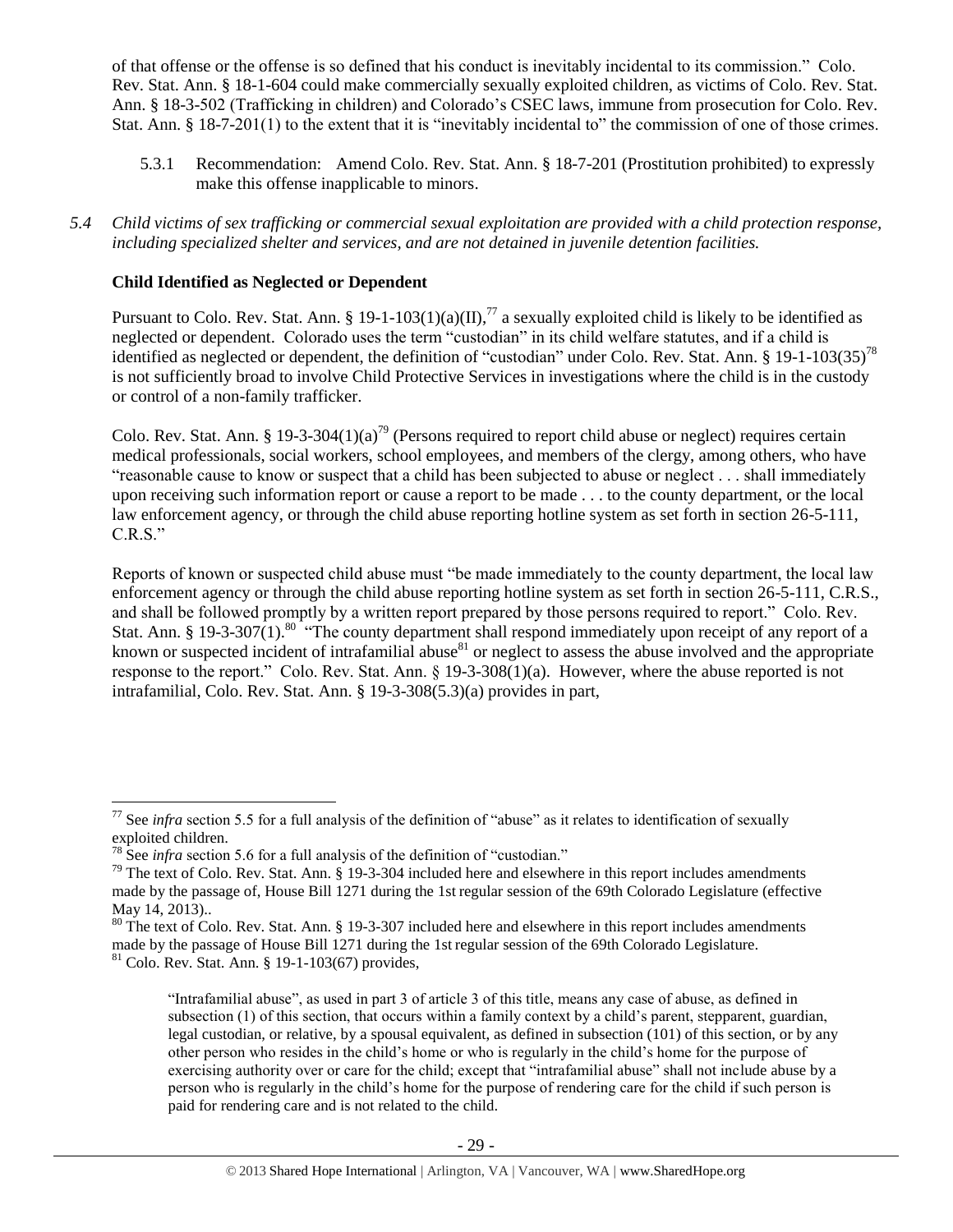Local law enforcement agencies shall have the responsibility for the coordination and investigation of all reports of third-party abuse or neglect<sup>82</sup> by persons ten years of age or older. Upon receipt of a report, if the local law enforcement agency reasonably believes that the protection and safety of a child is at risk due to an act or omission on the part of persons responsible for the child's care, such agency shall notify the county department of social services for an assessment regarding neglect or dependency. In addition, the local law enforcement agency shall refer to the county department of social services any report of third-party abuse or neglect in which the person allegedly responsible for such abuse or neglect is under age ten. Upon the completion of an investigation, the local law enforcement agency shall forward a copy of its investigative report to the county department of social services. The county department shall review the law enforcement investigative report and shall determine whether the report contains information that constitutes a case of confirmed child abuse and requires it to be submitted to the state department . . . .

Child protective services may also be available to a minor victim of third party abuse while investigation by law enforcement is pending if requested by law enforcement pursuant to Colo. Rev. Stat. Ann. § 19-3-308(5.3)(b), which provides, "If, before an investigation is completed, the local law enforcement agency determines that social services are necessary for the child and, if applicable, the child's family or that assistance from the county department of social services is otherwise required, the agency may request said services or assistance from the county department. The county department shall immediately respond to a law enforcement agency's request for services or assistance in a manner deemed appropriate by the county department." Colorado law also encourages the creation of child protection teams<sup>83</sup> to review investigatory reports of abuse. Colo. Rev. Stat. Ann. § 19-3-308(6)(a), (b). The team must "meet no later than one week after receipt of a report to evaluate such report of child abuse." Colo. Rev. Stat. Ann. § 19-3-308(9).

# *I. Initial Custody:*

 $\overline{\phantom{a}}$ 

# a. Authority for initial custody

Colo. Rev. Stat. Ann. § 19-3-401 (Taking children into custody) provides in part,

(1) A child may be taken into temporary custody by a law enforcement officer without order of the court:

(a) When the child is abandoned, lost, or seriously endangered in such child's surroundings or seriously endangers others and immediate removal appears to be necessary for such child's protection or the protection of others

(b) When there are reasonable grounds to believe that such child has run away or escaped from such child's parents, guardian, or legal custodian and the child's parents, guardian, or legal custodian has not made a report to a law enforcement agency that the child has run away from home; or . . .

(1.3) A child shall be taken into temporary custody by a law enforcement officer without order of the court when there are reasonable grounds to believe the child has run away from the child's parents, guardian, or legal custodian and the child's parents, guardian, or legal custodian has made a report to a law enforcement agency that the child has run away from home.

 $82$  Colo. Rev. Stat. Ann. § 19-1-103(108) defines "third-party abuse" as "a case in which a child is subjected to abuse, as defined in subsection (1) of this section, by any person who is not a parent, stepparent, guardian, legal custodian, spousal equivalent, as defined in subsection (101) of this section, or any other person not included in the definition of intrafamilial abuse, as defined in subsection (67) of this section."

<sup>&</sup>lt;sup>83</sup> Pursuant to Colo. Rev. Stat. Ann. § 19-1-103(22), a "child protection team" is defined as a "multidisciplinary team consisting, where possible, of a physician, a representative of the juvenile court or the district court with juvenile jurisdiction, a representative of a local law enforcement agency, a representative of the county department, a representative of a mental health clinic, a representative of a county, district, or municipal public health agency, an attorney, a representative of a public school district, and one or more representatives of the lay community, at least one of whom shall be a person who serves as a foster parent in the county."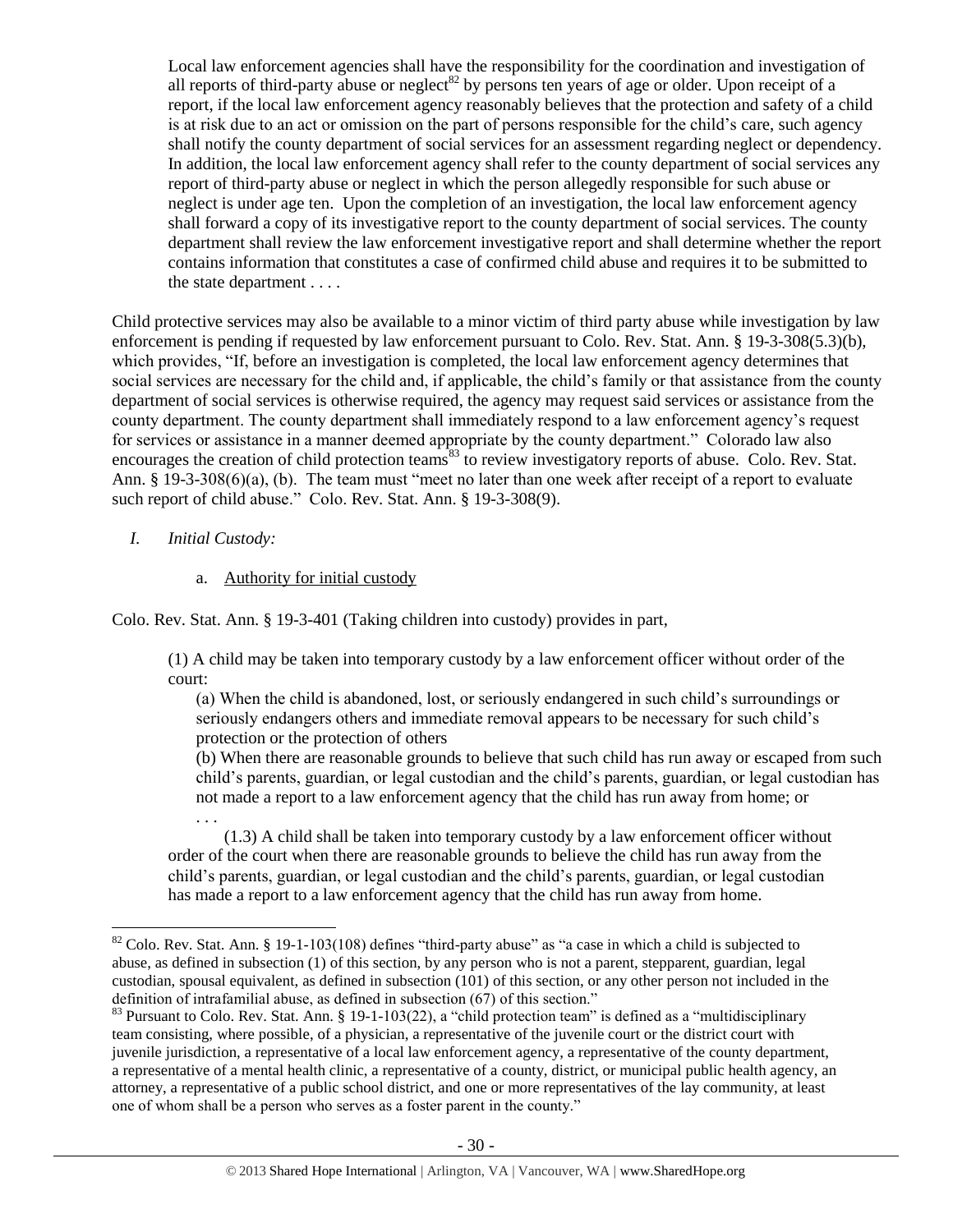… (1.5) An emergency exists and a child is seriously endangered as described in paragraph (a) of subsection (1) of this section whenever the safety or well-being of a child is immediately at issue and there is no other reasonable way to protect the child without removing the child from the child's home. If such an emergency exists, a child shall be removed from such child's home and placed in protective custody regardless of whether reasonable efforts to preserve the family have been made. . . . .

Protective custody may also be available to protect commercially sexually exploited children pursuant to Colo. Rev. Stat. Ann. § 19-3-405(1), (2) (Temporary protective custody), which authorizes the court to issue temporary custody orders when law enforcement, social services, or a hospital administrator requests one based on a reasonable belief that the child has been abused or neglected.

# b. Placement:

Unless it is in the child's best interest to remain outside the home, the child must then be released to the care of parents or other responsible adult. Colo. Rev. Stat. Ann. § 19-3-402(2). If the child is not released, then the child will "be taken directly to the court or to the place of detention, or a temporary holding facility, or a shelter designated by the court without unnecessary delay." Colo. Rev. Stat. Ann. § 19-3-402(3)(b). A child may be placed in detention where the child requires physical restraint. Colo. Rev. Stat. Ann. § 19-3-403(2).

# *II. Process following initial custody:*

When a child is taken into temporary custody, Colo. Rev. Stat. Ann. § 19-3-402(1) (Duty of officer notification—release or detention) requires the detaining law enforcement officer to notify the child's parent, guardian, or legal custodian.

To commence the process for a child to be declared a neglected or dependent child<sup>84</sup> by the court,  $85$  Colo. Rev. Stat. Ann. § 19-3-501(2)(a) (Petition initiation—preliminary investigation—informal adjustment) provides,

 $\overline{\phantom{a}}$  $84$  Colo. Rev. Stat. Ann. § 19-3-102 (Neglected or dependent child) provides,

(1) A child is neglected or dependent if:

(a) A parent, guardian, or legal custodian has abandoned the child or has subjected him or her to mistreatment or abuse or a parent, guardian, or legal custodian has suffered or allowed another to mistreat or abuse the child without taking lawful means to stop such mistreatment or abuse and prevent it from recurring;

(b) The child lacks proper parental care through the actions or omissions of the parent, guardian, or legal custodian;

(c) The child's environment is injurious to his or her welfare;

(d) A parent, guardian, or legal custodian fails or refuses to provide the child with proper or necessary subsistence, education, medical care, or any other care necessary for his or her health, guidance, or well-being;

(e) The child is homeless, without proper care, or not domiciled with his or her parent, guardian, or legal custodian through no fault of such parent, guardian, or legal custodian;

(f) The child has run away from home or is otherwise beyond the control of his or her parent, guardian, or legal custodian;

. . . . (2) A child is neglected or dependent if:

> (a) A parent, guardian, or legal custodian has subjected another child or children to an identifiable pattern of habitual abuse; and

(b) Such parent, guardian, or legal custodian has been the respondent in another proceeding under this article in which a court has adjudicated another child to be neglected or dependent based upon allegations of sexual or physical abuse, or a court of competent jurisdiction has determined that such parent's, guardian's, or legal custodian's abuse or neglect has caused the death of another child; and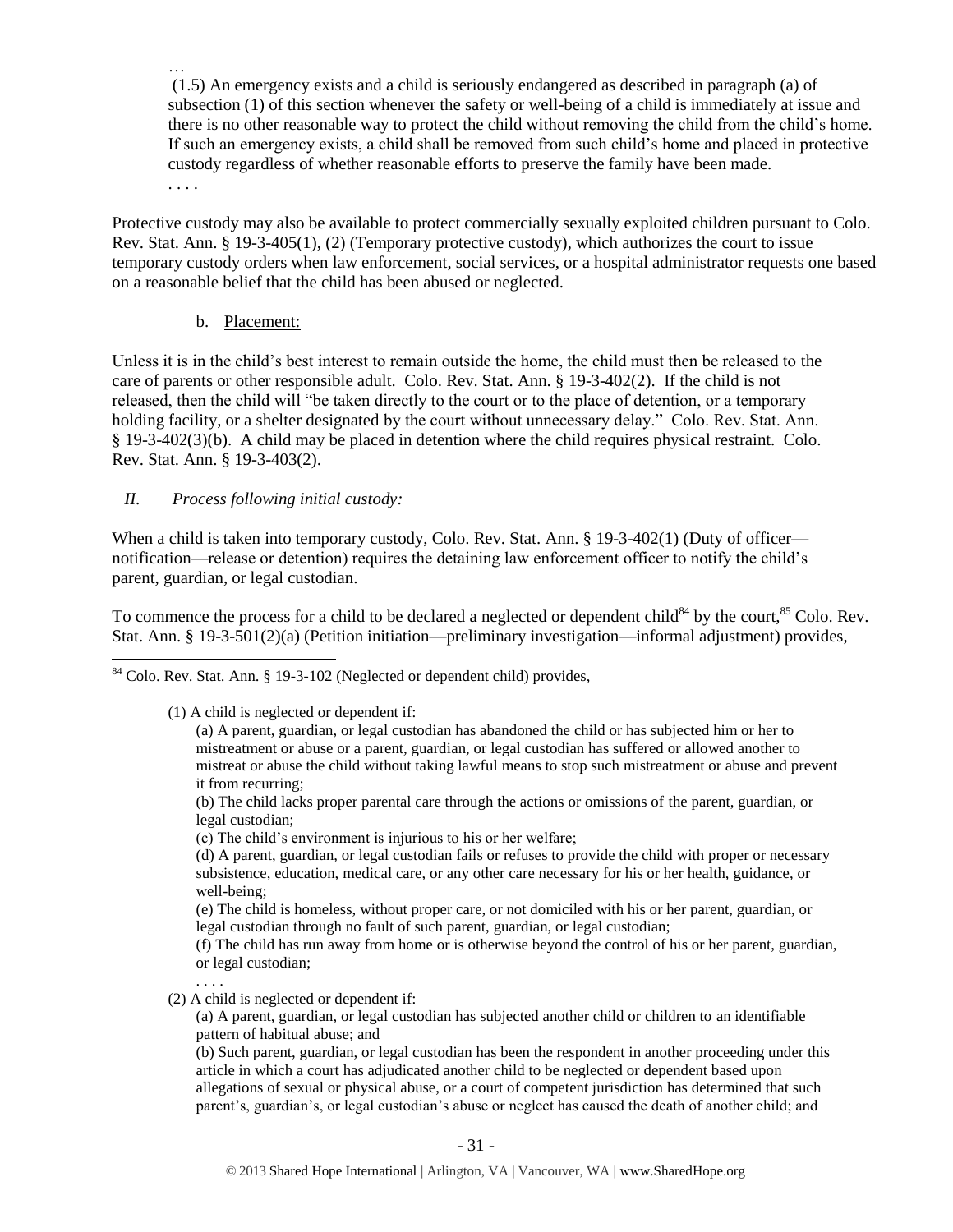"Upon receipt of a report filed by a law enforcement agency, or any other person required to report pursuant to section 19-3-304(2)<sup>86</sup> indicating that a child has suffered abuse as defined in section 19-1-103 (1) and that the best interests of the child require that he be protected from risk of further such abuse, the court shall then authorize and may order the filing of a petition." Additionally, Colo. Rev. Stat. Ann. § 19-3-501(2)(b) provides, "Upon receipt of a report, as described in paragraph (a) of this subsection (2), from any person other than those specified in said paragraph (a), the court, after such investigation as may be reasonable under the circumstances, may authorize and may order the filing of a petition.<sup>87</sup>

# *III. Placement process pending adjudication/ investigation:*

If the child is placed in a "shelter facility or a temporary holding facility not operated by the department of human services designated by the court," a hearing must be held within 48 hours to decide whether the child requires further detention; however, if the child "is placed with the county department of social services pursuant to this section or section 19-3-405 [Temporary protective custody]," a hearing must be held within 72 hours. Colo. Rev. Stat. Ann. § 19-3-403(2), (3.5). However, children who are alleged runaways from another state "may be held in a shelter care or other appropriate facility for up to seven days." Colo. Rev. Stat. Ann. § 19-3-403(3.7).

Prior to the adjudicatory hearing, the court may release the child to his or her parents, or place the child with grandparents, other relatives, or in a shelter facility.<sup>88</sup>

# *IV. Adjudication or referral to alternate process:*

# a. Adjudication:

In accordance with Colo. Rev. Stat. Ann. § 19-3-505 (Adjudicatory hearing - findings – adjudication),

(1) At the adjudicatory hearing, the court shall consider whether the allegations of the petition are supported by a preponderance of the evidence... …

(3) Adjudicatory hearings shall be held at the earliest possible time, but in no instance shall such hearing be held later than ninety days after service of the petition, or, in a county designated pursuant to section 19-1-123, if the child is under six years of age at the time a petition is filed in accordance with section 19-3-501 (2), in no instance shall such hearing be held later than sixty

 $\overline{\phantom{a}}$ 

<sup>(</sup>c) The pattern of habitual abuse described in paragraph (a) of this subsection (2) and the type of abuse described in the allegations specified in paragraph (b) of this subsection (2) pose a current threat to the child.

<sup>&</sup>lt;sup>85</sup> Pursuant to Colo. Rev. Stat. Ann. § 19-1-104(1)(a), (b) (Jurisdiction), "Except as otherwise provided by law, the juvenile court shall have exclusive original jurisdiction in proceedings: (a) Concerning any child committing a delinquent act, as defined in section 19-1-103 (36); (b) Concerning any child who is neglected or dependent, as set forth in section 19-3-102."

<sup>86</sup> *See supra* note [79.](#page-28-0)

 $87$  While Colo. Rev. Stat. Ann. § 19-3-501(2) seems to suggest that the court may commence a dependency proceeding based on any report of abuse submitted to the court, the court in *McCall v. District Court of County of Montezuma*, 651 P.2d 392, 394 (Colo. 1982) clarified by stating, "We conclude that the state is the exclusive party to bring neglect and dependency proceedings. The [private party] could request the county department of social services to bring such a proceeding or refer the matter to the juvenile court as provided in section 19-3-101(2)[Colo. Rev. Stat. Ann. § 19-3-101 has since been repealed by Laws 1996, H.B.96-1019, § 11, eff. March 20, 1996], but she could not bring a neglect and dependency petition on her own."

<sup>88</sup> *See* Colo. Rev. Stat. Ann. § 19-3-403 (Temporary custody - hearing - time limits - restriction – rules).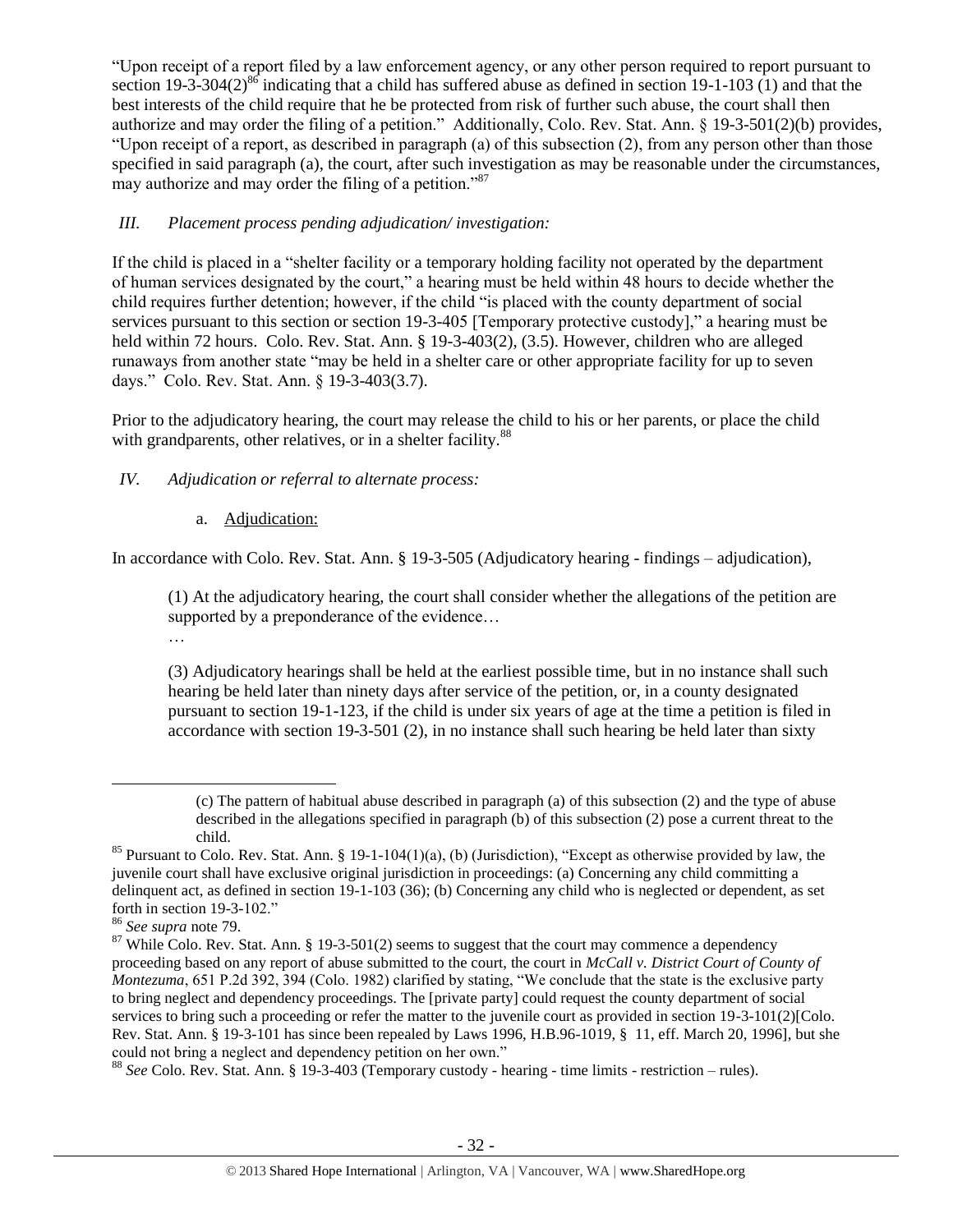days after service of the petition unless the court finds that the best interests of the child will be served by granting a delay…

If a child is found to be neglected or dependent, a dispositional hearing must be held within thirty days after the adjudicatory hearing, unless good cause exists to postpone the hearing. Colo. Rev. Stat. Ann.  $§$  19-3-505 (7)(b).

# *V. Outcomes*

If following the filing of a petition under Colo. Rev. Stat. Ann. § 19-3-501(2), the court adjudicates a child to be neglected or dependent, Colo. Rev. Stat. Ann. § 19-3-508(1)(a)–(c) (Neglected or dependent child disposition—concurrent planning) authorizes the court to, among other things, place the child in the custody of his or her parents, a relative, or the county department of social services for placement in foster care.

Colorado requires counties to provide certain services to eligible children pursuant to Colo. Rev. Stat. Ann. §19-3-208 (Services - county required to provide – rules). These services are designed to accomplish multiple goals, including promoting the immediate health, safety and well-being of eligible children, and reducing the risk of future maltreatment of children.<sup>89</sup> The list of services required by Colo. Rev. Stat. Ann. §19-3-208(b) include:

- (I) Screening, assessments, and individual case plans;
- (II) Home-based family and crisis counseling;
- (III) Information and referral services to available public and private assistance resources;
- (IV) Visitation services for parents with children in out-of-home placement; and
- (V) Placement services including foster care and emergency shelter.

Other services provided by the county (if funds are available) are set forth in Colo. Rev. Stat. Ann. §19-3- 208(d). This list includes:

(I) Transportation to these services when other appropriate transportation is not available;

(II) Child care as needed according to a case plan, when other child care is not available;

- (III) In-home supportive homemaker services;
- (IV) Diagnostic, mental health, and health care services;

(V) Drug and alcohol treatment services;

(VI) After care services to prevent a return to out-of-home placement;

(VII) Family support services while a child is in out-of-home placement including home-based services, family counseling, and placement alternative services;

(VIII) Financial services in order to prevent placement; and

(IX) Family preservation services….

# **Child Identified as Delinquent**

 $\overline{\phantom{a}}$ 

A commercially sexually exploited child may be detained for conduct committed as a result of the child's exploitation. Colo. Rev. Stat. Ann. § 19-1-103(36) (Definitions) defines a "delinquent act" as "a violation

 $89$  Colo. Rev. Stat. Ann. §19-3-208(2)(a) states, "Services' shall be designed to accomplish the following goals: (I) Promote the immediate health, safety, and well-being of children eligible for these services based upon the case assessment and individual case plan; (II) Reduce the risk of future maltreatment of children who have previously been abused or neglected and protect the siblings of such children and other children who are members of the same household who may be subjected to maltreatment; (III) Avoid the unnecessary placement of children into foster care resulting from child abuse and neglect, voluntary decisions by families, or the commission of status offenses; (IV) Facilitate, if appropriate, the speedy reunification of parents with any of their children who have been placed in outof-home placement; (V) Ensure that the placement of a child is neither delayed nor denied due to consideration of the race, color, or national origin of the child or any other person unless such consideration is permitted pursuant to federal law; and (VI) Promote the best interests of the child."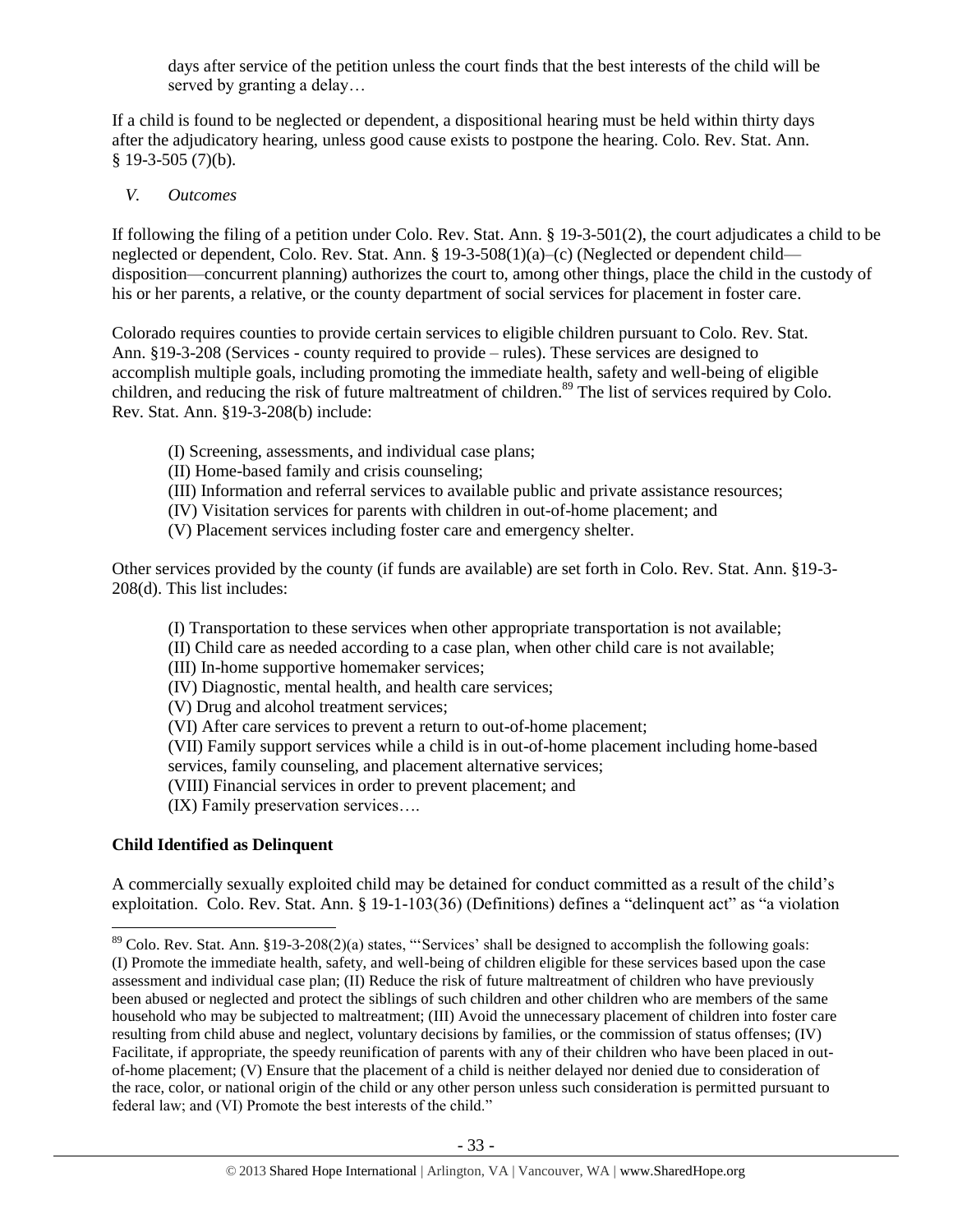of any statute, ordinance, or order enumerated in section 19-2-104(1)(a) [Jurisdiction]." Offenses listed under Colo. Rev. Stat. Ann. § 19-2-104(1)(a)(I) include "[a]ny federal or state law, except nonfelony state traffic, game and fish, and parks and recreation laws or rules." Colo. Rev. Stat. Ann. § 19-1-103(71) defines a "juvenile delinquent" as "a juvenile who has been found guilty of a delinquent act." Under these definitions, a commercially sexually exploited child may be considered a juvenile delinquent for having violated Colo. Rev. Stat. Ann. § 18-7-201(1) (Prostitution prohibited).

- *I. Initial Custody* 
	- a. Authority for initial custody

Colo. Rev. Stat. Ann. § 19-2-502 (Taking juvenile into custody) provides,

(1) A juvenile may be taken into temporary custody by a law enforcement officer without order of the court when there are reasonable grounds to believe that he or she has committed a delinquent act. (2) A juvenile may be taken into temporary custody by a law enforcement officer executing a lawful warrant taking a juvenile into custody issued pursuant to section 19-2-503 [Issuance of a lawful warrant taking a juvenile into custody].

. . . .

(4) A juvenile may be detained temporarily by an adult other than a law enforcement officer if the juvenile has committed or is committing a delinquent act in the presence of such adult. Any person detaining a juvenile shall notify, without unnecessary delay, a law enforcement officer, who shall assume custody of said juvenile.

(5) The taking of a juvenile into temporary custody under this section is not an arrest, nor does it constitute a police record.

b. Placement:

Colo. Rev. Stat. Ann. § 19-2-507(2) allows the juvenile to be detained where "the law enforcement officer or the court determines that the juvenile's immediate welfare or the protection of the community require that the juvenile be detained." Otherwise, the juvenile must be released to the juvenile's parents or other responsible adult. Colo. Rev. Stat. Ann. § 19-2-507(3). If the juvenile is not released, the juvenile will "be taken directly to the court, or to a place of detention, a temporary holding facility or a shelter designated by the court." Colo. Rev. Stat. Ann. § 19-2-507(4)(b). Colo. Rev. Stat. Ann. § 19-2-508(1) (Detention and shelter—hearing—time limits—findings—reviews— confinement with adult offenders restrictions) provides that "[a] juvenile who must be taken from his or her home but who does not require physical restriction shall be given temporary care in a shelter facility designated by the court or the county department of social services and shall not be placed in detention."

*II. Process following initial custody*

When a juvenile is taken into custody under Colo. Rev. Stat. Ann. § 19-2-502, Colo. Rev. Stat. Ann. § 19- 2-507(1) (Duty of officer—screening teams—notification—release or detention) requires the detaining officer to notify a "screening team for the judicial district," which will "notify the juvenile's parent, guardian, or legal custodian without unnecessary delay and inform him or her that, if the juvenile is placed in detention or a temporary holding facility, all parties have a right to a prompt hearing to determine whether the juvenile is to be detained further."

Pursuant to Colo. Rev. Stat. Ann. § 19-2-512(1), "If the district attorney determines that the interests of the juvenile or of the community require that further action be taken, the district attorney may file a petition in delinquency…"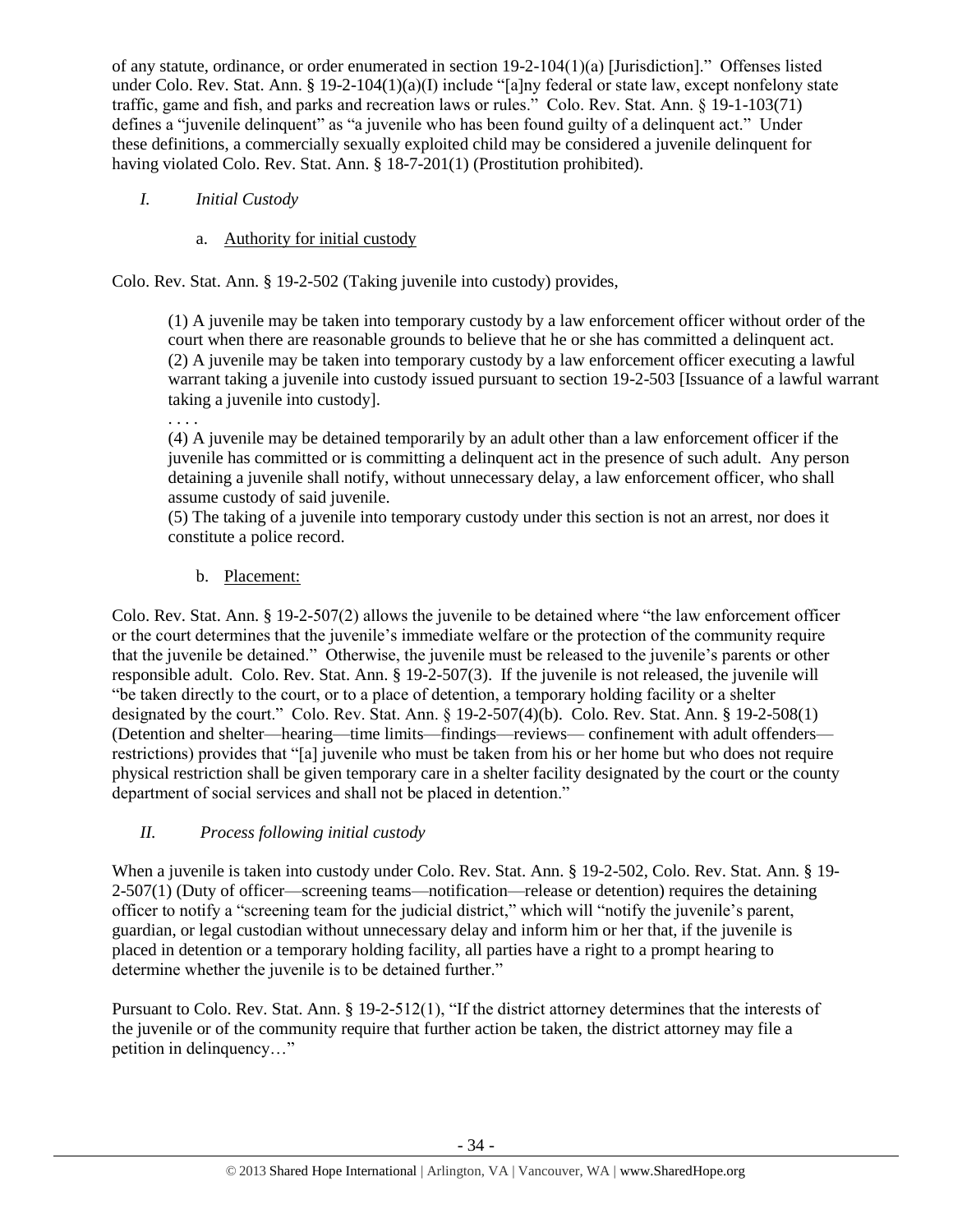# *III. Placement process pending adjudication*

When a juvenile is detained, a detention hearing must be held within 48 hours and "the court may further detain the juvenile if the court is satisfied from the information provided at the hearing that the juvenile is a danger to himself or herself or to the community." Colo. Rev. Stat. Ann. § 19-2-508(3)(a)(I), (III). After the detention hearing, pursuant to Colo. Rev. Stat. Ann. § 19-2-508(3)(a)(IV),

[T]he court shall enter one of the following orders:

(A) That the juvenile be released to the custody of a parent, guardian, or legal custodian without the posting of bond;

(B) That the juvenile be placed in a shelter facility;

(C) That bail be set and that the juvenile be released upon the posting of that bail;

(D) That no bail be set and that the juvenile be detained without bail upon a finding that such juvenile is a danger to himself or herself or to the community. . . .

(E) That no bail be set and that, upon the court's finding that the juvenile is a danger to himself or herself or to the community, the juvenile be placed in a preadjudication service program established pursuant to section 19-2-302. . . .

Colo. Rev. Stat. Ann. § 19-2-508(4)(b) provides that "[w]henever a juvenile is held pursuant to a direct filing or transfer in a facility where adults are held, the juvenile shall be physically segregated from the adult offenders," while Colo. Rev. Stat. Ann.  $\S 19-2-508(4)(g)$  specifies,

A juvenile court shall not order a juvenile offender who is under eighteen years of age at the time of sentencing to enter a secure setting or secure section of an adult jail or lockup as a disposition for an offense or as a means of modifying the juvenile offender's behavior.

## *IV. Adjudication or referral to alternate process*

a. Adjudication:

An adjudicatory trial must be held within sixty days following the entry of a plea of not guilty. Colo. Rev. Stat. Ann. § 19-2-708 (Entry of plea).

Pursuant to Colo. Rev. Stat. Ann. § 19-2-804 (Procedures at trial),

(1) At the adjudicatory trial, which shall be conducted as provided in section 19-1-106, the court shall consider whether the allegations of the petition are supported by evidence beyond a reasonable doubt…

…

 $\overline{\phantom{a}}$ 

(3) If the juvenile is found guilty after an adjudicatory trial, the court may proceed to sentencing or direct that the matter be set for a separate sentencing hearing within forty-five days following completion of the adjudicatory trial.

b. Diversion:

Juveniles may avoid an adjudication of delinquency and detention through both diversion<sup>90</sup> and restorative justice programs.<sup>91</sup> Under Colo. Rev. Stat. Ann. § 19-2-704 (Diversion), "As an alternative to

 $90$  Colo. Rev. Stat. Ann. § 19-1-103(44) (Definitions) defines "diversion" as

a decision made by a person with authority or a delegate of that person that results in specific official action of the legal system not being taken in regard to a specific juvenile or child and in lieu thereof providing individually designed services by a specific program. The goal of diversion is to prevent further involvement of the juvenile or child in the formal legal system. Diversion of a juvenile or child may take place either at the prefiling level as an alternative to the filing of a petition pursuant to section 19-2-512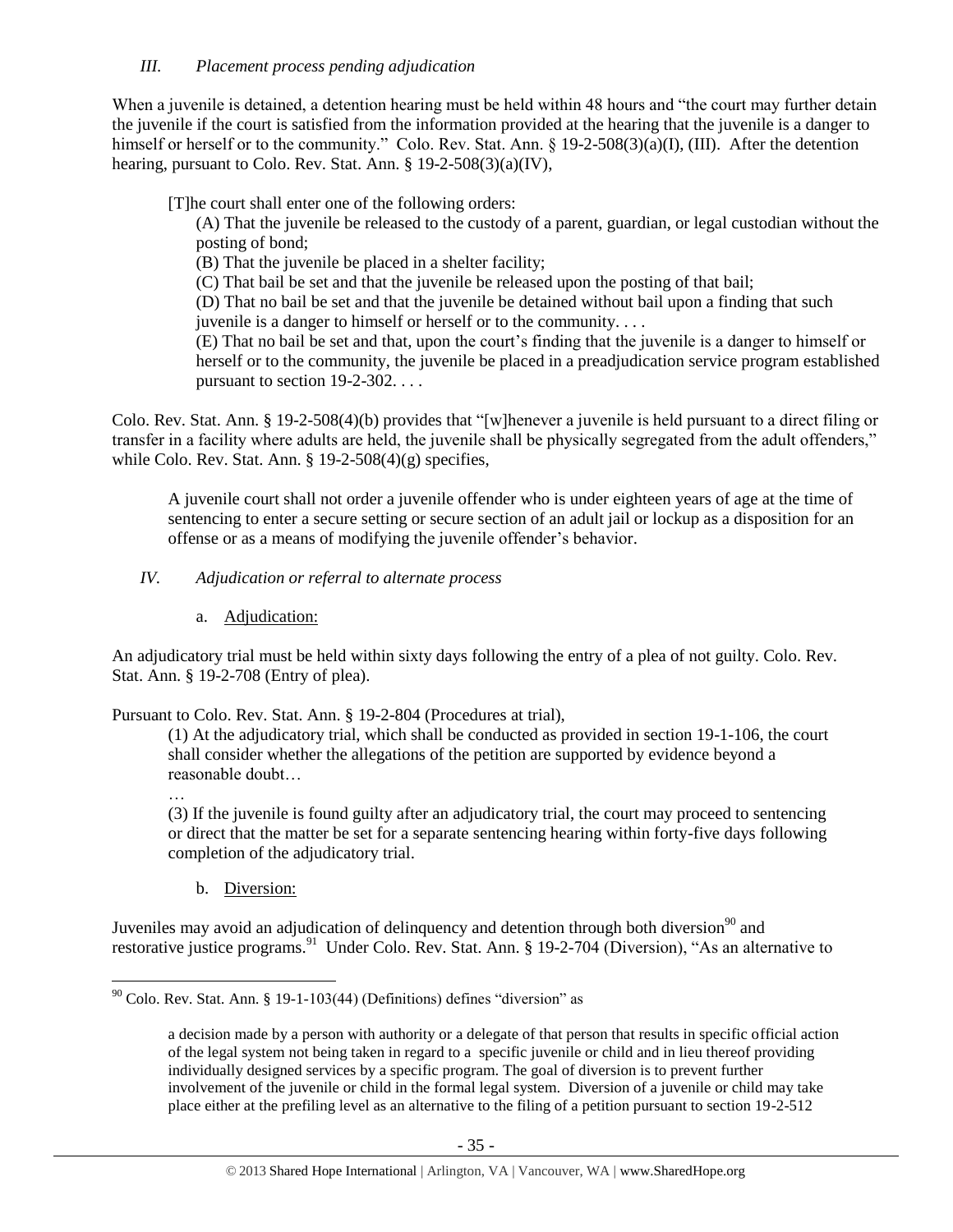a petition filed pursuant to section 19-2-512, an adjudicatory trial pursuant to part 8 of this article, or disposition of a juvenile delinquent pursuant to section 19-2-907, the district attorney may agree to allow a juvenile to participate in a diversion program established in accordance with section 19-2-303 [Juvenile diversion program—authorized]."

# *V. Outcomes (Final permanent placement)*

Upon completion of the hearing, pursuant to 19-2-906, the court shall enter a decree of sentence or commitment imposing any of the following sentences or combination of sentences, as appropriate:

> (a) Commitment to the department of human services, as provided in section 19-2-909 [authorizing the court to commit a juvenile for up to 2 years where adjudicated a juvenile delinquent for an offense constituting a misdemeanor or felony if committed by an adult];

(b) Confinement in the county jail or in community corrections, as provided in section 19-2-910;

(c) Detention, as provided in section 19-2-911;

(d) Placement of legal custody of the juvenile with a relative or other suitable person, as provided in section 19-2-912;

(e) Probation, as provided in section 19-2-913;

(f) Commitment to the community accountability program, as provided in section 19-2-914;

(g) Placement of legal custody of the juvenile in the county department of social services or a child placement agency, as provided in section 19-2-915;

. . .

 $\overline{\phantom{a}}$ 

(l) Participation in an evaluation to determine whether the juvenile would be suitable for restorative justice practices that would be a part of the juvenile's sentence;  $\dots$ .

5.4.1 Recommendation: Establish a mandatory response law directing any minor involved in prostitution, pornography or sexual performance away from the criminal justice system and into a protective system.

# *5.5 Commercial sexual exploitation is identified as a type of abuse and neglect within child protection statutes.*

Trafficking in children and crimes associated with child prostitution are identified as abuse and neglect under Colorado's child protection statutes. Colo. Rev. Stat. Ann. § 19-1-103(1)(a)(II) defines "abuse" and "child abuse or neglect" for purposes of Colorado's laws on child abuse or neglect, as "an act or omission in one of the following categories that threatens the health or welfare of a child," including "[a]ny case in which a child is subjected to unlawful sexual behavior as defined in section 16-22-102(9), C.R.S. [Definitions]." Colo. Rev. Stat. Ann. § 16-22-102(9) includes violations of Colo. Rev. Stat. Ann. § 18-3-502 (Trafficking in children), § 18-3-405 (Sexual assault on a child), § 18-3-305 (Enticement of a child), § 18-6-403 (Sexual exploitation of children), § 18-6-404 (Procurement of a child for sexual exploitation), § 18-7-402 (Soliciting for child prostitution), § 18-7-403 (Pandering of a child), § 18-7-403.5 (Procurement of a child), § 18-7-404 (Keeping a place of child prostitution), § 18-7-405 (Pimping of a child), § 18-7-405.5 (Inducement of child prostitution),

[Petition initiation] or at the postadjudication level as an adjunct to probation services following an adjudicatory hearing pursuant to section 19-3-505 [Adjudicatory hearing] or a disposition as a part of sentencing pursuant to section 19-2-907 [Sentencing schedule—options]. . . .

 $91$  Colo. Rev. Stat. Ann. § 19-1-103(94.1) (Definitions) defines "restorative justice" as

those practices that emphasize repairing the harm to the victim and the community caused by criminal acts. Restorative justice practices may include victim-offender conferences attended voluntarily by the victim, a victim advocate, the offender, community members, and supporters of the victim or the offender that provide an opportunity for the offender to accept responsibility for the harm caused to those affected by the crime and to participate in setting consequences to repair the harm. Consequences recommended by the participants may include, but need not be limited to, apologies, community service, restoration, and counseling. The selected consequences are incorporated into an agreement that sets time limits for completion of the consequences and is signed by all participants.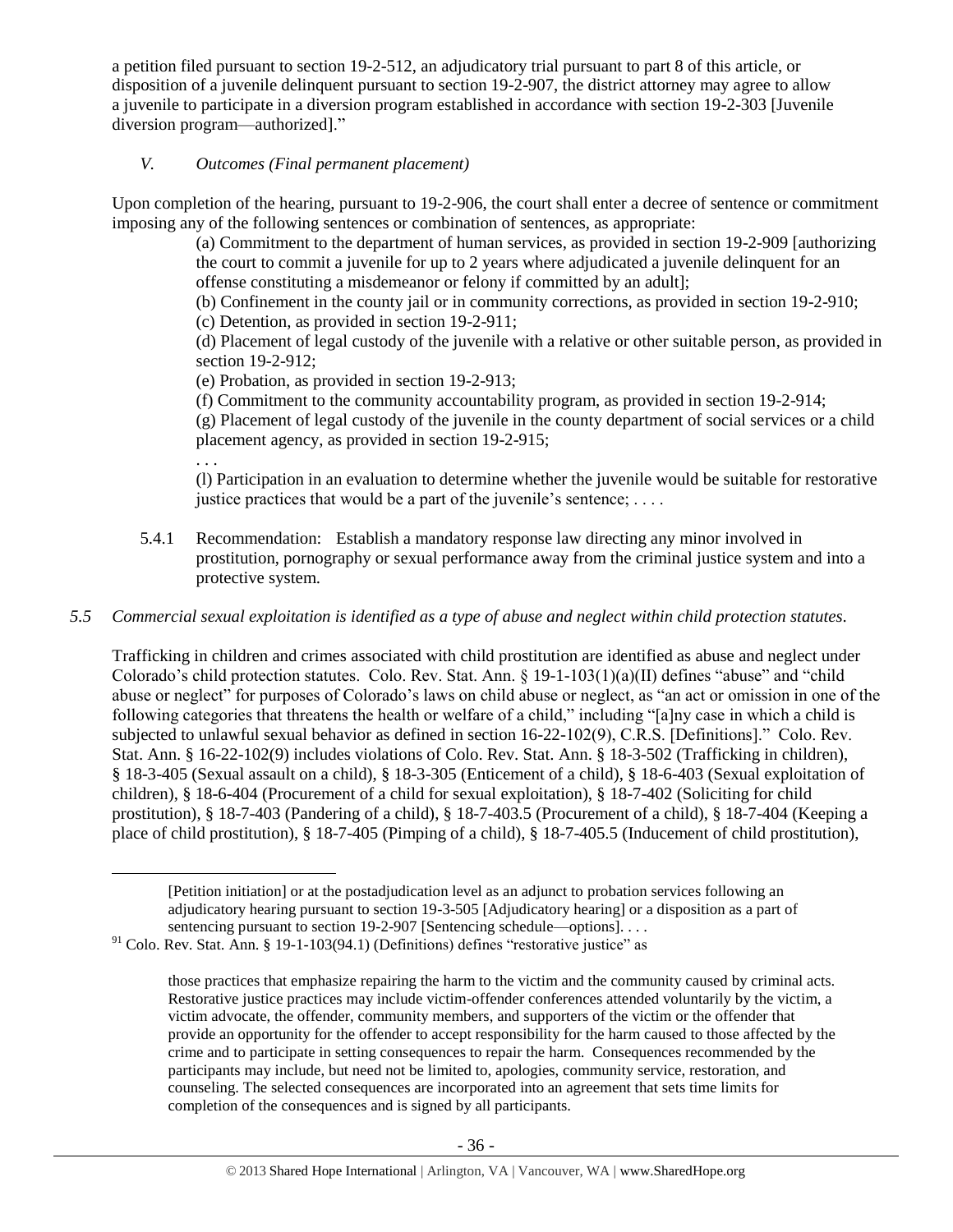§ 18-7-406 (Patronizing a prostituted child), § 18-3-306(3) (Internet luring of a child) (where a Class 4 felony), and § 18-3-405.4 (Internet sexual exploitation of a child) within the definition of "unlawful sexual behavior."

*5.6 The definition of "caregiver" (or similar term) in the child welfare statutes is broad enough to include a trafficker who has custody or control of a child in order to bring a trafficked child into protection of child protective services.*

Colo. Rev. Stat. Ann. § 19-1-103(35) (Definitions) defines a "custodian" as "a person who has been providing shelter, food, clothing, and other care for a child in the same fashion as a parent would, whether or not by order of court." This definition is broad enough to include a trafficker (pimp) in custody or control of a child in order to bring a trafficked child into child protective services.

*5.7 Crime victims' compensation is specifically available to a child victim of sex trafficking or commercial sexual exploitation of children (CSEC) without regard to ineligibility factors.*

Crime victims' compensation may be available to domestic minor sex trafficking victims pursuant to Colo. Rev. Stat. Ann. § 24-4.1-102(10)(a) (Definitions) to the extent that the victim<sup>92</sup> suffers "property damage, economic loss, injury, or death as a result of a compensable crime." A "compensable crime" is defined in part as "[a]n intentional, knowing, reckless or criminally negligent act . . . that results in residential property damage to or bodily injury or death of another person." Colo. Rev. Stat. Ann. § 24-4.1-102(4)(a)(I).

Even where a domestic minor sex trafficking victim is eligible to be an applicant for compensation, certain criteria in Colo. Rev. Stat. Ann. § 24-4.1-108 (Awarding compensation) may limit the ability of a commercially exploited child to obtain compensation. Under Colo. Rev. Stat. Ann. § 24-4.1-108(1)(b), (f),  $93$  to receive an award, a victim must have reported the crime to law enforcement within 72 hours of the crime's commission and file a claim for compensation within 1 year of the crime unless the board finds good cause for failure to do so. Colo. Rev. Stat. Ann.  $\S 24-4.1-108(1)(c)$  further requires the victim to have "cooperated fully with law enforcement officials in the apprehension and prosecution of the assailant [unless] the board has found good cause exists for the failure to cooperate." Lastly, Colo. Rev. Stat. Ann. § 24-4.1-108(1)(e) requires that "[t]he death of or injury to the victim was not substantially attributable to [the victim's] wrongful act or substantial provocation of his assailant." Despite these limitations, Colo. Rev. Stat. Ann. § 24-4.1-108(2) authorizes the board to waive any of the requirements for compensation if justice so requires.

- 5.7.1 Recommendation: Amend Colo. Rev. Stat. Ann. § 24-4.1-108 (Awarding compensation) to create exceptions for victims of domestic minor sex trafficking to the ineligibility criteria in Colo. Rev. Stat. Ann. § 24-4.1-108(1).
- *5.8 Victim-friendly procedures and protections are provided in the trial process for minors under 18.*

Colorado affords some protections to commercially exploited children who are victims of Colo. Rev. Stat. Ann. § 18-3-502 (Trafficking in children) and Colorado's CSEC crimes.

Colo. Rev. Stat. Ann. § 18-3-411(3)–(5) (Sex offenses against children) provides certain protections to victims of an "unlawful sexual offense."<sup>94</sup> Colo. Rev. Stat. Ann. § 18-3-411(3)–(5) provides,

(3) Out-of-court statements made by a child describing any act of sexual contact, intrusion, or penetration, as defined in section 18-3-401 [Definitions], performed with, by, or on the child declarant, not otherwise admissible by a statute or court rule which provides an exception to the objection of

 $\overline{a}$ 

<sup>&</sup>lt;sup>92</sup> See supra Section 5.1 for the definition of "victim."

<sup>&</sup>lt;sup>93</sup> As amended by House Bill 1053, Colo. Rev. Stat. Ann. § 24-4.1-108(f) further states, "For purposes of this paragraph (f), 'good cause' may include but is not limited to circumstances in which a crime has remained unsolved for more than one year."

<sup>&</sup>lt;sup>94</sup> See supra note [3](#page-1-0) for the definition of "unlawful sexual offense."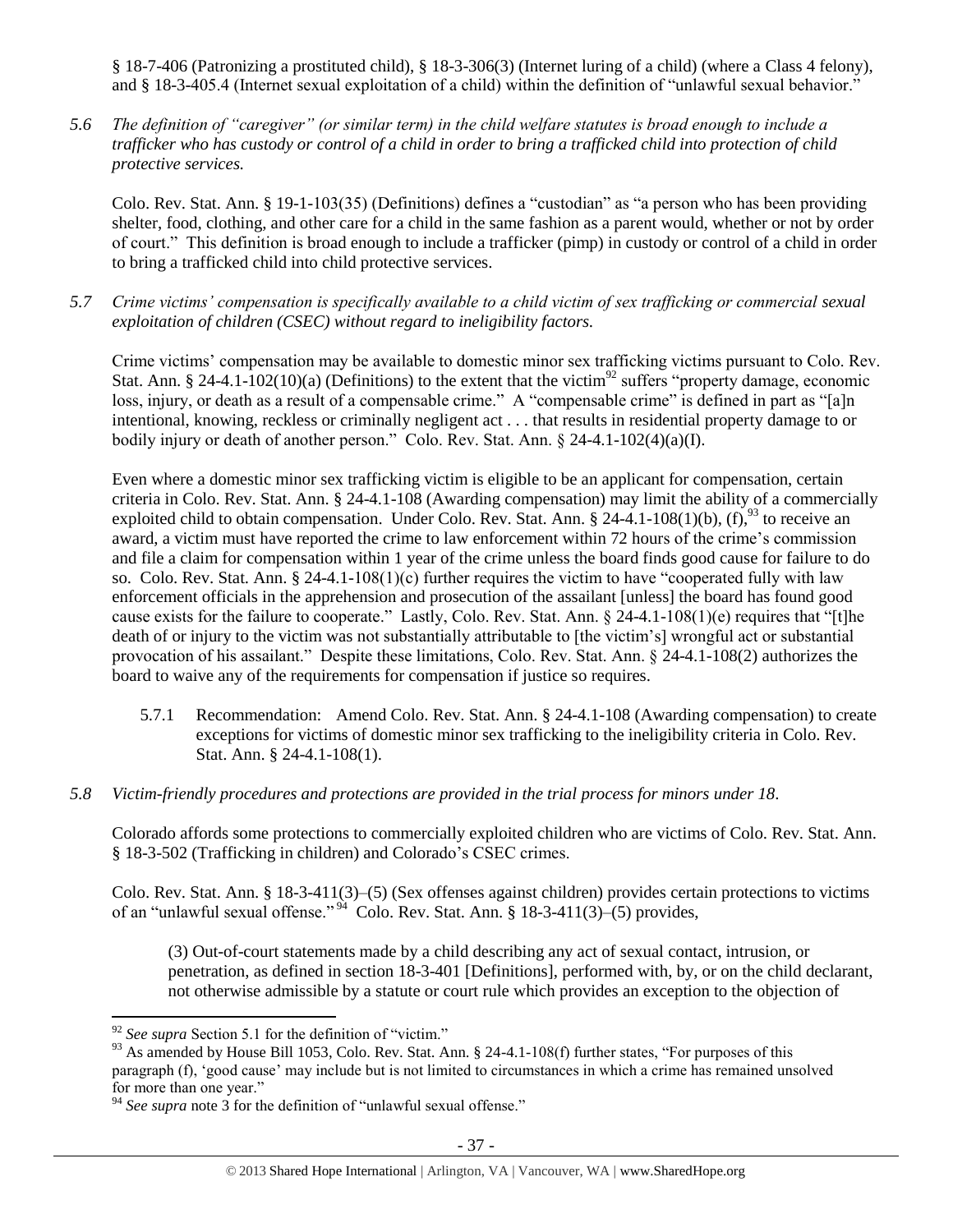hearsay, may be admissible in any proceeding in which the child is a victim of an unlawful sexual offense pursuant to the provisions of section 13-25-129 [Statements of child victim of unlawful sexual offense against a child or of child abuse—hearsay exception], C.R.S.

(4) All cases involving the commission of an unlawful sexual offense shall take precedence before the court; the court shall hear these cases as soon as possible after they are filed.

(5) The statutory privilege between the husband and the wife shall not be available for excluding or refusing testimony in any prosecution of an unlawful sexual offense.

Additionally, Colo. Rev. Stat. Ann. § 18-3-413 (Video tape depositions—children—victims of sexual offenses) provides,

(1) When a defendant has been charged with an unlawful sexual offense . . . and when the victim at the time of the commission of the act is a child less than fifteen years of age, the prosecution may apply to the court for an order that a deposition be taken of the victim's testimony and that the deposition be recorded and preserved on video tape.

. . . .

(3) Upon timely receipt of the application, the court shall make a preliminary finding regarding whether, at the time of trial, the victim is likely to be medically unavailable or otherwise unavailable within the meaning of rule 804(a) of the Colorado rules of evidence. Such finding shall be based on, but not be limited to, recommendations from the child's therapist or any other person having direct contact with the child, whose recommendations are based on specific behavioral indicators exhibited by the child. If the court so finds, it shall order that the deposition be taken, pursuant to rule 15 (d) of the Colorado rules of criminal procedure, and preserved on video tape. . . .

(4) If at the time of trial the court finds that further testimony would cause the victim emotional trauma so that the victim is medically unavailable or otherwise unavailable within the meaning of rule 804 (a) of the Colorado rules of evidence, the court may admit the video tape of the victim's deposition as former testimony under rule 804 (b) (1) of the Colorado rules of evidence.

(5) Nothing in this section shall prevent the admission into evidence of any videotaped statements of children which would qualify for admission pursuant to section 13-25-129, C.R.S., or any other statute or rule of evidence.

Colo. Rev. Stat. Ann. § 18-3-417 (Reports of sexual assault by applicants, registrants, or licensed professionals) makes victims' advocates available to victims of Colo. Rev. Stat. Ann. § 18-3-405 (Sexual assault on a child), § 18-3-405.4 (Internet sexual exploitation of a child), or any unlawful sexual offense. Colo. Rev. Stat. Ann. § 18-3-417 requires a victim's advocate to "make reasonable efforts to advise the victim of the right to pursue criminal action, the right to pursue civil action, the applicable statutes of limitations, and contact information for the police, sheriff, and community-based resources in the jurisdiction where the alleged offense occurred." When a victim is under the age of 15, pursuant to Colo. Rev. Stat. Ann. § 18-3-414 (Payment of treatment costs for the victim or victims of a sexual offense against a child), a court may order an offender convicted of "an unlawful sexual offense" to pay for the victim's treatment.

Pursuant to Colo. Rev. Stat. Ann. § 18-3-407(1) (Victim's and witness's prior history—evidentiary hearing victim's identity—protective order),

(1) Evidence of specific instances of the victim's or a witness's prior or subsequent sexual conduct, opinion evidence of the victim's or a witness's sexual conduct, and reputation evidence of the victim's or a witness's sexual conduct may be admissible only at trial and shall not be admitted in any other proceeding except at a proceeding pursuant to paragraph (c) of subsection (2) of this section. At trial, such evidence shall be presumed to be irrelevant except:

(a) Evidence of the victim's or witness' prior or subsequent sexual conduct with the actor; (b) Evidence of specific instances of sexual activity showing the source or origin of semen, pregnancy, disease, or any similar evidence of sexual intercourse offered for the purpose of showing that the act or acts charged were or were not committed by the defendant.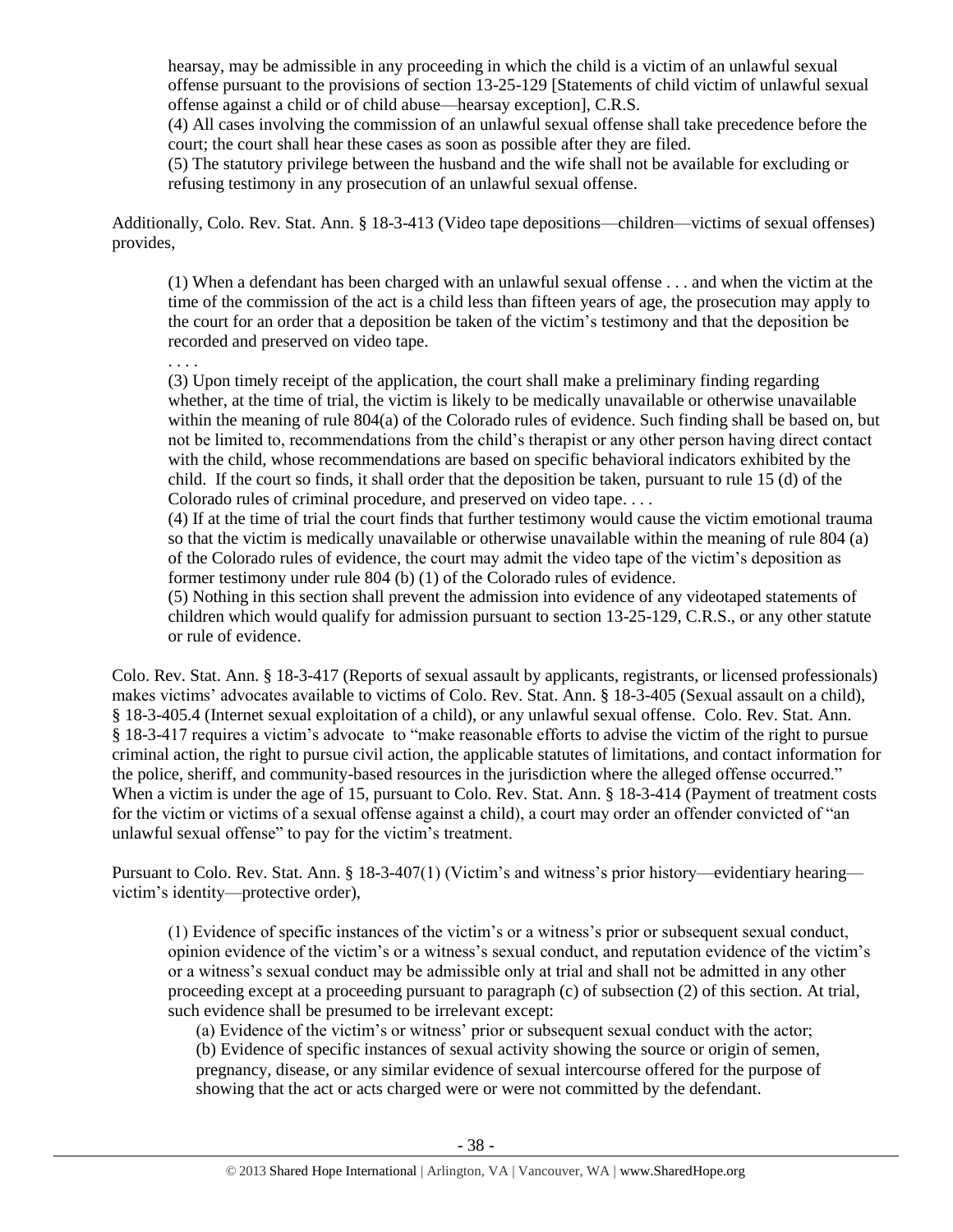In prosecutions for "class 4 felony internet luring of a child, as described in section 18-3-306(3) . . . and 18-6- 404 [Procurement of a child for sexual exploitation]," among other sex offenses, Colo. Rev. Stat. Ann. § 18-3- 407(2) provides that "evidence, that is not excepted under subsection (1) of this section, of specific instances of the victim's or a witness's prior or subsequent sexual conduct, or opinion evidence of the victim's or a witness's sexual conduct, or reputation evidence of the victim's or a witness's sexual conduct, or evidence that the victim or a witness has a history of false reporting of sexual assaults," shall only be admitted upon the following of certain procedures set out in the statute.

Other rights are more generally afforded to all victims of crimes. Colo. Rev. Stat. Ann. § 24-4.1-302.5(1) (Rights afforded to victims) provides certain enumerated rights for victims, including the following:

(b.7) For a victim of a sex offense, the right to be informed of the filing of a petition by the perpetrator of the offense to terminate sex offender registration . . .

(c) (I) Except as otherwise provided in subparagraph (II) of this paragraph (c):

(A) The right to be informed, upon request by the victim, when a person who is accused or convicted of a crime against the victim is released or discharged from county jail; (B) The right to be informed, upon written request by the victim, when a person who is accused or convicted of a crime against the victim is released or discharged from custody other than county jail, is paroled, escapes from a secure or nonsecure correctional facility or program, or absconds from probation or parole.

. . . .

. . . .

 $\overline{\phantom{a}}$ 

. . .

*5.9 Expungement or sealing of juvenile delinquency records resulting from arrests or adjudications for prostitution-related offenses committed as a result of, or in the course of, the commercial sexual exploitation of a minor is available within a reasonable time after turning 18.*

Colo. Rev. Stat. Ann. § 19-1-306<sup>95</sup> (Expungement of juvenile delinquent records) sets forth the criteria establishing when a minor may expunge juvenile delinquent records.<sup>96</sup> Under Colo. Rev. Stat. Ann. § 19-1- $306(5)(d)$ ,

The court shall order expunged all records in the custody of the court and any record in the custody of any other agency or official that pertain to the petitioner's conviction for prostitution, as described in section 18-7-201, C.R.S.; soliciting for prostitution, as described in section 18-7-202, C.R.S.; keeping a place of prostitution, as described in section 18-7-204, C.R.S.; public indecency, as described in section

(B) The filing fee is paid; and

(C) The defendant establishes by a preponderance of the evidence that, at the time he or she committed the offense, he or she had been sold, exchanged, bartered, or leased by another person, as described in Section 18-3-501 [Trafficking in adults] or 18-3-502 [Trafficking in children], C.R.S., for the purpose of performing the offense, or he or she was coerced by another person, as described in section 18-3-503 [Coercion of involuntary servitude], C.R.S., to perform the offense.

<sup>&</sup>lt;sup>95</sup> The text of Colo. Rev. Stat. Ann. § 19-1-306 included here and elsewhere in this report includes amendments made by the passage of House Bill 1082 during the 1st regular session of the 69th Colorado Legislature (August 7, 2013).

<sup>&</sup>lt;sup>96</sup> If a victim is adjudicated in the criminal justice system, Colo. Rev. Stat. Ann. § 24-72-308.7(2) provides for the sealing of conviction records.

<sup>(</sup>II) If a petition is filed . . . for the sealing of a record of conviction for prostitution, as described in Section 18-7-201, C.R.S.; soliciting for prostitution, as described in section 18-7-202, C.R.S.; keeping a place of prostitution, as described in section 18-7-204, C.R.S., or public indecency, as described in section 18-7- 301, C.R.S., the court shall order the record sealed after:

<sup>(</sup>A) The petition is filed;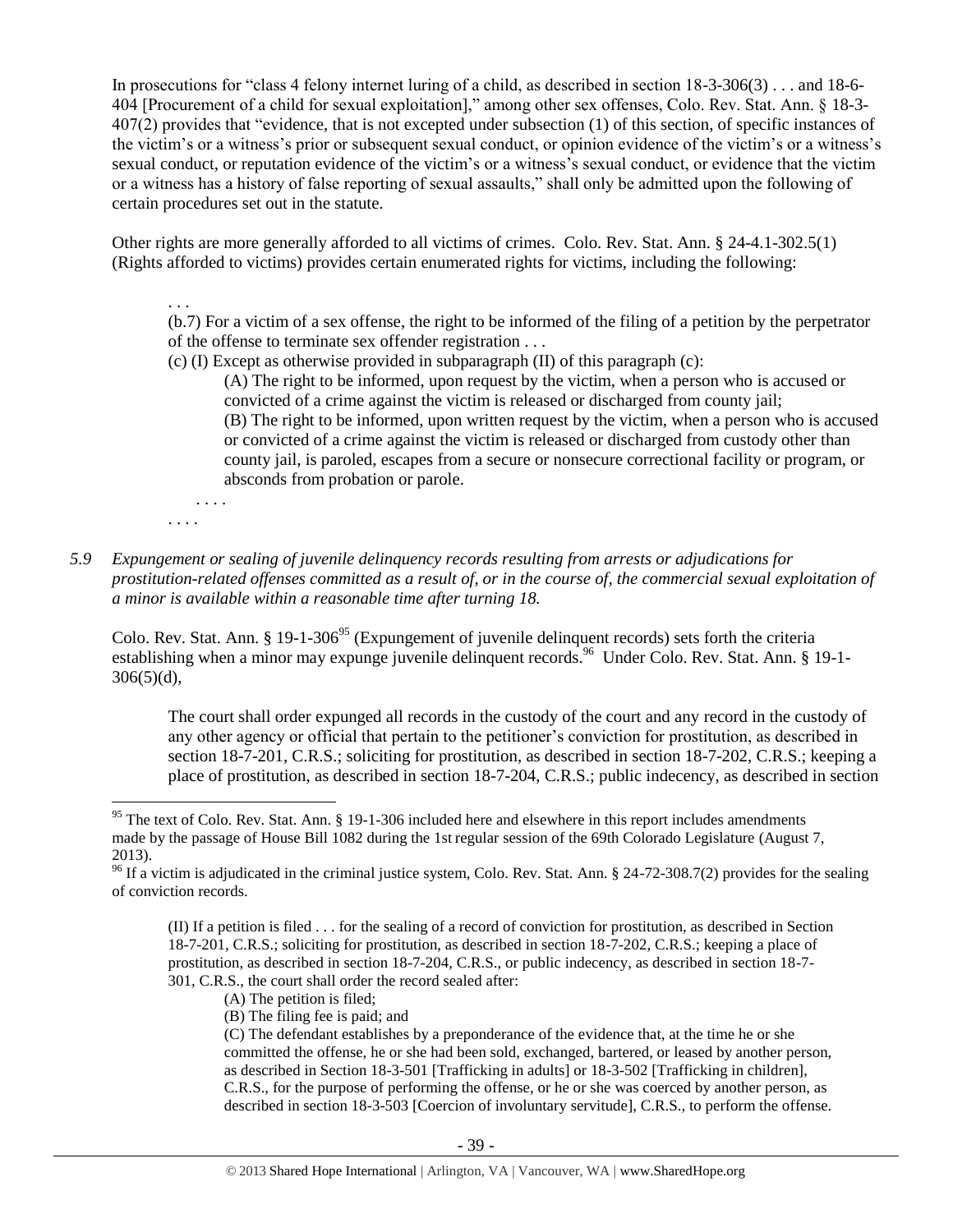18-7-301, C.R.S.; soliciting for child prostitution, as described in section 18-7-402, C.R.S., or any corresponding municipal code or ordinance if, at the hearing, the court finds that the petitioner who is the subject of the hearing has established by a preponderance of the evidence that, at the time he or she committed the offense, he or she:

(I) Had been sold, exchanged, bartered, or leased by another person, as described in section 18- 3-501 [Trafficking in adults] or 18-3-502 [Trafficking in children], C.R.S., for the purpose of performing the offense; or

(II) Was coerced by another person, as described in section 18-3-503 [Coercion of involuntary servitude], C.R.S., to perform the offense.

Under Colo. Rev. Stat. Ann. § 19-1-306(6),

A person is eligible to petition for an expungement order:

. . . . (a.5) At any time for the purposes described in paragraph (d) of subsection (5) of this section; . . . .

Colo. Rev. Stat. Ann.  $\S 19-1-306(5)(c)$  further provides,

The court may order expunged all records in the petitioner's case in the custody of the court and any records in the custody of any other agency or official if at the hearing the court finds that:

(I) The petitioner who is the subject of the hearing has not been convicted of or adjudicated a juvenile delinquent for, any felony offense or a misdemeanor offense involving domestic violence, unlawful sexual behavior, or possession of a weapon; since the termination of the court's jurisdiction or the petitioner's unconditional release from parole supervision;

(II) No proceeding concerning a felony, misdemeanor, or delinquency action is pending or being instituted against the petitioner;

(III) The rehabilitation of the petitioner has been attained to the satisfaction of the court; and (IV) The expungement is in the best interests of the petitioner and the community.

# *5.10 Victim restitution and civil remedies for victims of domestic minor sex trafficking or commercial sexual exploitation of children (CSEC) are authorized by law.*

Victims may be able to receive restitution from their offenders. Colo. Rev. Stat. Ann. § 18-1.3-602(4)(e) expressly defines a "victim" as "a person less than eighteen years of age who has been trafficked by an offender, as described in section 18-3-502 [Trafficking in children], or coerced into involuntary servitude, as described in section 18-3-503 [Coercion of involuntary servitude]." Colo. Rev. Stat. Ann. § 18-1.3-603(1) (Assessment of restitution—corrective orders) states,

Every order of conviction of a felony, misdemeanor, petty, or traffic misdemeanor offense, except any order of conviction for a state traffic misdemeanor offense issued by a municipal or county court in which the prosecuting attorney is acting as a special deputy district attorney pursuant to an agreement with the district attorney's office, shall include consideration of restitution. Each such order shall include one or more of the following:

(a) An order of a specific amount of restitution be paid by the defendant;

(b) An order that the defendant is obligated to pay restitution, but that the specific amount of restitution shall be determined within the ninety-one days immediately following the order of conviction, unless good cause is shown for extending the time period by which the restitution amount shall be determined;

(c) An order, in addition to or in place of a specific amount of restitution, that the defendant pay restitution covering the actual costs of specific future treatment of any victim of the crime; or (d) Contain a specific finding that no victim of the crime suffered a pecuniary loss and therefore no order for the payment of restitution is being entered.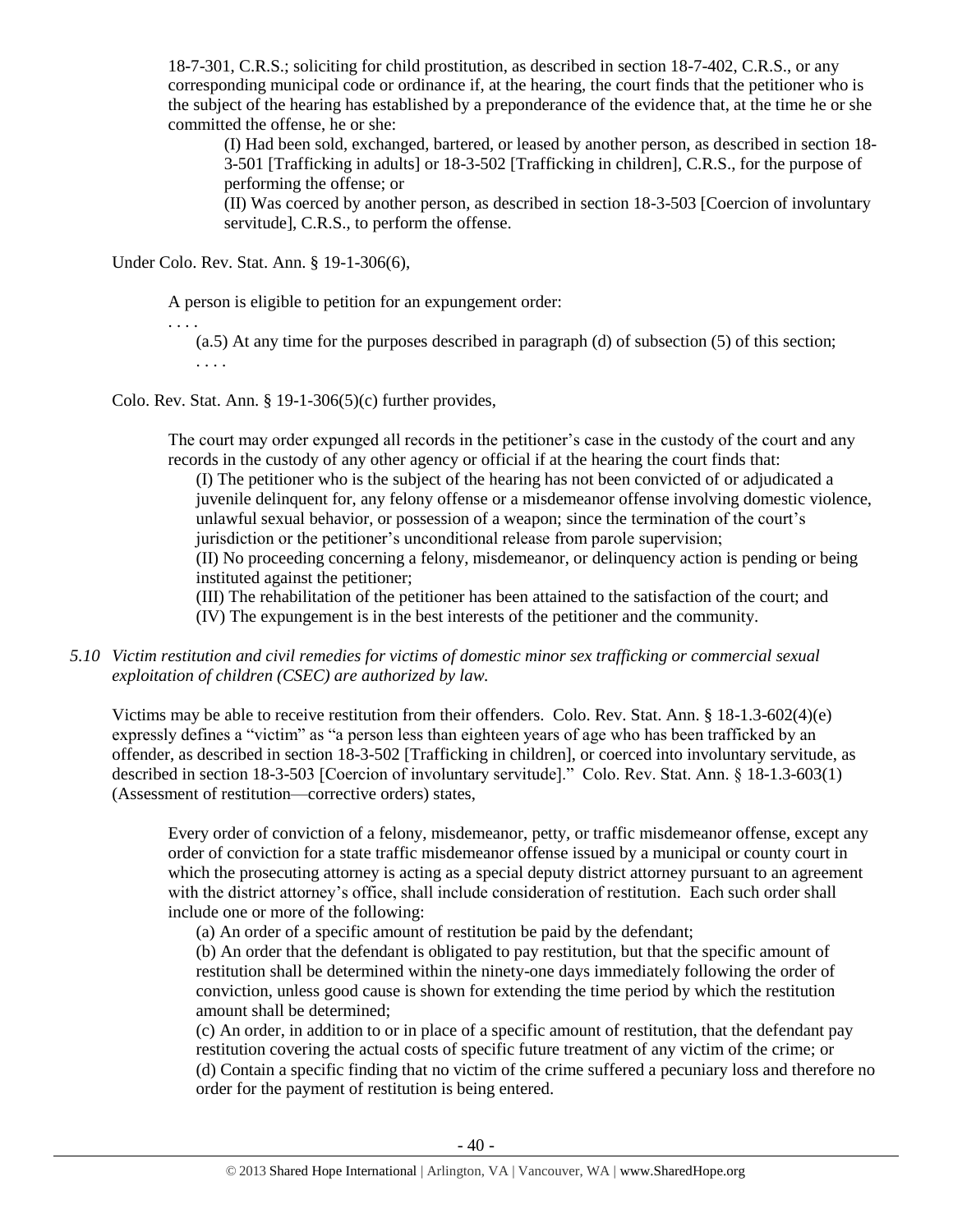Colo. Rev. Stat. Ann. § 16-18.5-107(1) (Collection of restitution by the victim) provides that "[a]ny victim in whose name a restitution order has been entered shall have a right to pursue collection of the amount of restitution owed to such person in such person's own name." Under Colo. Rev. Stat. Ann. § 16-18.5-109(1), (2) (Declined or unclaimed restitution), even if the victim initially declines restitution or cannot be located when an order for restitution is entered, the victim can receive restitution within 2 years of the final determination of the case.

Additionally, under Colo. Rev. Stat. Ann. § 18-3-414 (Payment of treatment costs for the victim or victims of a sexual offense against a child), when the victim is under the age of 15 the offender may be required to pay for all or part of the victim's treatment if the offender is convicted of an unlawful sexual offense.<sup>9</sup>

Additionally, where the offender is convicted of Colo. Rev. Stat. Ann. § 18-17-104 (Prohibited activities), Colo. Rev. Stat. Ann. § 18-17-106 (Civil remedies) authorizes the victim to file a civil action. Under Colo. Rev. Stat. Ann. § 18-17-106(7), the victim may be able to receive triple damages, attorney fees and the costs of the investigation to a victim in a civil action.

Colo. Rev. Stat. Ann § 13-21-127(1) states that a minor is "entitled to recover damages and to obtain injunctive relief from any person who commits . . . trafficking in children, as described in Section 18-3-502 [Trafficking in children] C.R.S." The defendant in the civil action need not have been convicted for trafficking in order for the victim to sustain their cause of action. Colo. Rev. Stat. Ann. § 13-21-127(2).

*5.11 Statutes of limitations for civil and criminal actions for child sex trafficking or commercial sexual exploitation of children (CSEC) offenses are eliminated or lengthened sufficiently to allow prosecutors and victims a realistic opportunity to pursue criminal action and legal remedies.*

Colorado has no statute of limitations for criminal prosecutions of Colo. Rev. Stat. Ann. § 18-3-502 (Trafficking in children) or for any of Colorado's CSEC laws. Colo. Rev. Stat. Ann. § 16-5-401(1)(a) (Limitation for commencing criminal proceedings and juvenile delinquency proceedings)<sup>98</sup> provides that no statute of limitations applies to "any sex offense against a child" or any "attempt, conspiracy, or solicitation to commit any sex offense against a child."<sup>99</sup>

In regard to civil claims, Colo. Rev. Stat. Ann. § 13-80-103.7 (General limitation of actions—sexual assault or sexual offense against a child—six years) provides for a six year statute of limitation. The statue provides,

(1) Notwithstanding any other statute of limitations specified in this article, or any other provision of law that can be construed to reduce the statutory period set forth in this section, any civil action based on a sexual assault or a sexual offense against a child shall be commenced within six years after a disability has been removed for a person under disability, as such term is defined in subsection (3.5) of this section, or within six years after a cause of action accrues, whichever occurs later, and not thereafter. . . .

. . . .

(3) For the purposes of this section, "sexual offense against a child" shall include all offenses listed in section 18-3-411, C.R.S.

 $\overline{\phantom{a}}$ <sup>97</sup> *See supra* note [3](#page-1-0) for the definition of "unlawful sex offense."

<sup>98 &</sup>quot;It is the intent of the general assembly in enacting the provisions of paragraph (a) of subsection (1) of this section concerning sex offenses against children to apply an unlimited statute of limitations to sex offenses against children committed on or after July 1, 1996, and to sex offenses against children committed before July 1, 1996, for which the applicable statute of limitations in effect prior to July 1, 2006, has not yet run on July 1, 2006." Colo. Rev. Stat. Ann. § 16-5-401(1.5)(c).

<sup>&</sup>lt;sup>99</sup> Colo. Rev. Stat. Ann. § 16-5-401(1)(c)(IV) states that a "sex offense against a child" has the same meaning as an "unlawful sexual offense" in Colo. Rev. Stat. Ann. § 18-3-411(1). *See supra* note [3](#page-1-0) for crimes that constitute an "unlawful sexual offense."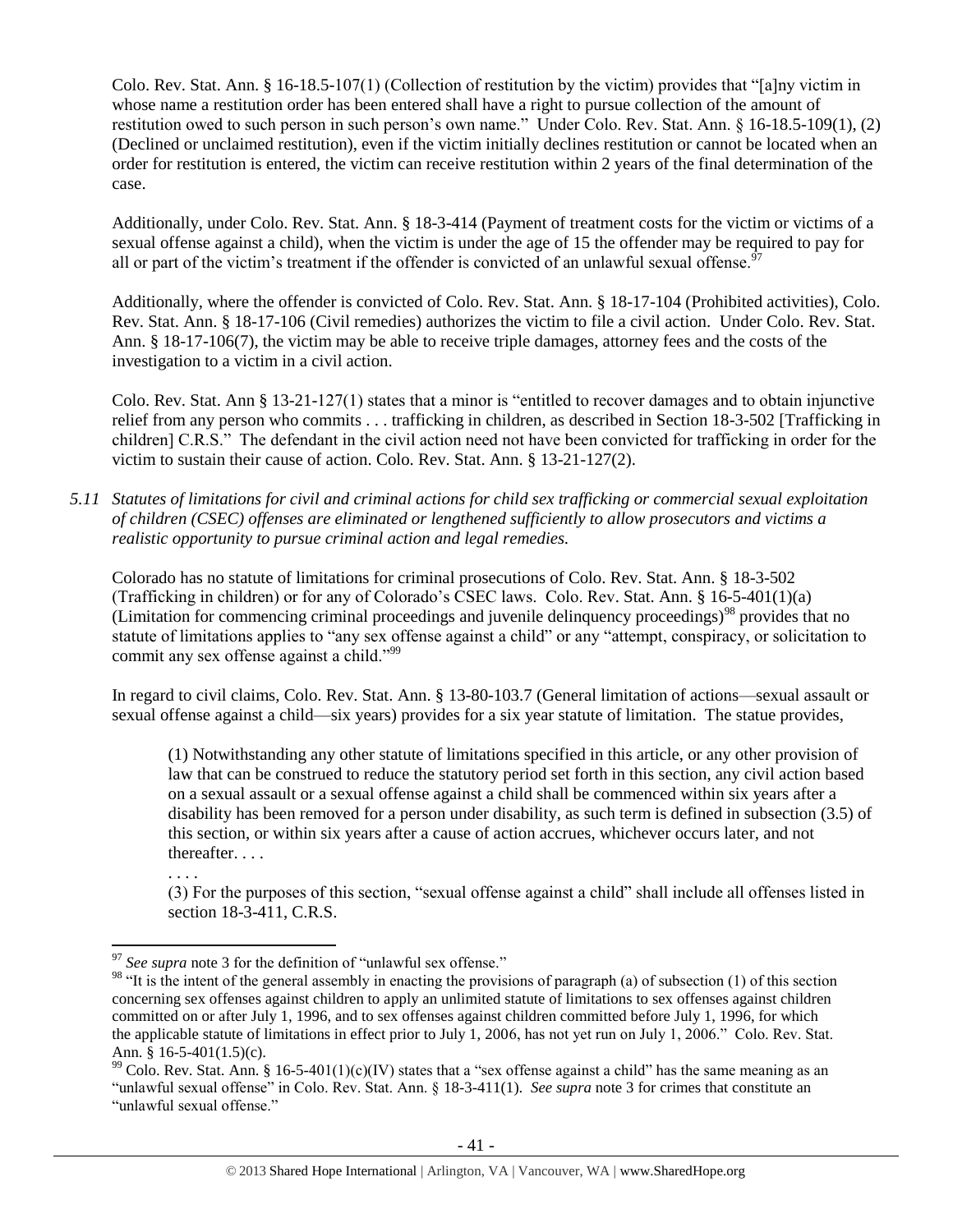(3.5) (a) For the purpose of this section, "person under disability" means any person who is a minor under eighteen years of age, a mental incompetent, or a person under other legal disability and who does not have a legal guardian. . . . For the purpose of this section, where the plaintiff is a victim of a series of sexual assaults or sexual offenses against a child, the plaintiff need not establish which act of a series of acts caused the plaintiff's injury, and the statute of limitations set forth in this section shall commence with the last in the series of acts, subject to the provisions of this section regarding disability. However, as elements of the cause of action, a person under disability who is psychologically or emotionally unable to acknowledge the assault or offense and the harm resulting therefrom shall have the burden of proving that the assault or offense occurred and that such person was actually psychologically or emotionally unable to acknowledge the assault or offense and the harm resulting therefrom.

. . . .

(c) If the plaintiff brings a civil action under this subsection (3.5) fifteen years or more after the plaintiff attains the age of eighteen, the plaintiff may only recover damages for medical and counseling treatment and expenses, plus costs and attorney fees.

. . . .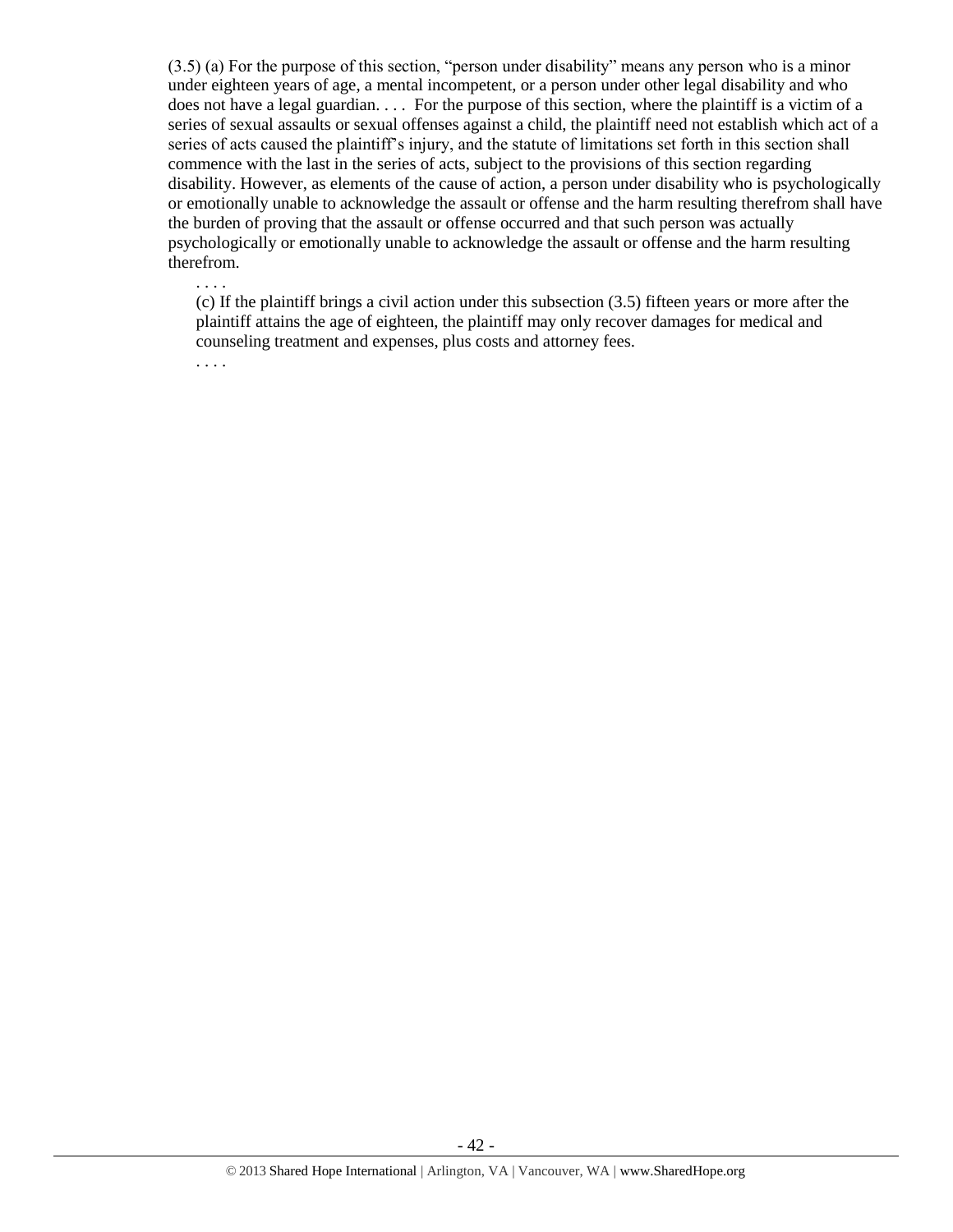#### **FRAMEWORK ISSUE 6: CRIMINAL JUSTICE TOOLS FOR INVESTIGATION AND PROSECUTIONS**

## *Legal Components:*

- *6.1 Training on human trafficking and domestic minor sex trafficking for law enforcement is statutorily mandated or authorized.*
- *6.2 Single party consent to audiotaping is permitted in law enforcement investigations.*
- *6.3 Wiretapping is an available tool to investigate domestic minor sex trafficking.*
- *6.4 Using a law enforcement posing as a minor to investigate buying or selling of commercial sex acts is not a defense to soliciting, purchasing, or selling sex with a minor.*

*\_\_\_\_\_\_\_\_\_\_\_\_\_\_\_\_\_\_\_\_\_\_\_\_\_\_\_\_\_\_\_\_\_\_\_\_\_\_\_\_\_\_\_\_\_\_\_\_\_\_\_\_\_\_\_\_\_\_\_\_\_\_\_\_\_\_\_\_\_\_\_\_\_\_\_\_\_\_\_\_\_\_\_\_\_\_\_\_*

- *6.5 Using the Internet to investigate buyers and traffickers is a permissible investigative technique.*
- *6.6 Law enforcement and child welfare agencies are mandated to promptly report missing and recovered children.*

# *Legal Analysis:*

*6.1 Training on human trafficking and domestic minor sex trafficking for law enforcement is statutorily mandated or authorized.*

The establishment of law enforcement training requirements falls under the P.O.S.T. board's (peace officers standards and training board) oversight. Colo. Rev. Stat. Ann. § 24-31-303(1). Colo. Rev. Stat. Ann. § 24-31- 303, which sets out the P.O.S.T board's duties, does not specifically mandate that the P.O.S.T. board establish requirements for law enforcement training on human trafficking or domestic minor sex trafficking.

- 6.1.1 Recommendation: Enact a law mandating training or authorizing the development of training curriculum on domestic minor sex trafficking for law enforcement.
- *6.2 Single party consent to audiotaping is permitted in law enforcement investigations.*

Colorado permits single party consent to audio-taping. Colo. Rev. Stat. Ann. § 18-9-304(1)(a) (Eavesdropping prohibited—penalty) provides that "[a]ny person not visibly present during a conversation or discussion commits eavesdropping if he: (a) Knowingly overhears or records such conversation or discussion without the consent of at least one of the principal parties thereto, or attempts to do so."

Similarly, Colo. Rev. Stat. Ann. § 18-9-303(1)(a) (Wiretapping prohibited—penalty) states,

Any person not a sender or intended receiver of a telephone or telegraph communication commits wiretapping if he:

(a) Knowingly overhears, reads, takes, copies, or records a telephone, telegraph, or electronic communication without the consent of either a sender or a receiver thereof or attempts to do so . . .

*6.3 Wiretapping is an available tool to investigate domestic minor sex trafficking.* 

Investigations related to violations of Colo. Rev. Stat. Ann. § 18-3-502 (Trafficking in children) or any of Colorado's CSEC laws are not included as enumerated offenses in Colo. Rev. Stat. Ann. § 16-15-102(1)(a) (Ex parte order authorizing the interception of wire, oral, or electronic communications) for which "the interception of any wire, oral, or electronic communication may be issued."

6.3.1 Recommendation: Add Colo. Rev. Stat. Ann. § 18-3-502 (Trafficking in children) and the statutes related to the prohibition of child prostitution codified in Title 18, Article 7, Part 4 to the enumerated list of crimes for which interception of communications is permitted in Colo. Rev. Stat.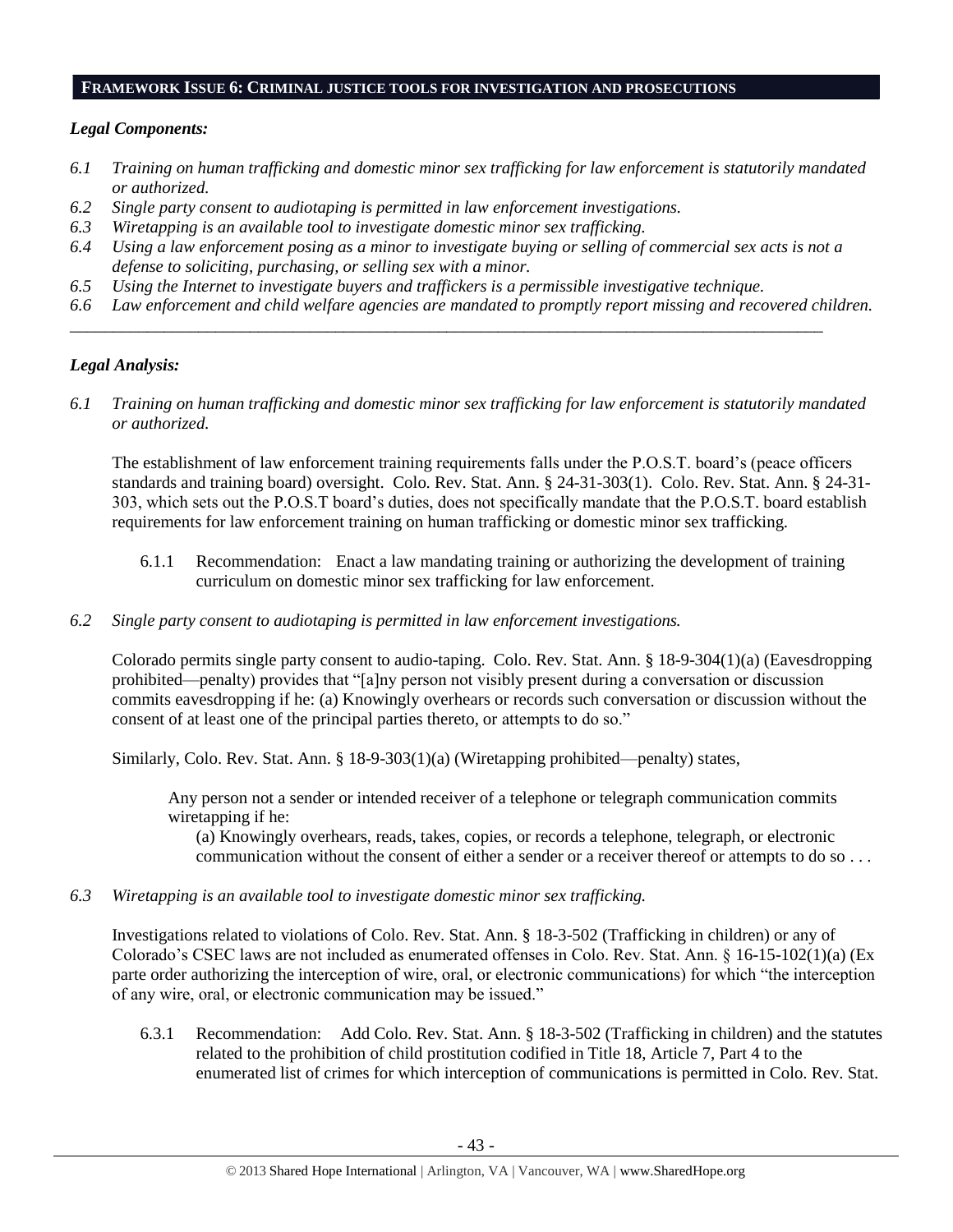Ann. § 16-15-102(1) (Ex parte order authorizing the interception of wire, oral, or electronic communications).

*6.4 Using a law enforcement posing as a minor to investigate buying or selling of commercial sex acts is not a defense to soliciting, purchasing, or selling sex with a minor.*

No statute expressly authorizes the use of a decoy by law enforcement in the investigation of prostitution or sex trafficking. However, a close analogy is the use of the Internet to investigate traffickers and buyers of minors. Under Colo. Rev. Stat. Ann. § 18-3-306(1) (Internet luring of a child), "An actor commits internet luring of a child if the actor knowingly communicates over a computer or computer network, telephone network, or data network or by a text message or instant message to a person who the actor knows or believes to be under fifteen years of age," which appears to contemplate a defendant communicating with a law enforcement decoy. Additionally, Colo. Rev. Stat. Ann. § 18-3-306(2) further provides, "It shall not be a defense to this section that a meeting did not occur." Similarly, Colo. Rev. Stat. Ann. § 18-3-405.4(1) (Internet sexual exploitation of a child) states in part, "An actor commits internet sexual exploitation of a child if the actor knowingly importunes, invites, or entices through communication via a computer network or system, telephone network, or data network or by a text message or instant message, a person whom the actor knows or believes to be under fifteen years of age and at least four years younger than the actor . . . ."

Colorado's entrapment statute, Colo. Rev. Stat. Ann. § 18-1-709 (Entrapment), does not specifically state that use of a decoy is not a defense to the purchase of sex with a minor and states in part that "[m]erely affording a person an opportunity to commit an offense is not entrapment even though representations or inducements calculated to overcome the offender's fear of detection are used."

6.4.1 Recommendation: Enact a statute explicitly permitting the use of a decoy to investigate domestic minor sex trafficking related crimes.

## *6.5 Using the Internet to investigate buyers and traffickers is a permissible investigative technique.*

Colorado law does not expressly authorize law enforcement officers to use the Internet to investigate buyers and traffickers of domestic minor sex trafficking; however, such tactics are likely permissible. Colo. Rev. Stat. Ann. § 18-3-405.4(1) (Internet sexual exploitation of a child) states in part, "An actor commits internet sexual exploitation of a child if the actor knowingly importunes, invites, or entices through communication via a computer network or system, telephone network, or data network or by a text message or instant message, a person whom the actor knows or believes to be under fifteen years of age and at least four years younger than the actor . . . ." Similarly, Colo. Rev. Stat. Ann. § 18-3-306 (Internet luring of a child) makes it a crime when a person

knowingly communicates over a computer or computer network . . . to a person who the actor knows or believes to be under fifteen years of age and, in that communication or in any subsequent communication . . . describes explicit sexual conduct . . . and, in connection with that description, makes a statement persuading or inviting the person to meet the actor for any purpose, and the actor is more than four years older than the person or than the age the actor believes the person to be.

The use of the language "believes to be under fifteen years of age" suggests that it is permissible for law enforcement to be involved in the investigation of Colo. Rev. Stat. Ann. § 18-3-405.4 and § 18-3-306.

*6.6 Law enforcement and child welfare agencies are mandated to promptly report missing and recovered children.* 

Colorado requires the reporting of both missing and rescued children. Colo. Rev. Stat. Ann. § 16-2.7-102(1) (Missing person reports—acceptance) provides that "[a]ny person with relevant, credible information suggesting that a person is missing may make a missing person report to a law enforcement agency." Colo.